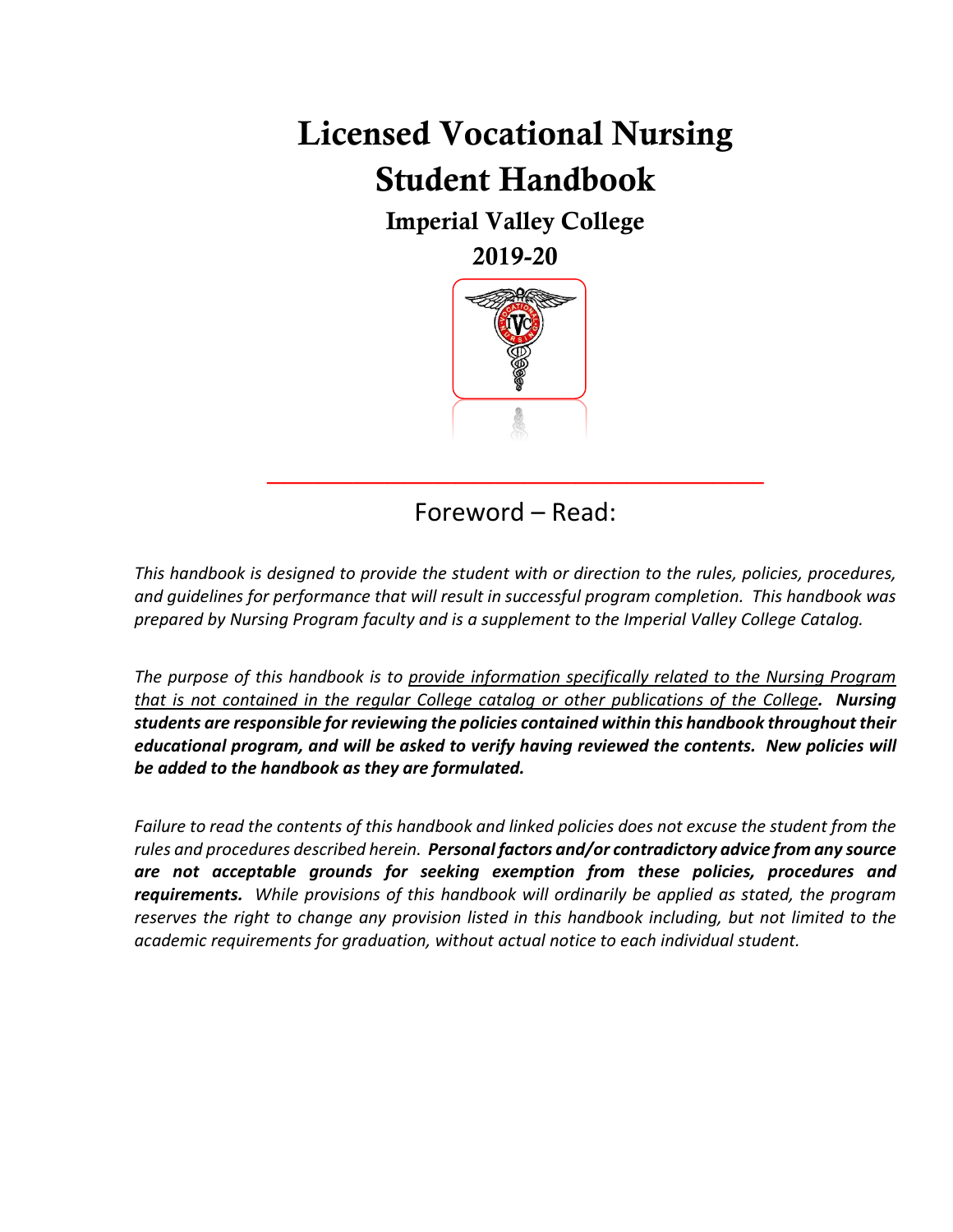# **STAFF, FACULTY, & LICENSURE CONTACTS**

# **Associate Dean:**

*Roberta Webster , RN, MSN* Associate Dean of Nursing & Allied Health (760) 355-6347 / [roberta.webster@imperial.edu](mailto:roberta.webster@imperial.edu)

# **Faculty:**

Office 2125 - Phone (760) 355-6191 Office 2134 – Phone (760) 355-6421 Email: [carmen.bravo@imperial.edu](mailto:carmen.bravo@imperial.edu) Email: [summer.winford@imperial.edu](mailto:summer.winford@imperial.edu)

*Carmen Bravo, RN,MSN- Assistant Professor Summer Winford, RN, BSN-Assistant Professor*

# **Department Staff – Office 2155**

Phone (760) 355-6348 Phone (760) 355-6468 Email: [laura.hartsock@imperial.edu](mailto:laura.hartsock@imperial.edu) Email: [beatriz.trillas@imperial.edu](mailto:beatriz.trillas@imperial.edu)

*Analisa Veliz, Administrative Secretary Beatriz Trillas-Martinez, Staff Secretary*

# **Nursing Learning Center Staff – Office 2158 - 760-355-6530**

Email: [pam.hansink@imperial.edu](mailto:pam.hansink@imperial.edu) Email: [rebecca.agundez@imperial.edu](mailto:rebecca.agundez@imperial.edu)

*Pam Hansink, BSN, RN – Instructor/Tutor Alejandra Villegas , RN, MSN, FNP– Instructor/Tutor*

# **Department Telephone Number: (760) 355-6348**

**Licensing Agency: Board of Vocational Nursing & Psychiatric Technicians (BVNPT) - <http://www.bvnpt.ca.gov/>** 2535 Capitol Oaks Drive, Suite 205 Sacramento, CA 95833 Main Phone: (916) 263-7800 Examination & Licensing Division: (916) 576-3481 Email: [bvnpt@dca.ca.gov](mailto:bvnpt@dca.ca.gov) Fax: (916) 263-7855

**NCLEX PN – National Council Licensure Exam for Licensed Practical/Vocational Nurses**  <https://www.ncsbn.org/nclex.htm>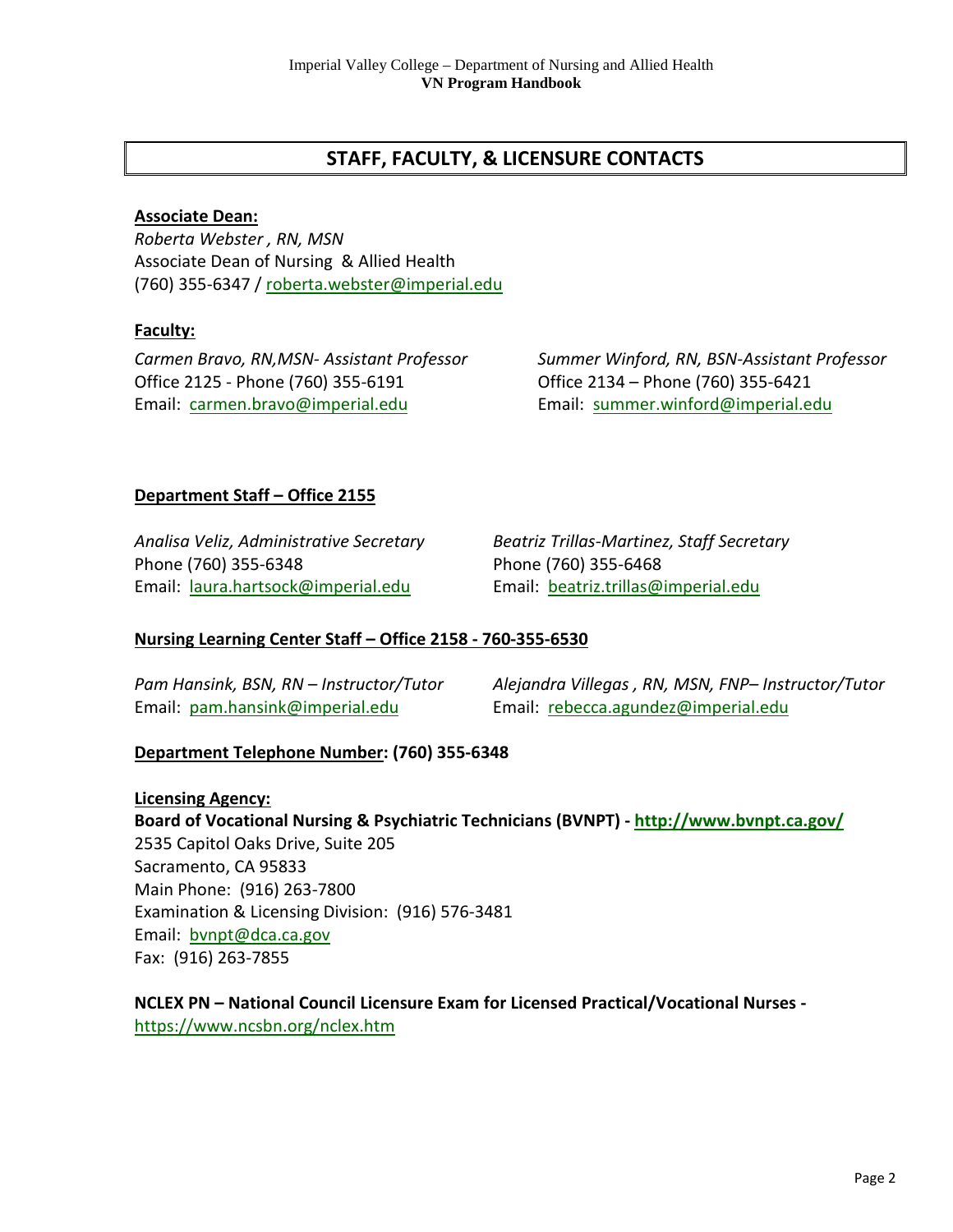# **TABLE OF CONTENTS**

| <b>PROGRAM OVERVIEW</b>                                                              |                         |
|--------------------------------------------------------------------------------------|-------------------------|
|                                                                                      |                         |
| Nursing Process and Nursing Program Conceptual Model ---------------------------     |                         |
|                                                                                      | $\frac{\frac{4}{5}}{6}$ |
| ADMISSIONS: APPLICATION, SELECTION, ADMISSION, AND PLACEMENT                         |                         |
| Application, Selection and Admission Process                                         |                         |
|                                                                                      | $6\overline{6}$         |
|                                                                                      | $\frac{8}{9}$           |
| Criteria & Prioritization for Re-entry, Transfer, & AP Students ------------         |                         |
| <b>Special Circumstances</b>                                                         |                         |
|                                                                                      |                         |
|                                                                                      | $\frac{9}{9}$           |
|                                                                                      |                         |
| Guidelines for Credit/Challenge by Examination---------------------------------      | 10                      |
|                                                                                      | 10                      |
| Minimum Safety, Mental, and Physical Qualifications -----------------------------    | 11                      |
|                                                                                      | 12                      |
| PROMOTION, RETENTION, AND GRADING STANDARDS                                          |                         |
|                                                                                      | <u>13</u>               |
|                                                                                      | 15                      |
|                                                                                      | 15                      |
|                                                                                      | 16                      |
|                                                                                      | 17                      |
| Assessment Testing (ATI) Processes and Grading ----------------------------------    | $\frac{21}{23}$         |
|                                                                                      |                         |
| DISMISSAL, DISCIPLINE, STUDENT CONDUCT, AND GRIEVANCE                                |                         |
| Multiple Guides to Student Conduct and Discipline ---------------------------------- | 23                      |
|                                                                                      | 24                      |
| Safe and Effective Nursing Practice in Clinical and Campus Settings --------------   | 25                      |
|                                                                                      | 26                      |
| <b>GRADUATION, PETITIONING IVC, PINNING AND PETITIONING THE BVNPT</b>                |                         |
|                                                                                      | <u>27</u>               |
|                                                                                      | 27                      |
|                                                                                      | 28                      |
| <b>GENERAL PROGRAM POLICIES</b>                                                      |                         |
| Nursing Course of Studies, Degree, and Support Courses ---------------------------   | $\overline{28}$         |
|                                                                                      | $\overline{29}$         |
|                                                                                      | $\frac{29}{30}$         |
|                                                                                      |                         |
|                                                                                      | 30                      |
|                                                                                      | 30                      |
|                                                                                      | 30                      |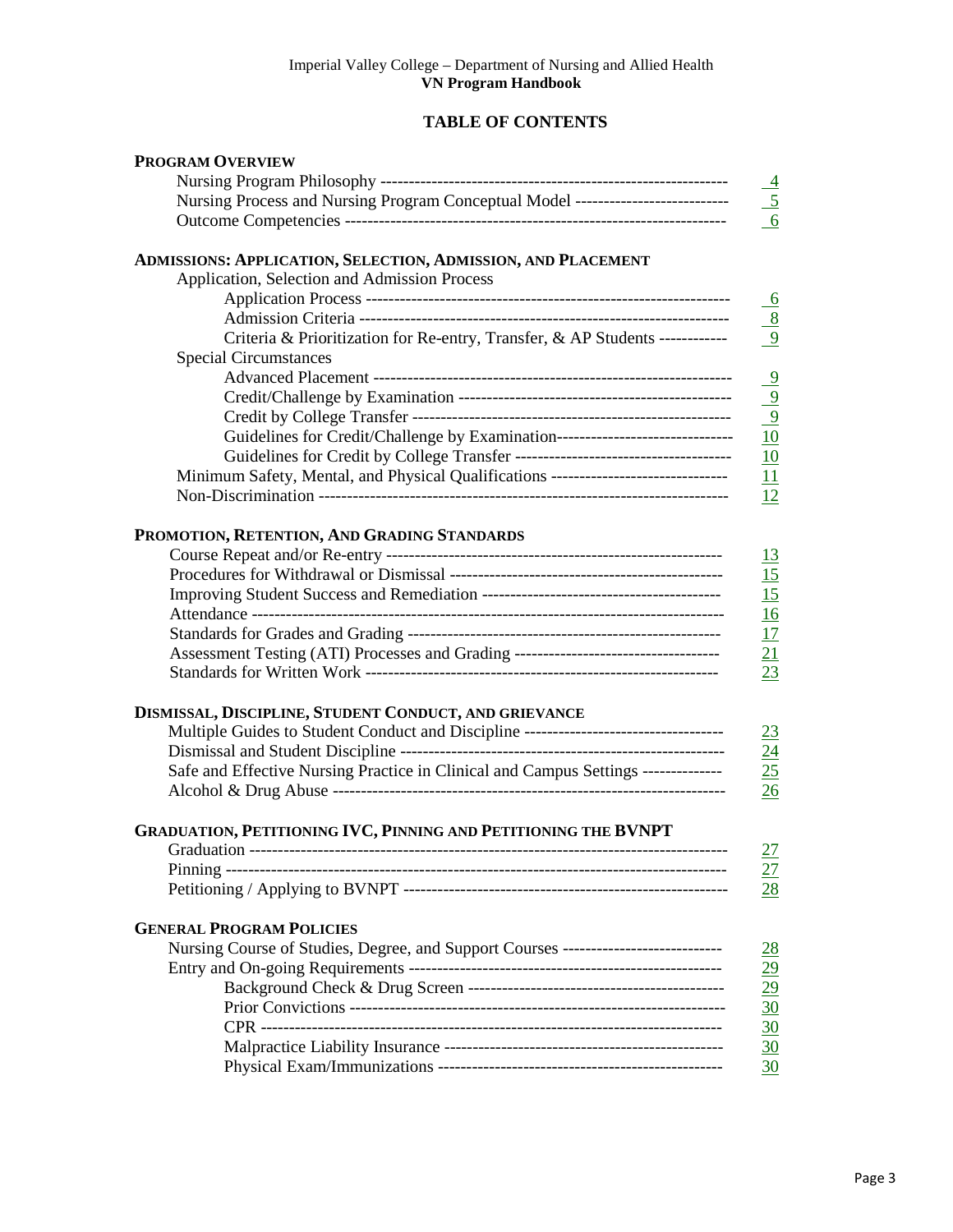# **TABLE OF CONTENTS continued**

<span id="page-3-0"></span>

| <b>CLINICAL EXPERIENCE EXPECTATIONS AND GUIDES</b>                                  |  |
|-------------------------------------------------------------------------------------|--|
|                                                                                     |  |
|                                                                                     |  |
|                                                                                     |  |
| <b>NURSING LEGAL AND ETHICAL HIGHLIGHTS</b>                                         |  |
| Excerpts from the Board of Vocational Nursing (misconduct, etc) ------------------  |  |
| Excerpts from the California Code of Regulations - Title 16 (scope, etc)----------- |  |
| Excerpts from ACDVNP (compare VN to RN scope) ----------------------------------    |  |
| Excerpts from the Vocational Nurse Practice Act (scope & discipline) ------------   |  |
|                                                                                     |  |
|                                                                                     |  |
| <b>RESOURCES</b>                                                                    |  |
| National Council of State Boards of Nursing (NCSBN) & BVNPT -------------------     |  |
|                                                                                     |  |
|                                                                                     |  |
| Disabled Student Programs and Service (DSP&S) -----------------------------------   |  |
|                                                                                     |  |
| <b>COMMITTEES</b>                                                                   |  |
|                                                                                     |  |
|                                                                                     |  |
|                                                                                     |  |
|                                                                                     |  |
|                                                                                     |  |
| FORMS, SAMPLES, AND GUIDES                                                          |  |
|                                                                                     |  |
|                                                                                     |  |
|                                                                                     |  |
|                                                                                     |  |
|                                                                                     |  |
|                                                                                     |  |
|                                                                                     |  |
|                                                                                     |  |
|                                                                                     |  |
|                                                                                     |  |
| Student Acknowledgement of Receipt and Accountability for Handbook ---------        |  |
|                                                                                     |  |
|                                                                                     |  |

# **SUPPLEMENTAL INFORMATION:**

- 2014 Social Networking Policy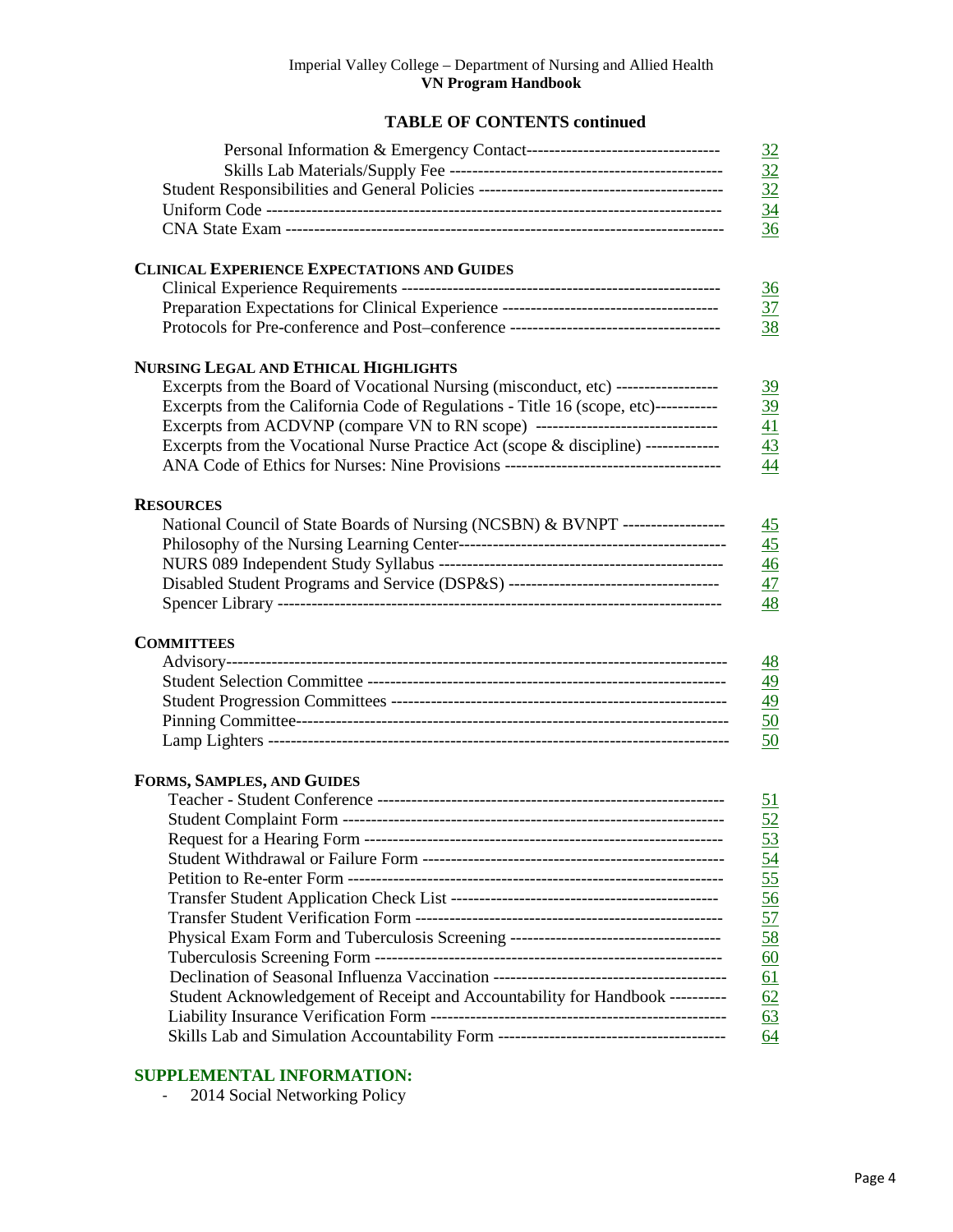# **PROGRAM OVERVIEW [top](#page-0-0)**

#### <span id="page-4-0"></span>**Nursing Philosophy**

The philosophy of the Imperial Valley College Nursing Program is congruent with the mission and goals of Imperial Valley College. The nursing faculty accepts, as major tenets, the identification, and awareness of the needs of the community, consideration for the cultural diversity of the population, acceptance of responsibility for providing the highest quality of instruction, and open access for all students. The design of the curriculum for the nursing program recognizes responsibility to student, community, college, and the profession of nursing.

The sensitivity of the faculty to the uniqueness of all students provides a framework for student learning throughout the nursing program. It is believed that students deserve the opportunity to achieve realistic educational goals consistent with society's postulates regarding upward educational mobility. Further, it is believed that upward educational mobility opportunities are in the best interest of nursing in the future.

It is the belief of the faculty that the practice of nursing is founded upon a broad base of theoretical and scientific knowledge. As a result of the faculty's belief, the curriculum is based on concepts inherent in nursing practice and integration of the frameworks of the Health-Illness Continuum, California Board of Vocational Nurses and Psychiatric Technicians Scope and Performance Standards. The unifying theme throughout the curriculum is the use of the Nursing Process in the nurse's role as communicator, provider of care and patient teacher and the judicious use of skills to meet the requirements of individuals with common, well-defined health needs. Multiple opportunities to practice the art of nursing provides for the development of cognitive, technical, and interpersonal nursing practice. A wide range of dependent and interdependent functions are shared with other disciplines resulting in collaboration which is directed toward the delivery of the supportive aspects of health care.

Support systems are recognized as an integral part of student advocacy. Educational opportunities, which focus on individual differences in learning needs, are inherent in the design of the curriculum. Linguistic obstacles to learning are accommodated both before the student enters the nursing program and while the student is meeting program requirements. Collaboration with college personnel involved with the reading and writing laboratory provides opportunities for students to strengthen skills in oral and written communication. Instructor-tutors assist all students, and specific learning activities are available for any student who indicates a need for additional assistance.

In addition, it is acknowledged that cognizance of the social support system of each student aids in achievement of academic success. Therefore, the faculty and student populations endorse accommodation of student needs.

Student involvement in program development, policy making and program evaluation is a critical component of the program. The faculty and students work together, in shared responsibility, to effect a lasting change in student behavior which reflects maturity in the learning process.

The nursing faculty adopted five separate statements, which deal with their philosophy of nursing: Philosophy of Man, Philosophy of Nursing as a whole, Philosophy of Health - Illness, Philosophy of Environment, and Philosophy of the Nursing Program at Imperial Valley College.

#### **Philosophy of Man**

Man is a unique individual and is in continuous interaction within the environment. Man adapts to the environment by attempting to maintain a state of homeostasis. As a dynamic individual, man is entitled to dignity and respect. Man has the freedom to choose, and therefore, is able to accept responsibility for the decisions made and to participate in decisions regarding the plan of care. to [top](#page-0-0)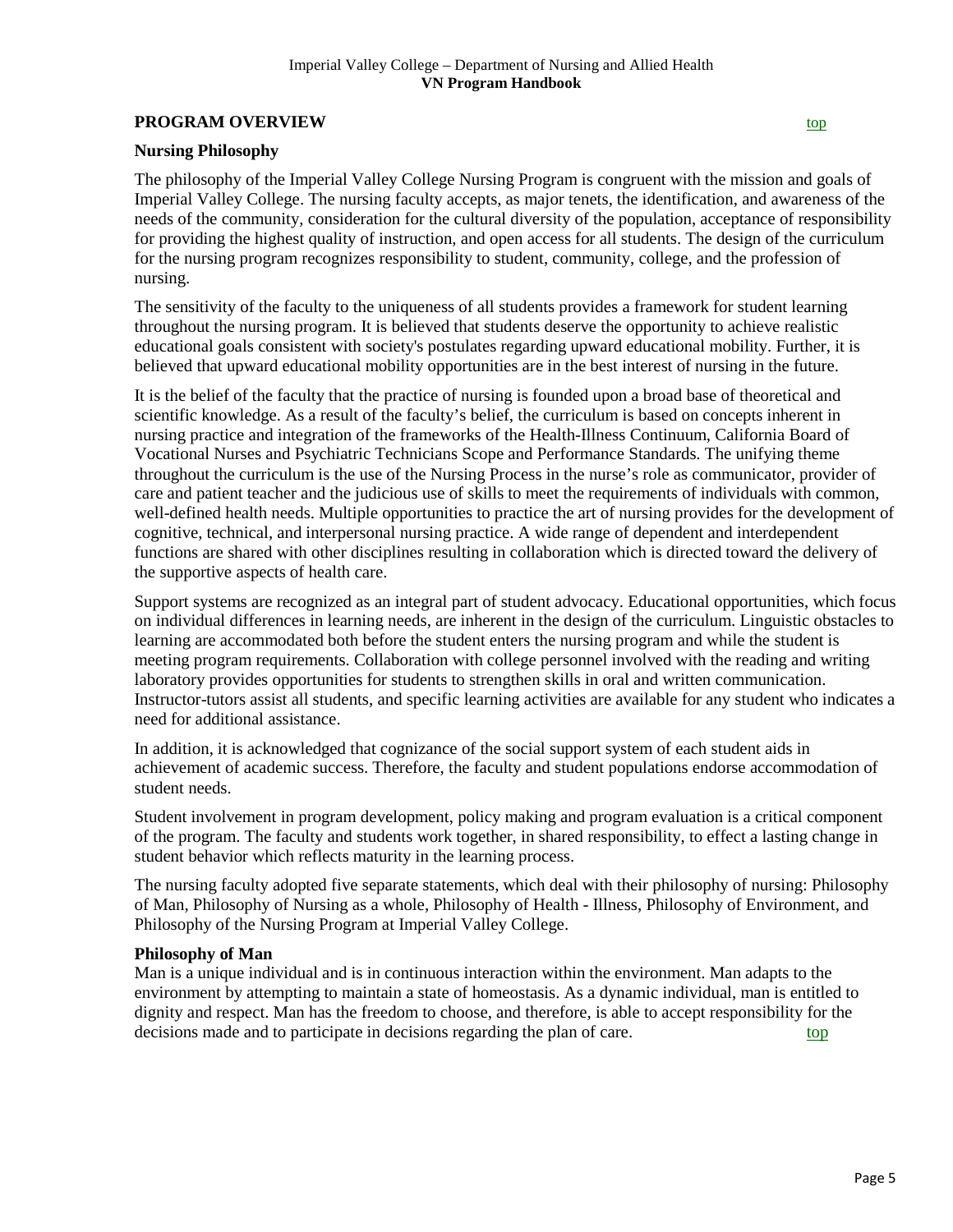# **Philosophy of Nursing as a Whole**

Nursing is a practice discipline. Facts and concepts are integrated from the natural, biological, physical and behavioral sciences. By applying these concepts with respect and dignity for all human beings, nursing provides care and nurturance which focuses on human needs as they relate to the health - illness continuum. The goal of nursing is to promote the person's adaptation, through health promotion and maintenance.

# **Philosophy of Health and Illness**

Health is seen as the individual's bio-psycho-social spiritual ability to function with and respond to an everchanging environment. As a dynamic function, health demonstrates the individual's adaptive response to internal and external stresses and the capability to meet basic human needs.

# **Philosophy of Community / Environment**

Community is the scene in which integration of multiple physical, social and cultural diversities take place. Society is the mechanism whereby an individual exch+anges and integrates information regarding these diversities with the environment. The individual and society with the community share similarities in that they evolve along a continuum from the simple to the complex. In addition, the faculty supports the premise that clients have the right to a safe health care environment.

# **Philosophy of the Nursing Program at Imperial Valley College**

Nursing education at Imperial Valley College is designed to prepare nurses who can function appropriately in acute and chronic health care facilities to the level of educational preparation. The nursing process is used to organize education and practice in a systematic manner so that problem solving and critical thinking skills become an integrated part of each nurse's background and ability. Emphasis is placed on health teaching and health promotion as it relates to a variety of patient needs and practice settings.

Students who are preparing to become Licensed Vocational Nurses develop competence in providing basic supportive nursing care to individuals with common, well-defined health needs. They develop skill in the preparation of nursing care plans and participate in the evaluation and adjustment of the nursing care given.

# <span id="page-5-0"></span>**Nursing Process and the Nursing Program Conceptual Model** [top](#page-0-0)

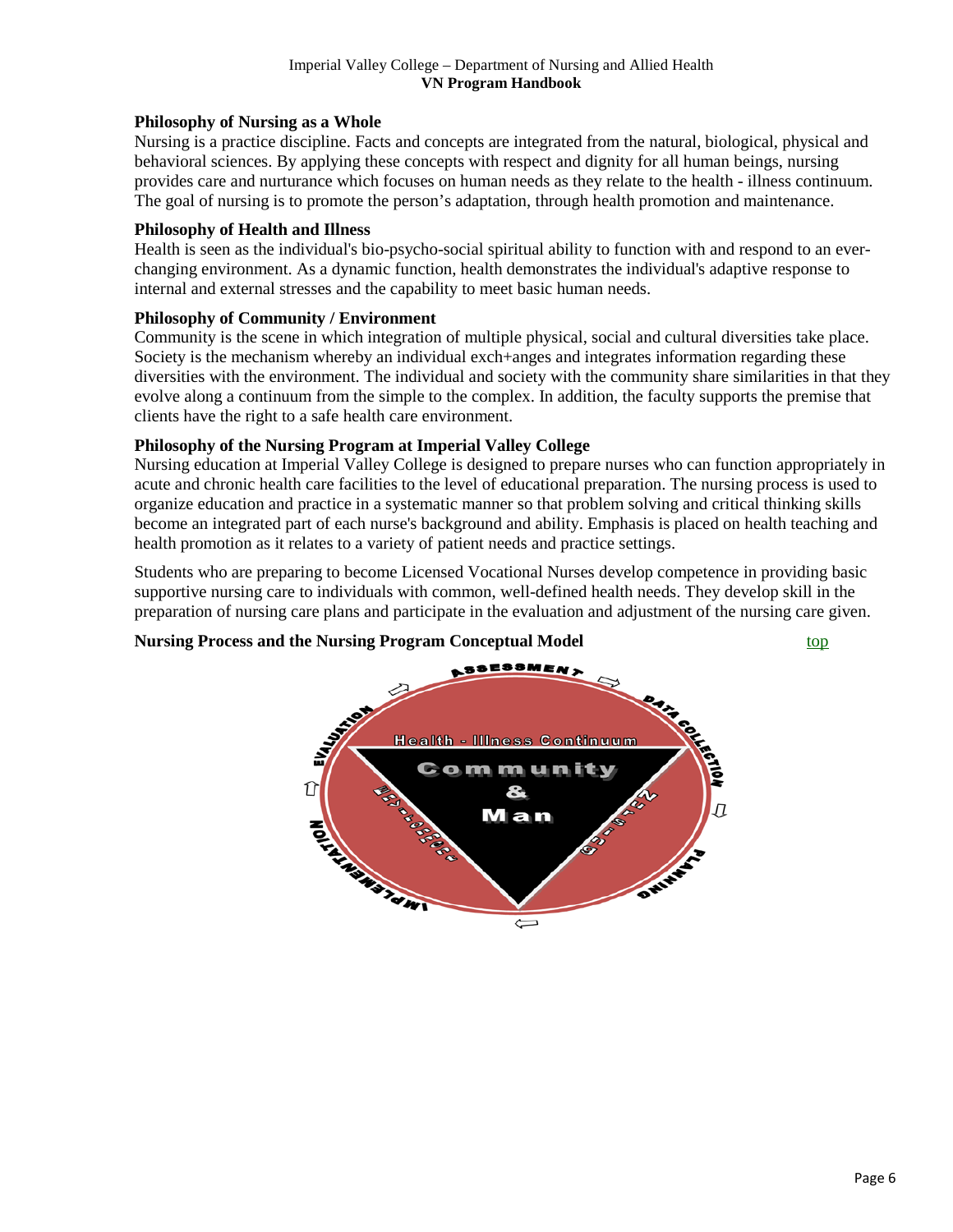# <span id="page-6-0"></span>**Terminal Objectives [top](#page-0-0)**

After completion of program:

- 1. Successfully pass National Certification and Licensing Examination (NCLEX-PN)
- 2. Obtain employment as a Licensed Vocational Nurse within 180 days of graduation

Once in practice and under the direction of a licensed physician or registered nurse:

- 1. Organize care for a group of patients following accepted standards of nursing care.
- 2. Assist in formulating a nursing diagnosis through observation of the client's physical condition and behavior, and through interpretation of information obtained from the client or others on the health team.
- 3. Assist in formulating, updating, and evaluating the effectiveness of the plan of care, nursing interventions, and patient education through observation of outcomes in physical changes or behavior in collaboration with the client and health team members and with respect for cultural and spiritual beliefs of the patient.
- 4. In a variety of clinical settings, implement appropriate nursing interventions based on identified and prioritized patient needs for patients with common, well-defined health needs and for those approaching death.
- 5. Accurately record all pertinent information related to the patient's health status and the nursing interventions provided.
- 6. Apply principles of environmental safety, patient safety, comfort, hygiene, disease prevention and restorative measures in all aspects of nursing care.
- 7. In collaboration with the nursing team, provide the health teaching necessary to meet the patient's health needs and to maintain a state of well-being.
- 8. Act as the patient's advocate, as the patient progresses through the health-illness continuum and by giving the patient the opportunity to make informed decisions about health care before it is provided.
- 9. Foster communication and collaborative relationships with clients and with other professionals, disciplines, and community organizations in promoting healthcare access and maintenance.
- 10. Functions as a conscientious professional who practices within the legal and ethical standards of nursing and demonstrates a commitment to lifelong learning and the ongoing evaluation of current health care issues in nursing practice and in health care delivery.

#### [top](#page-0-0)

# **Admission Criteria - Re-entry, Transfer, and Advanced Placement Students**

- I) All admission criteria and requirements for the generic student are applicable and required
- <span id="page-6-1"></span>II) Prioritization for placement of applicants is based on the following:

| <b>Priority</b> | <b>Type of Student</b>     | <b>Qualifier Statement</b>                                                                                         |  |  |
|-----------------|----------------------------|--------------------------------------------------------------------------------------------------------------------|--|--|
|                 | Continuing Generic student | Good standing with no "W/D/Fs"                                                                                     |  |  |
| 2               | Continuing Generic student | Good standing with a "W" due to illness, financial hardship,<br>personal necessity                                 |  |  |
| 3               | Continuing Generic student | Received one $(1)$ "W/D/Fs" in any nursing class while in the<br>program and completed a personal remediation plan |  |  |
| 4               | Transfer student           | Good standing in an accredited nursing program and did not<br>receive any "W/D/Fs"                                 |  |  |
|                 | Transfer student           | Good standing in an accredited program and received "W"<br>due to illness, financial hardship, personal necessity  |  |  |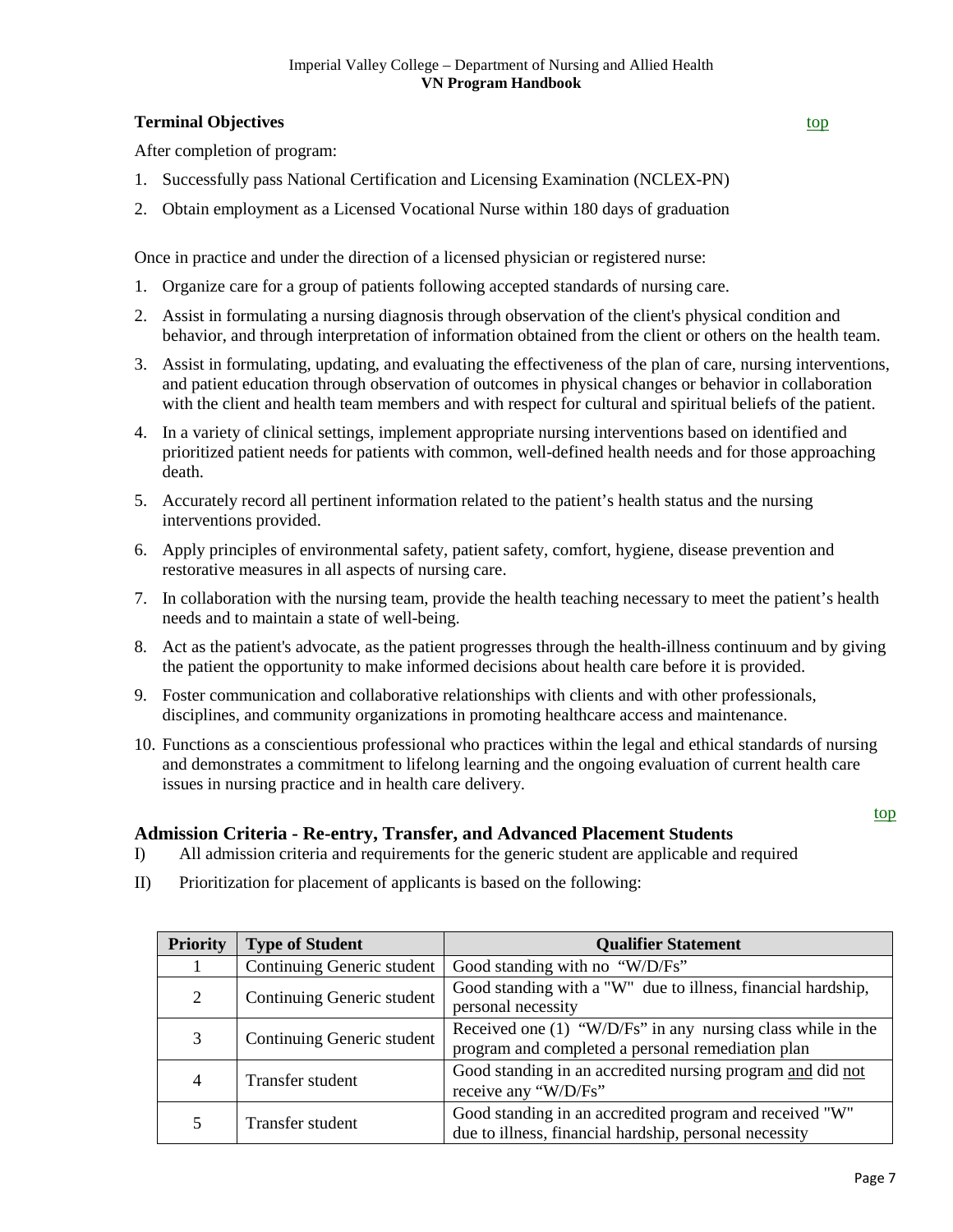| 6 | Transfer student       | Received one $(1)$ "W/D/Fs" " while in an accredited program                                  |
|---|------------------------|-----------------------------------------------------------------------------------------------|
|   | <b>Foreign Nurses</b>  | In need of only 1 or 2 courses and meets program admission<br>criteria and space is available |
| 8 | Former nursing student | Received two (2) "W/D/Fs" while in any accredited program                                     |

# **Transfer Students**

Academic Failure from any nursing program within the previous three (3) years will be considered and may result in the applicant being **ineligible** for the IVC Vocational Nursing program. A letter from the previous vocational nursing program director attesting to the reason for the failure will be required. Failure from a vocational nursing or nursing program for unsafe clinical practice or a violation of professional, legal or ethical conduct makes the applicant ineligible. Students are advised to meet with the Nursing program counselor for advisement.

# Re-admission Process

Students who were enrolled in the IVC Nursing Program- RN or LVN- and were not successful after one (1) attempt may petition to re-enter the program. Re-entry must be within three (3) years from the date of initial admission to the program. Students who are not successful after two (2) attempts in either the IVC RN or LVN program are not eligible for re-admission at any time. Failure from any nursing program for unsafe clinical practice or a violation of professional, legal or ethical conduct make the applicant ineligible. Students are advised to meet with the Nursing Program counselor for advisement**.** 

# <span id="page-7-0"></span>**Special Circumstances for Placement – Advanced Placement**

- I) Students who have had previous nursing education or nursing work experience in the following areas will be considered for advanced placement on a case by case basis in the order below at the time the application is submitted:
	- A) Accredited registered nursing courses
	- B) Accredited vocational nursing or practical nursing courses
	- C) Armed services nursing courses
- <span id="page-7-2"></span><span id="page-7-1"></span>II) There are two (2) pathways to obtain advanced placement:
	- A) Credit/Challenge by Examination [top](#page-0-0)
		- 1) Academic credit-by-examination may be obtained by those whose prior education and/or experience provides the knowledge and skills required to meet the objectives of one or more courses without a clinical component. The only exception to the clinical courses is for defined programs with specific guidelines on clinical practicums.
		- 2) Students who believe they may be eligible for credit-by-examination should contact the Nursing Division Office for more information
		- 3) For College policy regarding credit-by-examination, consult the "Credit by Examination" section of the IVC catalog – [guidelines](#page-8-0) are provided below
	- B) College Transfer Student [top](#page-0-0)
		- 1) This option is available to students who have been enrolled in an accredited VN Program within the past two (2) years
		- 2) Courses will be considered for transfer depending on equivalency to the IVC course
		- 3) Students apply using the same procedures and deadlines as a generic first-time student, but must include copies of the course descriptions for each previous nursing courses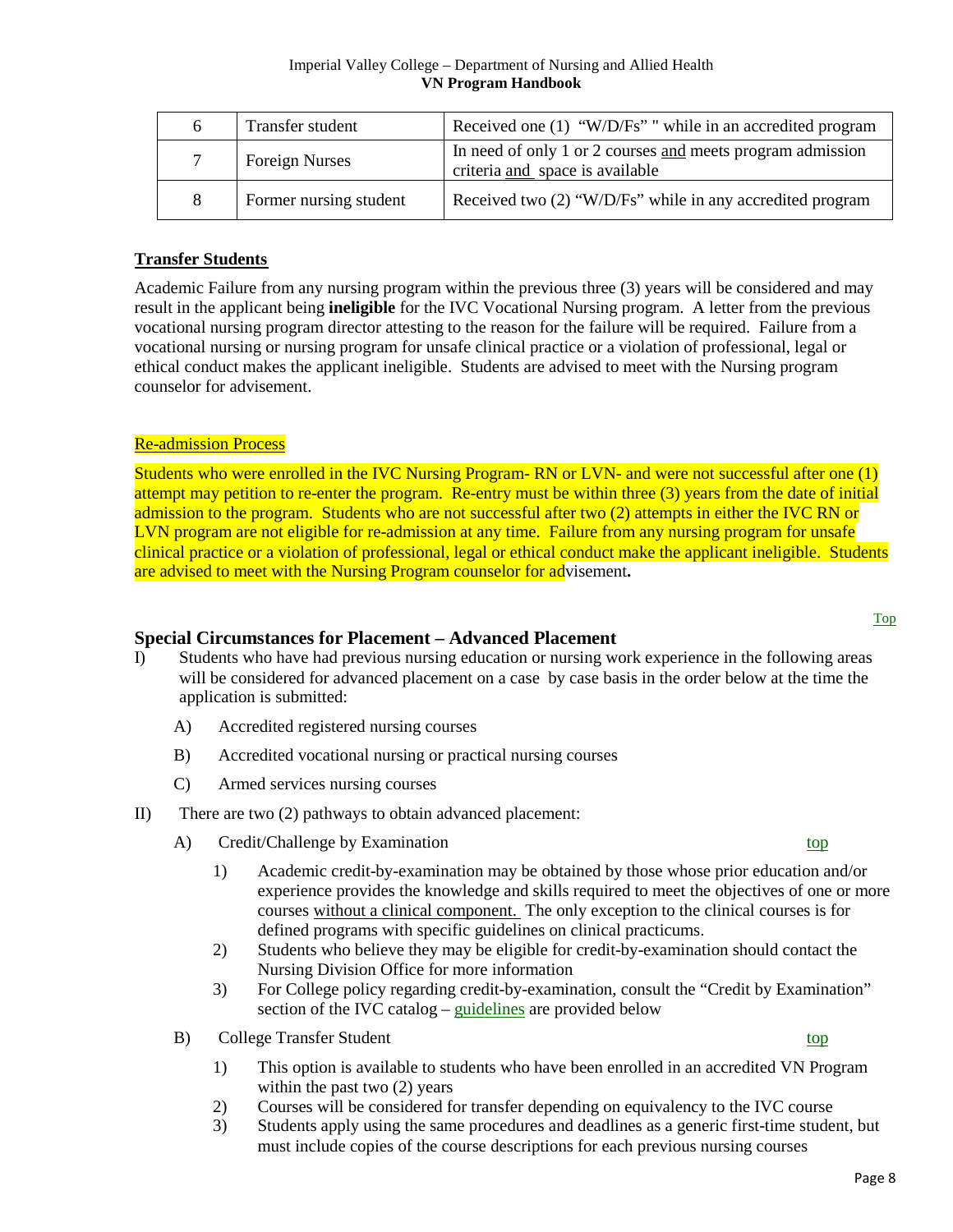- 4) Students will be informed in writing of the status of their application
- 5) See also section on [prioritization](#page-6-1)

# <span id="page-8-0"></span>**Guidelines for Credit/Challenge by Examination:** The student must**:**

- I) Be enrolled in at least one regular graded class for the semester.
- II) Have all transcripts from previously attended colleges and/or universities sent to the Admissions Office and the Division Office.
- III) Obtain a petition for credit by challenge examination from the Admission and Records Office for each class to be challenged. Classes with a clinical component cannot be challenged. The only exception is for defined programs with specific guidelines on simulated/clinical practicums.
- IV) File the completed petition for credit by challenge with the Admission and Records Office
	- A) If the petition for a general education class is approved, the student will be given information regarding content, date of exam, and material available to assist in preparing for the examination.
	- B) If petitioning for a nursing class, signatures of approval from the instructor(s) of the class you are challenging **and** the Division Chair (Director of Program) must be obtained **in advance**.
		- 1) The student will be given information regarding content, date of exam, and materials available to assist in preparing for the challenge exam.
		- 2) The student may utilize the Nursing Learning Center to assist in preparation.
- V) Successfully challenging a nursing class and meeting the general education requirements permits the student to enroll in the next nursing class according to sequence. Openings are limited to space available.
- VI) Unsuccessfully challenging a class means that the applicant
	- A) Must enroll in that class for credit and
	- B) May **not** petition to challenge that specific class again or any subsequent nursing class for credit.
- VII) A maximum of 25 units may be used toward graduation through this process and no more than 15 units per semester will be authorized.
- VIII) The fee is \$20.00 per unit plus \$10.00 for administrative costs for each exam administered.
- IX) A student is **not eligible** for exemption by challenge examination when the official transcript shows an earned grade (including a failing grade) for that course.

# <span id="page-8-1"></span>**Guidelines for Credit by Transfer** [top](#page-0-0) top

- I) General Education Courses
	- A) The Counseling Center will review transcripts and validate equivalency through course descriptions or other articulation arrangements.
	- B) **All** general education credit by transfer is determined by the Counseling Center.
	- C) Careful attention will be given to the extent to which the individual has completed course work in the following subjects:
		- 1) Anatomy/Physiology
		- 2) Nutrition
		- 3) Pharmacology
		- 4) Psychology and Growth and Development

[Top](#page-0-0)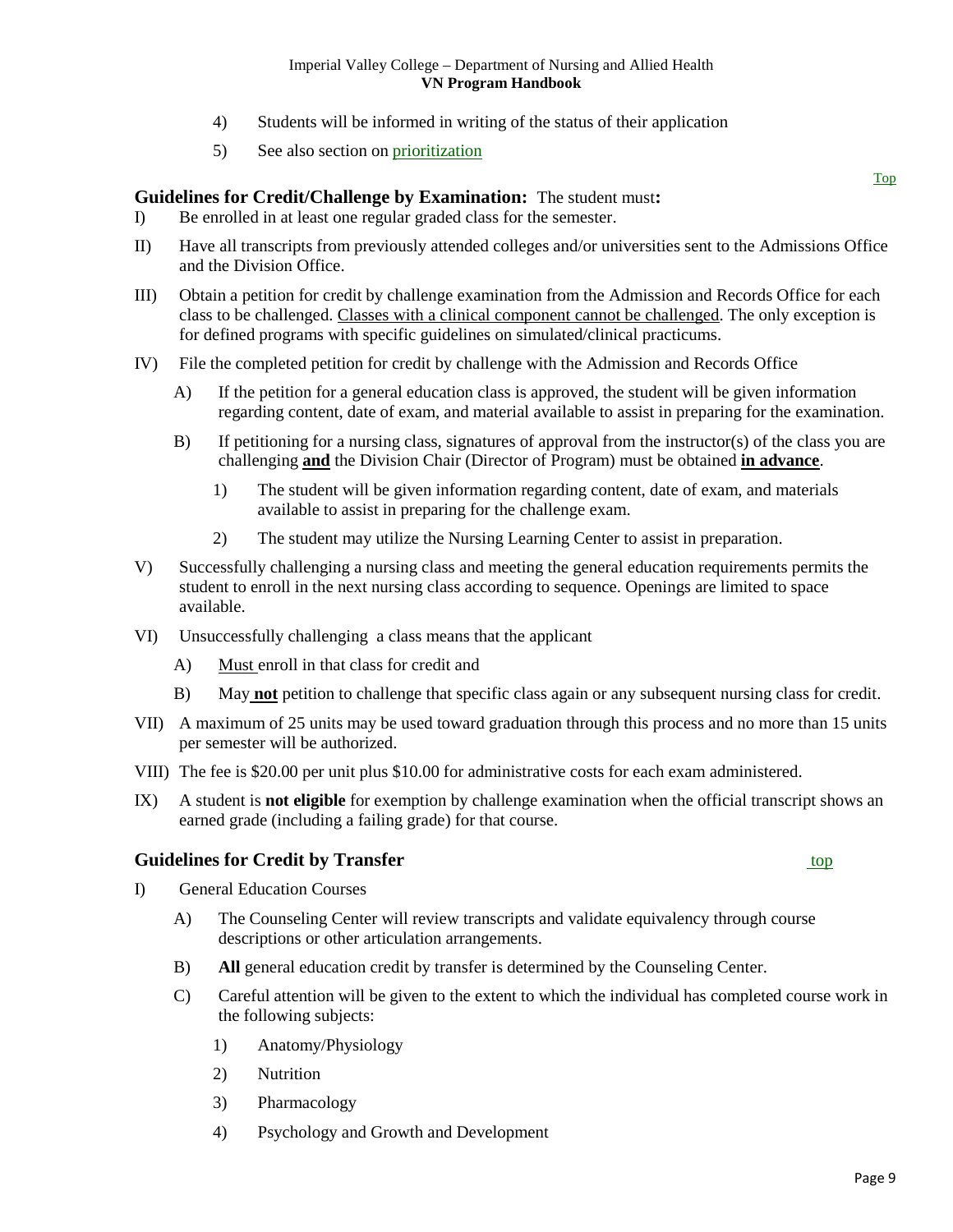- II) Nursing Courses
	- A) The Program Director will review transcripts from all previous nursing course work. Equivalency will be validated through course descriptions.
		- 1) In cases of minor differences, the applicant will be permitted to demonstrate cognitive and psychomotor competency through paper and pencil tests, psychomotor skills demonstration or other means of analysis.
		- 2) When questions arise, the applicant may be interviewed to assist in determining competency.
	- B) The evaluation done by the Director will be submitted for approval to the faculty receiving the student.
		- 1) Transfer students may enter the nursing curriculum according to the faculty decision as soon as space is available.
		- 2) In case of multiple applicants, those with the earliest completion of materials date will be accepted first.

# <span id="page-9-0"></span>**Minimum Safety, Mental & Physical Qualifications** at Application Time [top](#page-0-0)

- I) Qualifications, Abilities, Knowledge, & Skills Required in Nursing Practice
	- A) Nursing employers (clinical sites) set up minimal physical and mental standards for employment as a nurse and for others providing care to patients. Qualifications may vary among employers.
	- B) The IVC Nursing Program wishes to assist the student in meeting all essential qualifications.
	- C) Students should assess their own capabilities for nursing prior to entering the program.
- II) MINIMUM public safety requirements of students:
	- A) Fingerprint clearance prior to clinical experience and prior to licensing with State boards
	- B) Background clearance prior to clinical experience
	- C) Completion of mandated health screens
- III) MINIMUM physical abilities/qualifications required of nursing students:
	- A) Frequently work in a standing position and frequent walking (8 to 12 hours)
	- B) Perform nursing duties up to an eight-hour clinical laboratory experience
	- C) Lift and transfer patients (adult and child) up to six inches from a stooped position, then push or pull the weight up to three feet
	- D) Lift and transfer patients (adult and child) from a stooped to an upright position and accomplish bed-to-chair and chair-to-bed transfers
	- E) Apply up to 10 pounds of pressure to a site of bleeding and for chest percussion in performing CPR which requires use of hands and arms
	- F) Respond immediately to auditory instructions, patient requests, and monitoring equipment
	- G) Perform exams with auscultation without auditory impediments
	- H) Move freely and maneuver in small spaces
	- I) Perform close and distant visual activities involving objects, persons, and paperwork, as well as discriminate depth and color perception
	- J) Sufficient fine motor skills and eye-hand coordination to use small instruments and equipment
	- K) Discriminate between sharp/dull and hot/cold using hands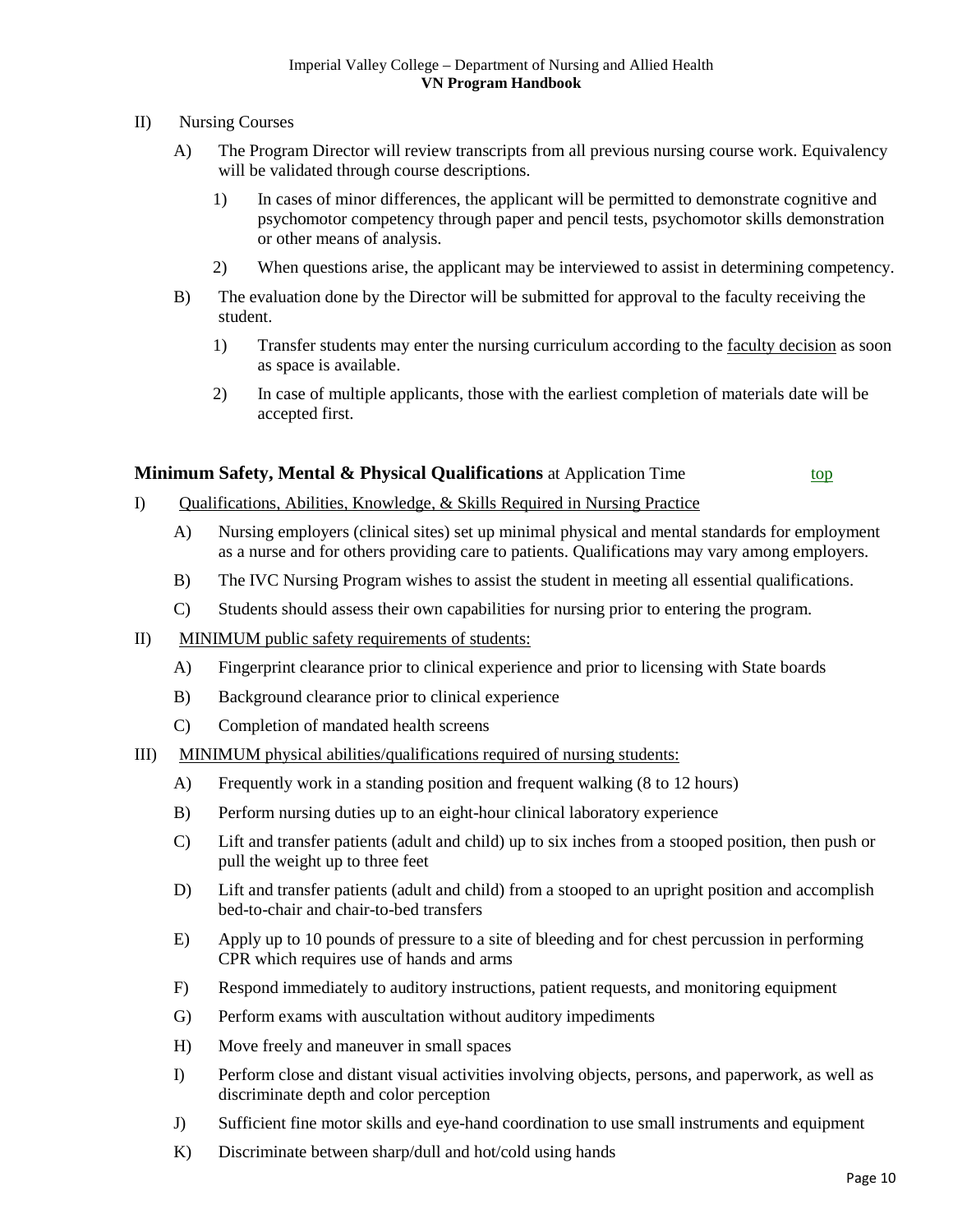- L) Visually read calibrated scales of one-hundredth increments in not more than a three-inch space
- IV) MINIMUM mental & emotional abilities/qualifications required of nursing students:
	- A) Ability to function under pressure and receive and respond to critique appropriately.
	- B) Ability to think critically, differentiate, and analyze
	- C) Ability to perform mathematical calculations in a timely manner
	- D) Ability to communicate effectively, orally, in writing, and on computer using appropriate grammar, vocabulary, and word usage
	- E) Ability to comprehend and carry out verbal and written directions
	- F) Develop the ability to analyze and respond to changes in the condition of a patient , changes in physician orders, or treatments/ interventions in a timely manner
	- G) Develop the ability to make decisions with critical thinking skills

# <span id="page-10-0"></span>**Non-Discrimination**

- I) Imperial Valley College Policy:
	- A) Imperial Valley College does not discriminate in the admission nor in the offering of programs and activities because of ethnic group identification, national origin, religion, age, sex, race, color, medical condition, Vietnam era status, ancestry, sexual orientation, marital status, or physical or mental disability, or because he or she is perceived to have one or more of those characteristics.
	- B) Limited English speaking students who are otherwise eligible will not be excluded from any vocational education program.
	- C) See College Catalog for further information
- II) IVC Nursing Program
	- A) In carrying out the non-discrimination policy of the IVC Nursing Program with regard to students and applicants with disabilities, the Nursing Program will endeavor to make reasonable modifications and, otherwise, reasonably accommodate students and applicants with disabilities
		- 1) Students with disabilities should consider their ability to meet the above minimum qualifications with reasonable accommodation
		- 2) A team consisting of nursing faculty and nursing administration, with representation from outside the Nursing Program as appropriate, will evaluate any requests for accommodations
		- 3) Student may refer to Additional Resources section [\(Disabled Student Program](#page-45-0) and Services.)

# **PROMOTION, RENTENTION, AND GRADING STANDARDS**

# <span id="page-10-1"></span>**Course Repeat and/or Re-entry Policy**

- I) General Nursing Education:
	- A) It is preferred that all general education be taken prior to the nursing courses
	- B) Courses which are prerequisite or co-requisite for nursing courses must be taken and successfully completed in the proper sequence as each builds on knowledge gained to ensure patient safety and quality of nursing care
- II) Nursing Course Re-entry
	- A) Re-entry may be applicable if the student: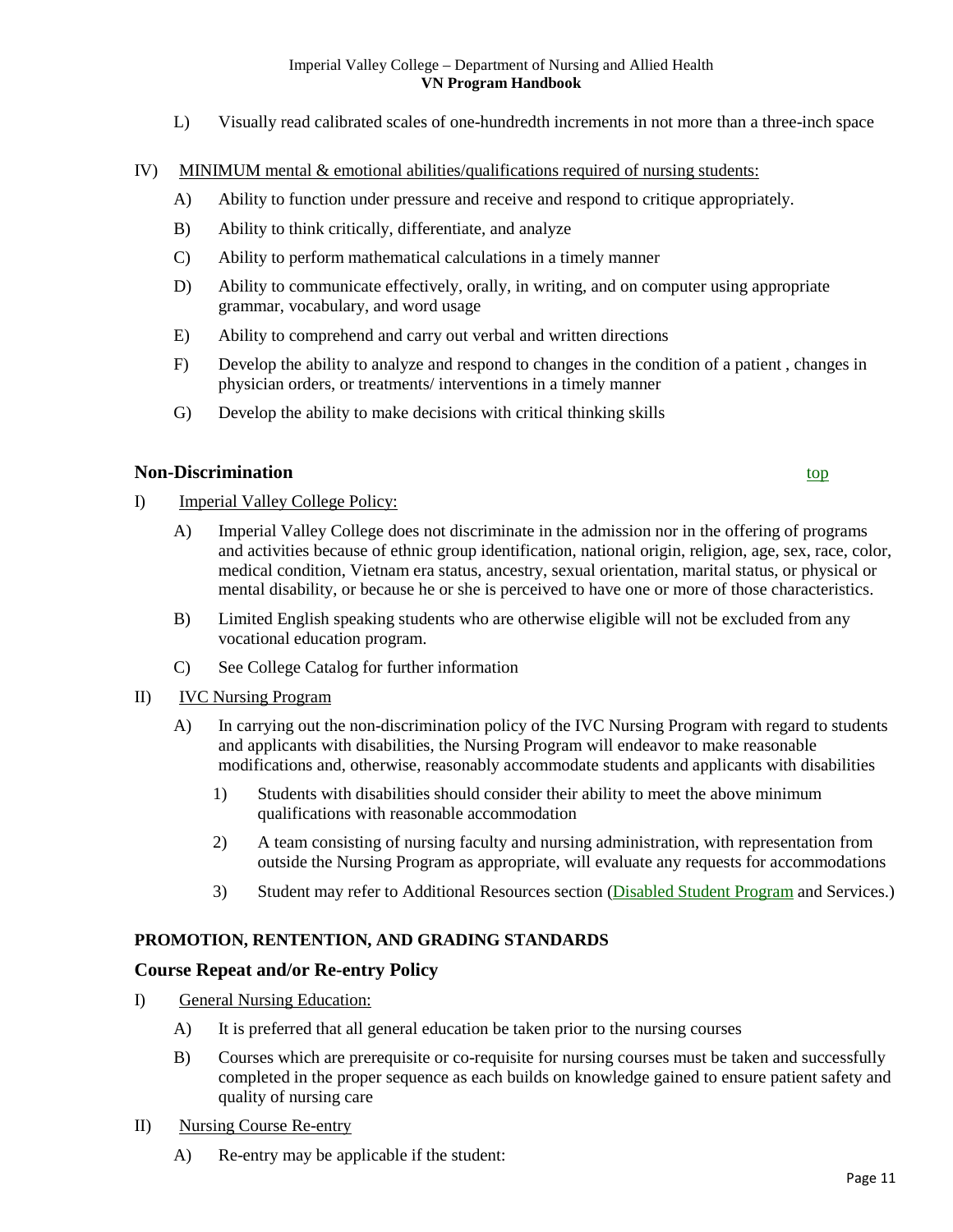- 1) Received a failing grade (less than a "C") in any course in the Vocational Nursing Major, including Pharmacology and Skills Labs or other class designated in the schedule as part of the VN Program, OR
- 2) Received a failing grade in any clinical performance, OR
- 3) Elected to receive a "W" (withdrawal) from any course in the Vocational Nursing Major **for any reason.** If the student left due to a documented serious illness/injury, or childbirth, please refer to the ['Pregnancy Policy](#page-30-1) and/or the 'Post-Surgery/Extended Illness Policy'
- B) Limitations to Re-entry
	- 1) Re-entry is neither automatic nor guaranteed and is subject to an individualized evaluation of the reason for exiting and current space available
	- 2) A student's Petition for Re-entry will be considered **only one time** throughout the Nursing Program's curriculum. Students who fail any nursing course in first semester are invited to re-apply to the Nursing Program, but this will be considered one re-entry. Special consideration may be given only in extremely extraordinary circumstances.
	- 3) If a student is discharged from the Nursing Program for unprofessional conduct or a violation of legal or ethical standards set forth by the Nursing Program, then re-entry may not be possible
	- 4) As patient safety is paramount, a student dismissed as a result of unsatisfactory clinical performance will require further consideration and re-entry may not be possible
	- 5) Re-entry places the student into the specific course exited.
	- 6) The student must re-enter within three semesters (eighteen months) from the semester exited or re-apply for admission to the program as a new student in first semester. This is an issue of recency, not a guarantee of placement at time of petition.
- C) Re-entry Process
	- 1) Regardless of the reason for withdrawal/dismissal, the student must meet with the course instructor(s) to discuss strategies for future student success and possibility of re-entry.

o*If the student fails to meet with the course instructor(s) within two (2) weeks fromdate of failure or withdrawal, the student loses eligibility for reentering the program.*

- 2) The instructor will submit documentation to the Division Office:
	- (a) Student Withdrawal Form and Teacher Student Conference Form with exit discussion for the student file
	- (b) Recommendations for student success strategies (remediation plan and criteria) and reentry for the Student Progression Committee and Program Director
- 3) The student must complete and submit a **Petition for Re-entry form** with:
	- (a) Documentation of remediation (if necessary) based on the recommendations from the instructor / student exit discussion and other sources of counseling
	- (b) Deadlines and additional documentation as defined on the Petition for Re-entry
- D. If the Program Director accepts the recommendation, the student is notified of re-entry status and:
	- a) Makes an appointment with the NLC instructor/tutors to schedule practice time on mandatory skills on-site per student remediation plan. **All mandatory skills must be practiced on-site**.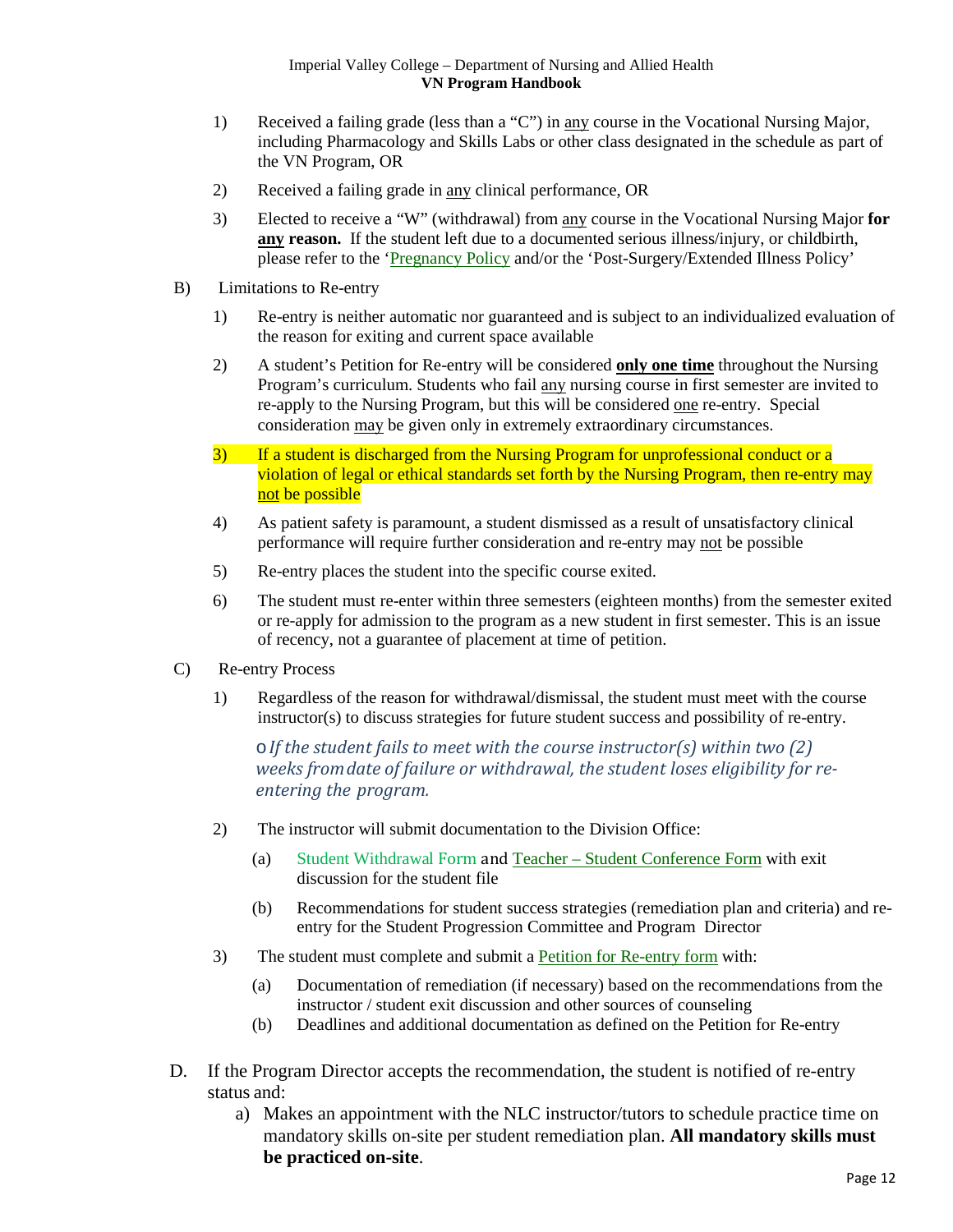- b) Makes an appointment with course instructor or designated instructor to take a math dosage calculation exam. This exam must be completed prior to check-off on mandatory skills.
- *c) All re-entry students will be required to pass the math dosage calculation exam with a 92% on the first attempt. If students do not pass on the first attempt, that grade will be considered a failure in the program.*
- *d) All re-entry students will be required to satisfactorily pass a skills validation simulation on mandatory skills with the Simulation Coordinator and a second evaluator.* 
	- *a. If prospective student does not pass the skills validation simulation on the first attempt, the student will not be allowed to re-enter the program.*
- e) Meets with the Nursing Office staff to update on all clearances.
- o Pharmacology courses run concurrently with theory and clinical nursing courses, and the following policy is established to address issues surrounding failure of a pharmacologycourse:
	- o A student who fails VN 114 or VN 124 or any other required pharmacology course within the Nursing Program must exit the program. This will count as a course failure.
	- o That student will need to follow the steps for petitioning forre-entry.
- D) Re-entry Approval Process
	- 1) The Student Progression Committee (SPC) makes the final recommendation for acceptance or denial of the Petition for Re-entry
		- (a) The SPC will speak with the instructor(s) and/or review the instructor(s) recommendations and student remediation
		- (b) The SPC reviews all Petitions for Re-entry and attachments
		- (c) The SPC will review the student's grades, prior progression through the Nursing Program, completed remediation documents, and other applicable information
	- 2) If the petition is accepted:
		- (a) The student's name is placed on a re-entry list along with the date of the re-entry request and the course needed
		- (b) As seats become available, (on a first come, first served basis) the Program Director via the Division Office notifies the student
		- (c) If the student has been out of the program more than one semester or six months, the student must provide documentation of satisfactory physical, CPR certification, immunization status, TB clearance, liability insurance, background check, and drug screen - all expected elements for a new admission student
		- (d) The student will participate in the Nursing Program under the rules and regulations written in the Nursing Student Handbook for the year of the re-entry
	- 3) If the petition is denied, the student will be informed of the two options
		- (a) Option A: Re-Apply to the Vocational Nursing Program at entry level, subject to all selection criteria
		- (b) Option B: Seek admission in another program or another school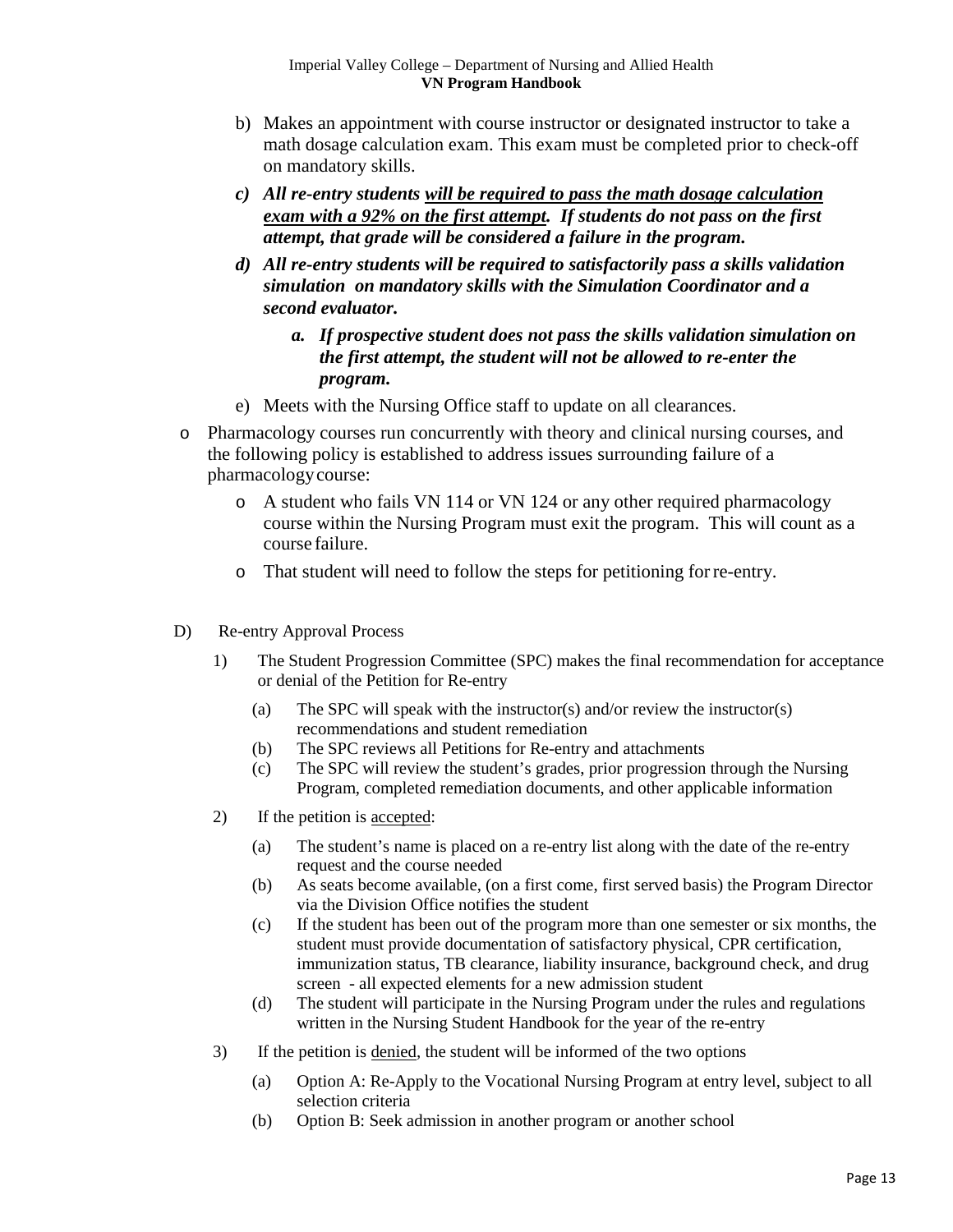- o Pharmacology courses run concurrently with theory and clinical nursing courses, and the following policy is established to address issues surrounding failure of a pharmacologycourse:
	- o A student who fails VN 114 or VN 124 or any other required pharmacology course within the Nursing Program must exit the program. This will count as a course failure.
	- o That student will need to follow the steps for petitioning forre-entry.

| <b>Algorithm for Re-Entry into the Nursing Program</b>                         |                                                       |  |  |  |
|--------------------------------------------------------------------------------|-------------------------------------------------------|--|--|--|
| ш<br>Unsuccessful Completion of any Nursing Course                             |                                                       |  |  |  |
| <b>Instructor and Student Exit Interview</b>                                   |                                                       |  |  |  |
| <b>Instructor Documents Recommendations for Remediation</b>                    |                                                       |  |  |  |
| Student Develops & Implements Success/Remediation Plan;                        |                                                       |  |  |  |
| including remediation criteria                                                 |                                                       |  |  |  |
| Student completes skills validation simulations check off                      |                                                       |  |  |  |
| Student passes Dosage Calculation Exam with a 92% on the first attempt         |                                                       |  |  |  |
|                                                                                |                                                       |  |  |  |
| Student Petitions for Re-entry & completes plan for SPC                        |                                                       |  |  |  |
| Ш<br>SPC Speaks with Instructor and Reviews Petition                           |                                                       |  |  |  |
| SPC recommends: Accept or Deny re-entry                                        |                                                       |  |  |  |
| If Accepted:                                                                   | If Denied:                                            |  |  |  |
| Student placed on 're-entry list'                                              | Student is informed                                   |  |  |  |
| As space available: 1st come, 1st served $\blacklozenge$                       | Option A: Apply as generic VN student $\blacklozenge$ |  |  |  |
| J<br>Meet entry and ongoing requirements<br>Option B: Apply to another program |                                                       |  |  |  |
| J.<br>Student re-enters program as directed                                    |                                                       |  |  |  |

[top](#page-0-0) 

# <span id="page-13-0"></span>**Procedures for Student Withdrawal or Dismissal**

- I) Withdrawal or Dismissal: due to Academic Failure or Personal Reasons
	- A) An appointment should be made for instructor(s) and student to discuss and confirm the withdrawal/dismissal (refer to and follow re-entry process)
		- 1) The instructor(s) should provide guidance and discuss strategies for future student success including the possibility of re-entry
		- 2) The student should develop a remediation plan and consider the recommendations of the instructor(s)
		- 3) If the student does NOT meet with the instructor(s), the instructor(s) should inform the Division Office staff and a letter will be sent to the student.
	- B) The instructor should complete and turn in a Student Withdrawal Form to the Division Office staff **any time** there is a change in a student's status in the program.
	- C) The student submits a Petition to Re-enter Form with required attachments to the Division Office:
		- 1) Copy of remediation/discussion plan drawn up between instructor and student.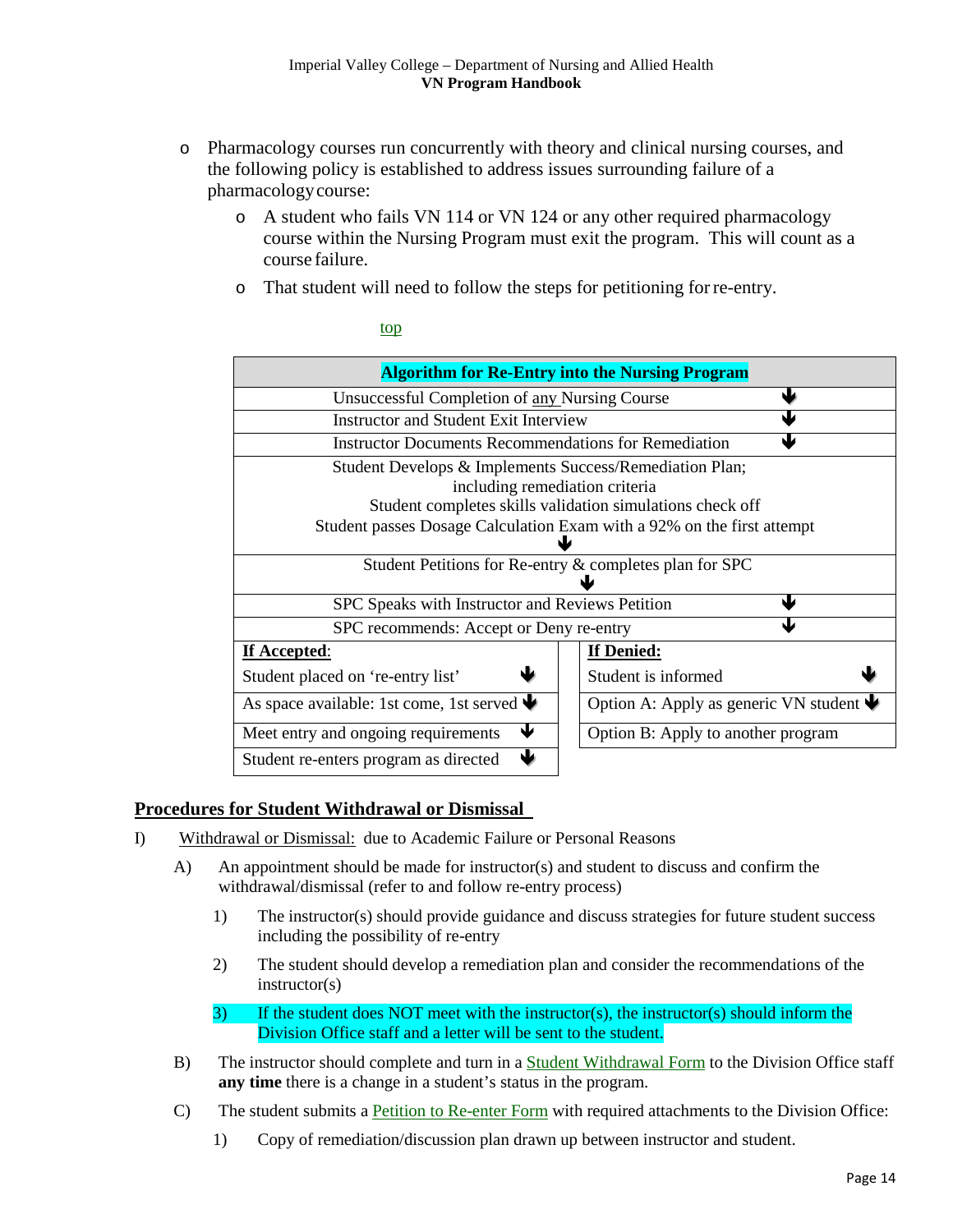- 2) Written and typed statement from student regarding the situation and what will change, addressed to the Student Progression Committee.
- D) The student schedules to meet with the Nursing Learning Center staff to complete remediation.
- E) If a Petition to Re-enter Form is NOT received, a delay or denial in re-entry to the program may result.
- F) The student is not required to meet with the Program Director at this time.
- II) When Remediation is Completed:
	- A) The student alerts the Division Office staff and a meeting is scheduled for the Student Progression Committee (SPC) to review the information.
	- B) The SPC will recommend progression based on adequate completion of the remediation plan, the instructor's recommendation, additional documentation if required, space availability, and priority [for admission](#page-6-1) list. A letter will then be sent to the student confirming space availability or the need to wait for space availability.
	- C) Re-admission is based on space availability and is NOT guaranteed.
- III) Advanced Placement/Transfer Students
	- A) The same procedures apply for advanced placement and transfer student who withdraw or are dismissed from the program.
	- B) These procedures do not apply to advanced placement students entering the program for the first time. See [Advanced Placement](#page-7-0) information.

# <span id="page-14-0"></span>**Improving Student Success and Remediation**

- I) The student is responsible for his/her own success
	- A) The student should make an appointment with the instructor any time the grade average drops below **78%** on course work or exams
	- B) For re-entry into the course, the student will develop a Personal Improvement Plan/Remediation Plan and should ask for input from faculty and tutors
		- 1) Plan should include those areas identified as being deficient or an area of weakness and any potential strategies to improve
		- 2) The student should complete the plan
- II) The student is responsible for taking timely action when unsuccessful
	- A) If still unsuccessful, the student must make another appointment with the instructor to determine the best strategies for progression in the course and program
		- 1) Discussion should include consideration of 'withdrawal' from the program when appropriate
		- 2) If the drop date has passed, discussion should include options such as Petition to Re-enter or Re-application to the Nursing Program

# <span id="page-14-1"></span>**Attendance**

- I) Student Attendance is critical for all courses in the nursing program due to volume of material and the necessity to ensure patient safety
	- A) Students are responsible for complying with attendance & tardiness rules:
		- 1) As outlined in the Imperial Valley College Catalog **AND**
		- 2) Attendance is expected for all class assignments. Instructors shall take attendance into

[Top](#page-0-0)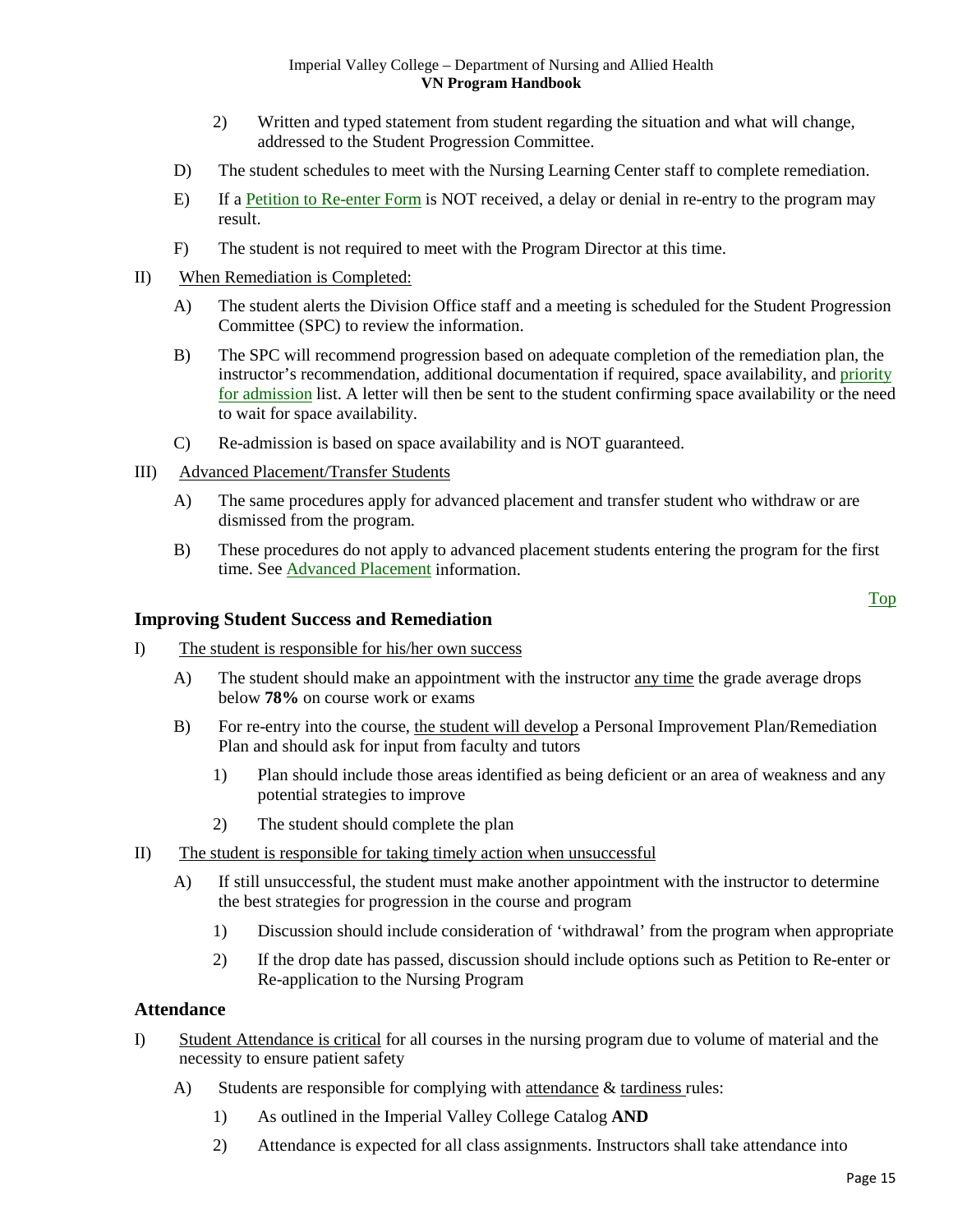account when computing grades

- 3) Limit absences for each class to no more than the number of class hours which the class meets per week. Non-attendance on the first day may result in being dropped from the class.
- B) Consequences of exceeding maximum allowable absences:
	- 1) The student must meet with the teaching team to discuss the situation
	- 2) The student may be considered for dismissal from the program
	- 3) If remediation is considered and is available for the particular objective, the student will be required to match those hours in excess of the maximum allowable hours with an appropriate type of assigned hours based upon the classroom objectives.
- C) Tardiness
	- 1) Repeated tardiness is disruptive to the class and interferes with learning
	- 2) Arriving to class assignment after the scheduled start time is considered tardiness
	- 3) Tardiness three (3) times in any nursing class will be considered an absence and will count toward total absences for the class
- II) Student Attendance: Clinical Experience and Campus Lab
	- A) Clinical and campus lab (skills) time provides opportunities for students to demonstrate progress and to be evaluated for applied knowledge and patient safety.
	- B) Student Absences should be limited as outlined above with these additional guidelines
		- 1) Attendance is required at all clinical / campus lab sessions.
			- (a) Excessive absences may result in a student not meeting the clinical objectives and concurrent educational requirements, which in turn constitutes failure of the nursing course.
			- (b) The instructor and/or the teaching team will evaluate any absence beyond one.
		- 2) If an absence is excused and unavoidable, and appropriate make up experiences are available, the instructor may work with the student to arrange a make-up experience.
			- (a) The instructor's decision may consider the student's ability or opportunity to meet the objectives of the course
			- (b) The instructor should stipulate the date of completion for make-up of equivalent clinical experience if it is available
	- C) Student Tardiness the student may be sent home or to the Nursing Learning Center. This will constitute a clinical absence. If tardy more than three times, it is an absence.
	- D) Student Unpreparedness if an instructor determines the student is unprepared for that day's clinical assignment, the student may be sent home and this will be considered a clinical absence. This may also cause the entry of an unsatisfactory grade on the student's *Clinical Evaluation Performance Form* and will reflect in the final grade. One example of unpreparedness is failure to follow the uniform policy in a clinical setting.
	- E) Student Illness If the student is unable to report to the laboratory facility where assigned, the student is responsible for notifying the clinical instructor and agency in accordance with the policies established during the facility orientation and by the instructor.
		- 1) Students are responsible for reporting any health condition that may interfere with his/her performance in the clinical practice area
			- (a) For patient and staff safety, students should not come to clinical when sick
			- (b) The clinical instructor may send the ill student home and discuss clinical make-up at a later date if it is available
			- (c) Continuance in the program will be based on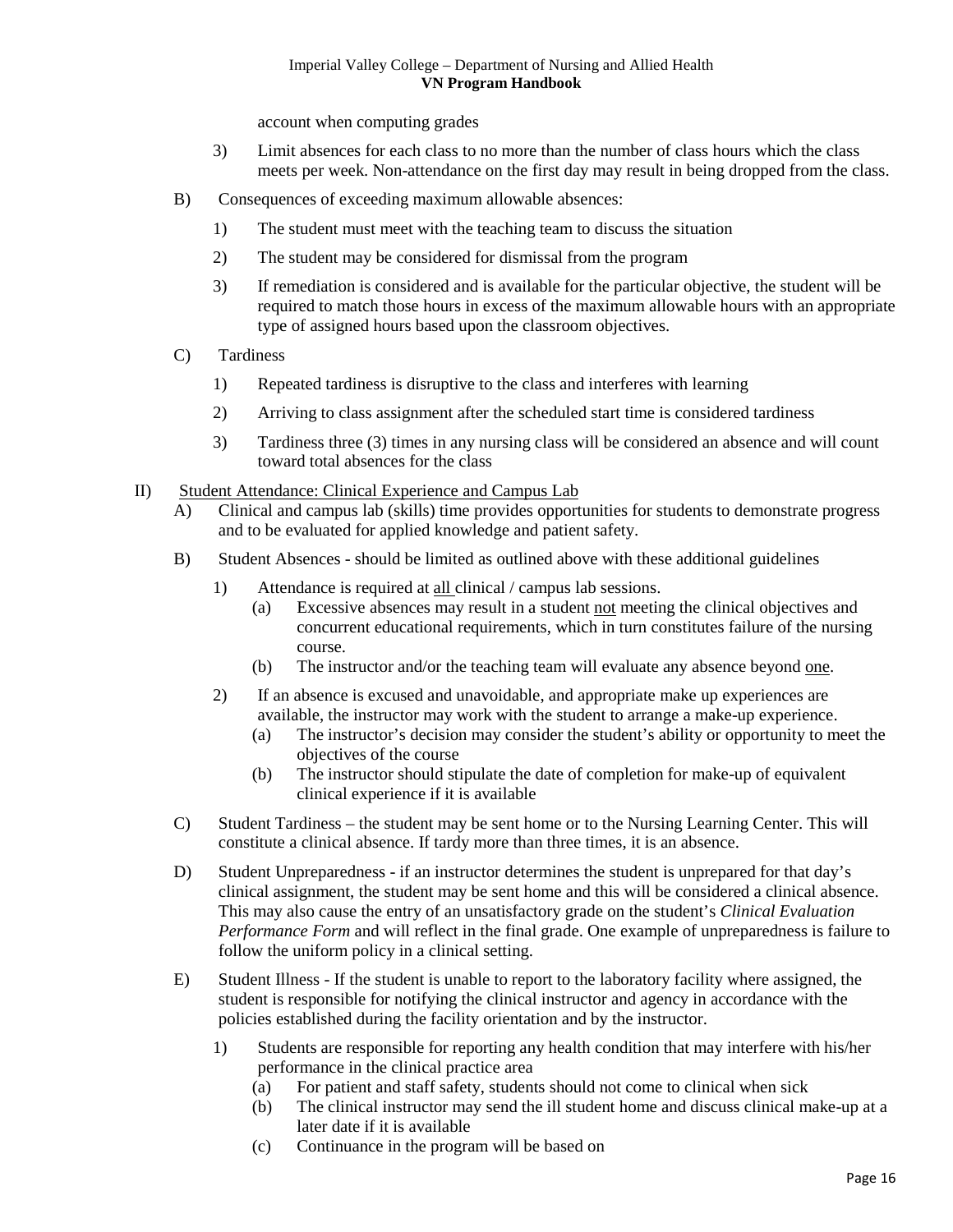- (i) Recommendations of the attending physician
- (ii) Number of absences needed to address health condition
- F) Instructor Tardiness
	- 1) If the clinical instructor is late, the students must make every reasonable effort to contact the clinical instructor as directed in the syllabus
		- (a) Students must not participate in patient care if the instructor is not present.
		- (b) If the clinical instructor has not arrived within 30 minutes from the usual start of clinical time and cannot be reached, the students must:
			- (i) Leave a message with the Division Office (760-355-6348)
			- (ii) Write a list of the students who attended clinical
			- (iii) Inform the clinical site personnel in charge
			- (iv) Leave the clinical site
	- 2) If the instructor will be late, but will be attending clinical, the students must remain at the clinical site, but may not participate in patient care until the instructor is present

<span id="page-16-0"></span>[top](#page-0-0)

# **Standards for Grades and Grading**

- I) California Education Code Section 76224 (a) states: "When grades are given for any course of instruction taught in a community college district, the grade given to each student shall be a grade determined by the faculty member(s) of the course and the determination of the student's grade by the instructor, in the absence of mistake, fraud, bad faith, or incompetence, shall be final". In other words, the instructor's decision on a grade is final.
- II) The teaching team will identify methods of evaluating student performance at the beginning of each course. These methods may include but are not limited to:
	- A) Computer assisted instruction
	- B) Simulated clinical experiences
	- C) Objective quizzes and tests
	- D) On-line proctored and non-proctored exams developed by ATI
	- E) Critical skills performance as identified on the *Student Clinical Performance Evaluation Form.*  valuation may be scheduled at the college laboratory and/or clinical facility utilized for laboratory experience
	- F) Planned and incidental observation of nursing assessment, problem identification, care plan development, implementation and evaluation of nursing care
	- G) Written assignments as stated in the course syllabus or discussed at the beginning of the course
	- H) Self-evaluation of clinical performance based on competencies for the course
	- I) Written or verbal feedback in student /instructor conferences and class participation
	- J) Student presentations and/or collaborative learning assignments
- III) Grading Standards: Nursing Program Overall
	- A) The Nursing Program complies with the Imperial Valley College grading policies in the current catalog **and** the VN Program grading policies.
	- B) Nursing course grades are based on the following scale (**not** rounded)

| A           | $=$ | 93% -100%     |
|-------------|-----|---------------|
| B           | $=$ | $85\% - 92\%$ |
| $\mathbf C$ | $=$ | 78% - 84%     |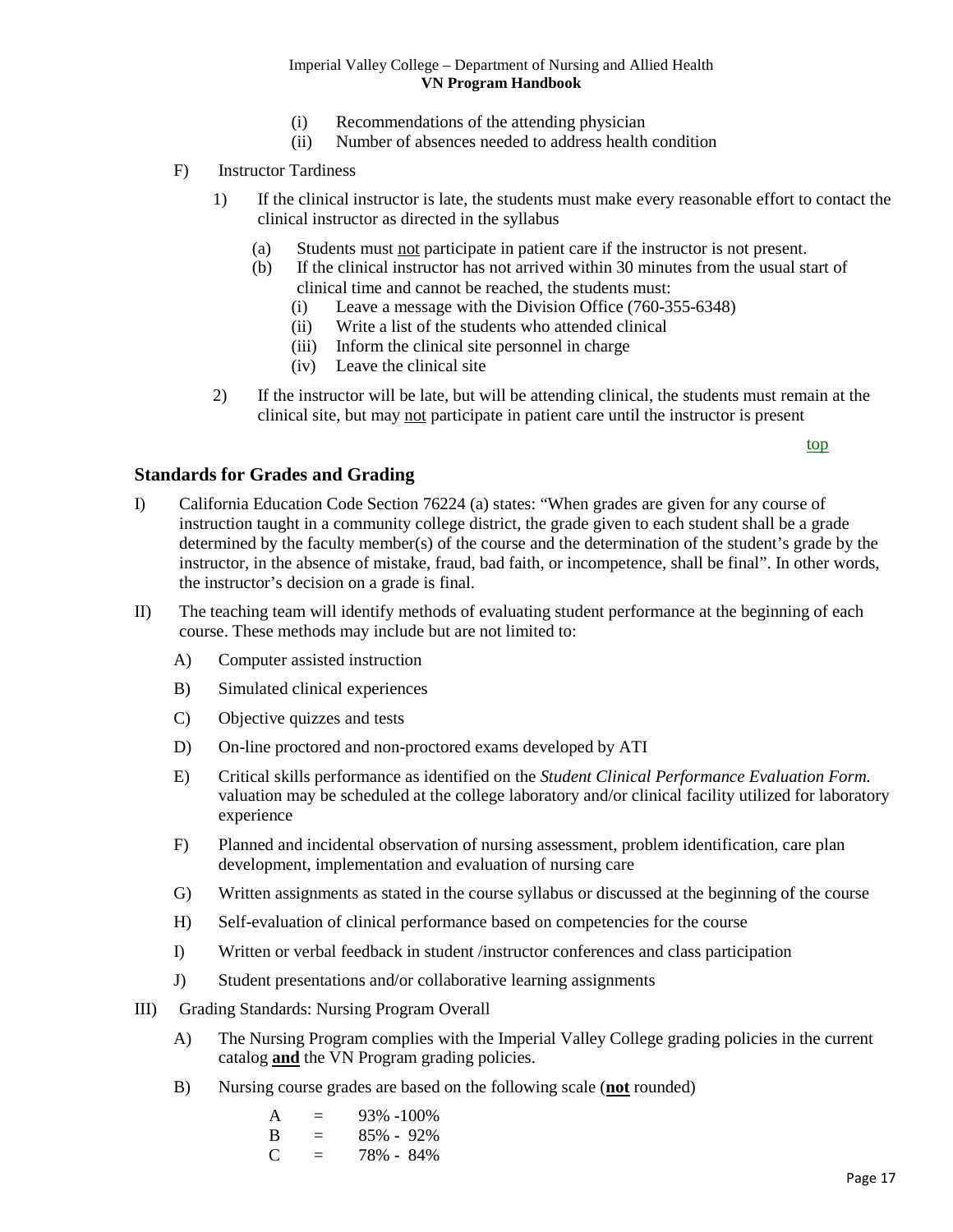$F = Below 78\%$ 

- C) Each semester of the nursing program includes at minimum a) theory course work, b) clinical experience course work, and c) nursing skills laboratory work as well as any required co-requisite courses.
	- 1) Each of these areas must be passed with a 78% or better or 'satisfactory' as applicable
	- 2) Failure of any one part necessitates re-taking **all** three; **i.e.** theory, clinical, and skills to meet the requirement for concurrent clinical and classroom study. (See policies related to re-entry)

# D) **Minimum course requirements** for progression in the Nursing Program

- 1) **Final Course Grades must** be 78% ('C') or better, based on ALL the following:
	- (a) All finals will be passed with a score of 78% or better
	- (b) The theory portion must be passed with a score of 78% or better
		- (i) Theory is weighted as 78% of the course
		- (ii) Theory grades include written assignments, presentations, quizzes, exams, and/or other written/oral assignments as directed by the instructor
	- (c) The clinical portion must be passed with a score of 78% or better (satisfactory)
		- (i) Clinical is weighted as 30% of the course
		- (ii) Clinical grades include actual clinical experience, simulations, care plans, and/or other written/oral assignments as directed by the instructor
		- (iii) Students determined as 'unsafe' or unsatisfactory in a clinical setting will **not** be allowed to progress in the program and will receive an 'F' grade for the course.
	- (d) Other performance measures as specified by the instructor or course syllabus
	- (e) No extra credit assignments or contracting for course grades is permitted.
- E) Additional requirements for progression in the Nursing Program
	- 1) Nursing attendance polices are applicable to theory, clinical, skills, and co-requisites courses.
	- 2) Nursing policies related to 'clinical unsatisfactory notices' are applicable to all clinical courses.
	- 3) A pharmacology calculation test must be passed with the equivalent of a 92% in every semester.
		- (a) The score will not be counted in the course grade, as it is a pass/fail test.
		- (b) If the student misses the pharmacology calculation test, this results in a failure on that specific test.
		- (c) The student will have three opportunities to pass this test.
- IV) Grading Standards: Clinical Experience and Skills Laboratory
	- A) Clinical performance is determined throughout each clinical rotation by the clinical instructor based on a comprehensive evaluation of skills and applied theory
	- B) The student is responsible for
		- 1) Reviewing the clinical objectives and clinical outcomes in the syllabus and as directed
		- 2) Following instructions regarding clinical evaluation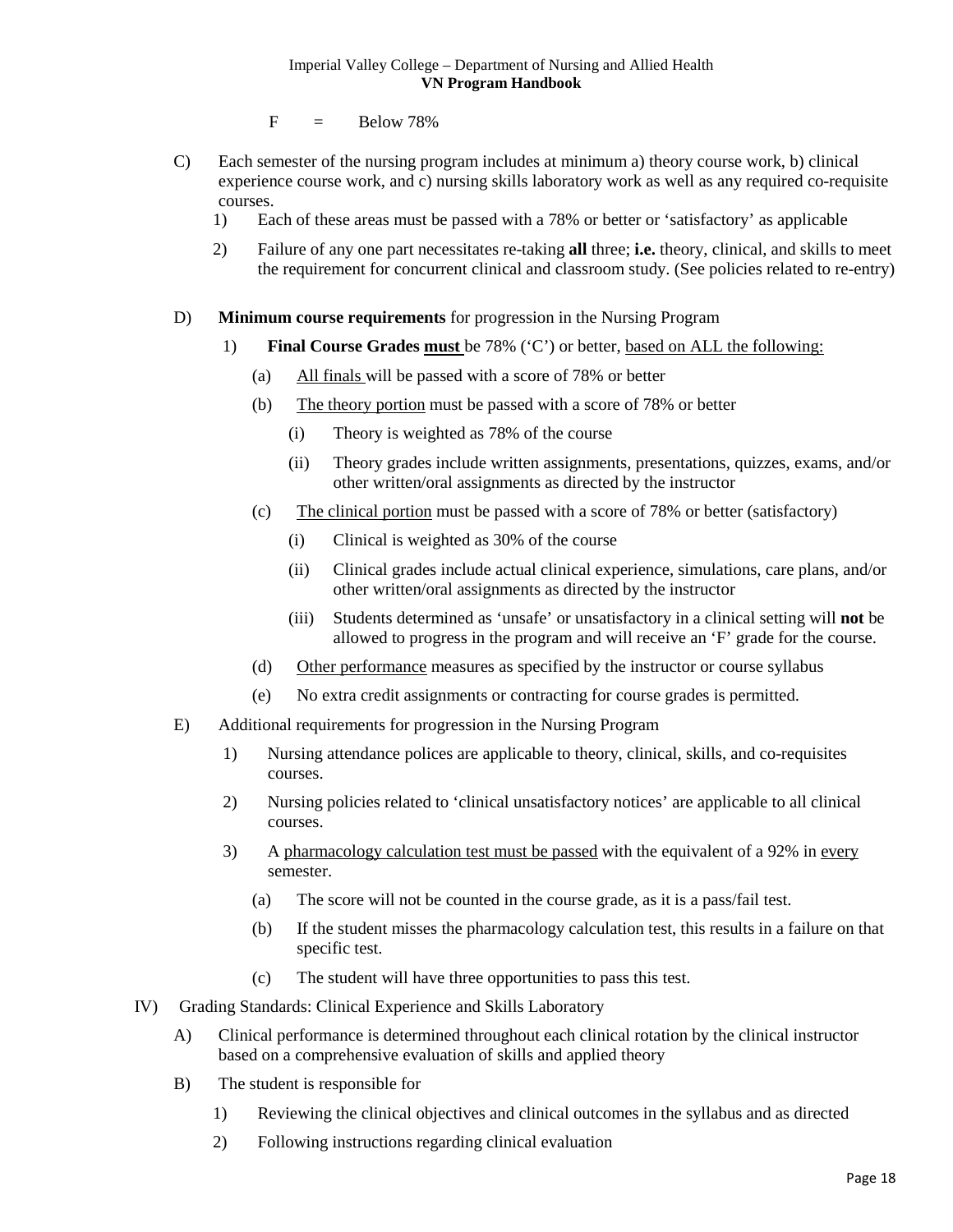- 3) Providing self-evaluation of personal performance in a timely, thoughtful, and complete manner
- 4) Collaborating with the instructor when having difficulty meeting the clinical objectives
- C) Regarding Unsatisfactory Clinical Performance
	- 1) The 1st "unsatisfactory" necessitates completing a Nursing Learning Center (NLC) Remediation Referral established by the instructor prior to the next clinical assignment
		- (a) NLC Remediation Referral may be designated as 'immediate'.
		- (b) If NLC Referral is immediate, the student must report directly to the NLC or be considered absent for that clinical day
	- 2) The 2nd "unsatisfactory" necessitates completing a NLC Remediation Referral established by the instructor prior to the next clinical assignment and may be directed to meet with the Program Director to determine if other steps are needed in addition to the established tutoring.
	- 3) The 3rd "unsatisfactory" requires the student to meet with the teaching team for dismissal from the nursing course. **No student** shall receive three "unsatisfactories" in one day.
- D) Guidelines for Grading Care Plan
	- 1) If an unsatisfactory grade, the student is expected to correct the care plan within the designated timeframe and return it to the instructor.
	- 2) If a student fails to correct the care plan on time or if the returned care plan continues to be unsatisfactory or if the care plan is not submitted, it will be reflected as "unsatisfactory" performance.
- E) Skills Competency Exams must be passed with a "satisfactory" score in order to progress to the next level
- V) Grading Standards: Pharmacology Calculation Exam
	- A) Because patient safety is the utmost priority, each student will be required to take and successfully demonstrate competence and pass a drug calculations exam each semester
	- B) Minimum requirements:
		- 1) 10 25 questions / calculations appropriate to the level of each semester
		- 2) Student must show their work
		- 3) Pass with a score of 92% or higher. The score is not included in the grade point average for the course as it is a pass/fail assignment
		- 4) Time limits assigned as appropriate to the number of questions
		- 5) Correct units must be stipulated to be scored correctly; i.e. mL/hr, mg, etc.
	- C) The student is allowed three (3) attempts to pass
		- 1) Students who do not pass:
			- (a) Must seek tutoring from faculty and/or math department and/or computerized software in Nursing Learning Center
			- (b) Cannot administer any medication in a clinical setting, except under the direct supervision of the instructor. The student must ensure the 5 rights, verbalize drug action, nursing considerations, calculations, rates, relevant labs and correct administration.
			- **(c)** First attempt must pass with a 92%, second attempt with a 96%, and third attempt must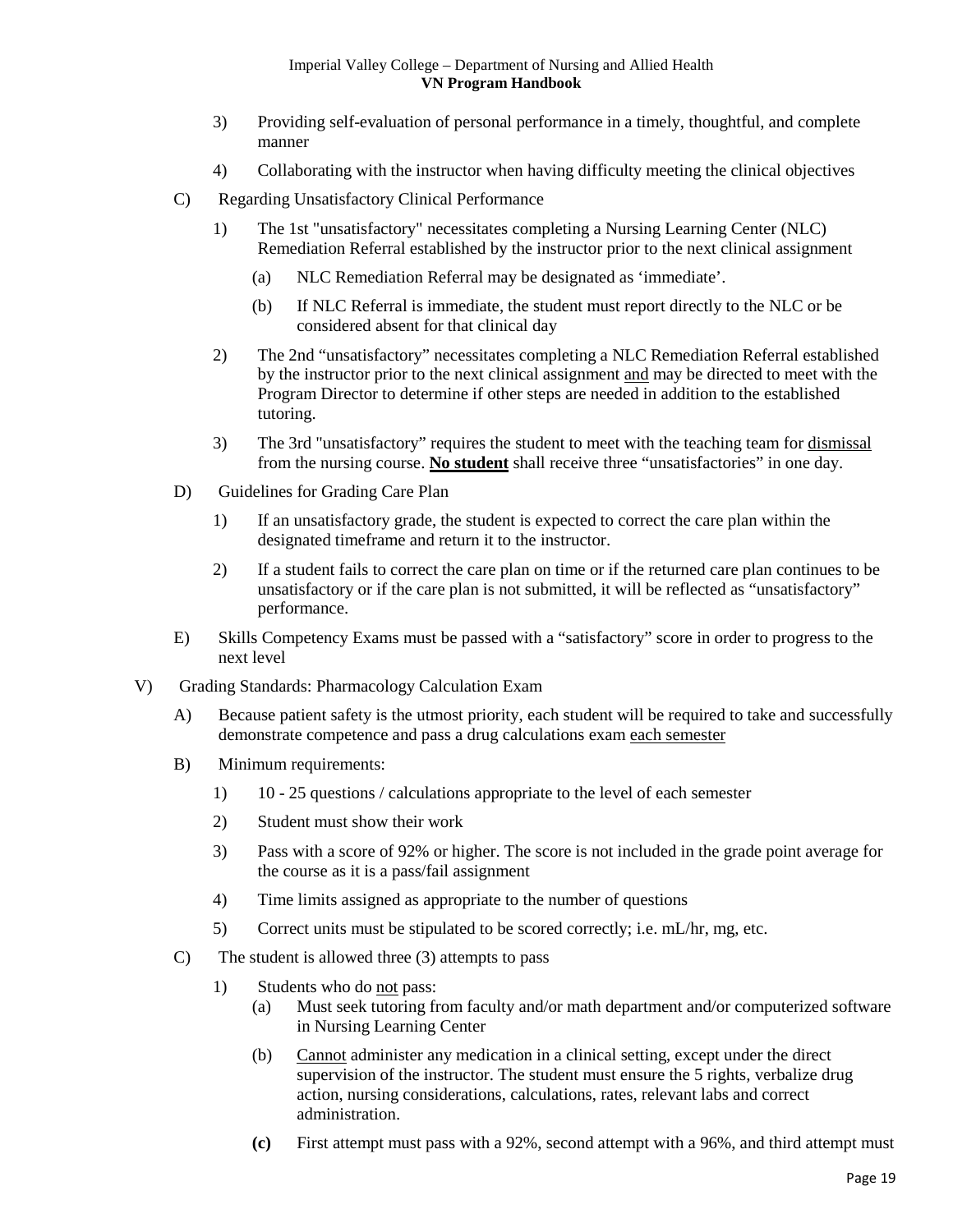#### pass with a 100%. **If the student is unsuccessful on the 3rd attempt, the student cannot progress to the next nursing course (course failure).**

- 2) Calculators
	- (a) **ARE not** be allowed as stipulated by the instructor(s)
	- (b) If allowed, only simple function calculators may be used. No cell phones, no palm pilots, and no advanced calculators can be used.
- VI) Grading Standards: 'Incompletes'
	- A) An "Incomplete" grade may be recorded due to an unforeseen emergency or extremely unusual circumstance.
		- 1) The student must contact the lead instructor and/or teaching team AND complete the College's form for an 'Incomplete Grade'
		- 2) Student must submit a plan for completion of course requirements with an acceptable deadline for review by the lead instructor and/or teaching team
		- 3) The instructor must complete/submit the proper form for an 'Incomplete Grade'
		- 4) If the 'Incomplete' is not completed within the designated time period, the instructor will record failing grade.
		- 5) An 'Incomplete' cannot be granted because the student is failing the course top

# <span id="page-19-0"></span>**Assessment Testing (ATI) Processes and Grading**

- I) Purpose: Tests from Assessment Technologies, Inc. (ATI) are designed to evaluate knowledge level and application of theory level as students progress throughout the program
	- A) Computerized comprehensive tests are given prior to the completion of nursing courses and/or semesters to compare student progress to other students at a national level
	- B) The Content Mastery Series is designed to assess student knowledge and decision-making skills in five areas: Critical Thinking, Fundamentals, Maternity, Pediatrics, and Medical-Surgical
	- C) A Comprehensive Predictor exam is given prior to exiting the program to determine the student readiness for National Certification and Licensing Examination -PN(NCLEX-PN)
- II) Testing Sequence
	- A) First Semester:
		- 1) Critical Thinking Entrance Exam: Assessment of ability to use the phases of the critical thinking process
		- 2) Fundamentals of Nursing: Assessment of the student's basic comprehension and mastery of the fundamental principles in nursing
	- B) Second Semester:
		- 1) Maternal Newborn Care: Assessment of women's health care, physiological and psychological changes in pregnancy; normal and complicated antepartum, intrapartum and postpartum care; normal and complicated newborn care, pharmacologic interventions, nutritional care, and cultural considerations
		- 2) Pharmacology of Nursing Practice: Assessment covering dosage and fluid calculations, interactions, administration, and general pharmacological principles. May be given in 3rd Semester; check with the instructor.
	- C) Third Semester:
		- 1) Nursing Care of Children: Assessment includes bodily systems, growth and development,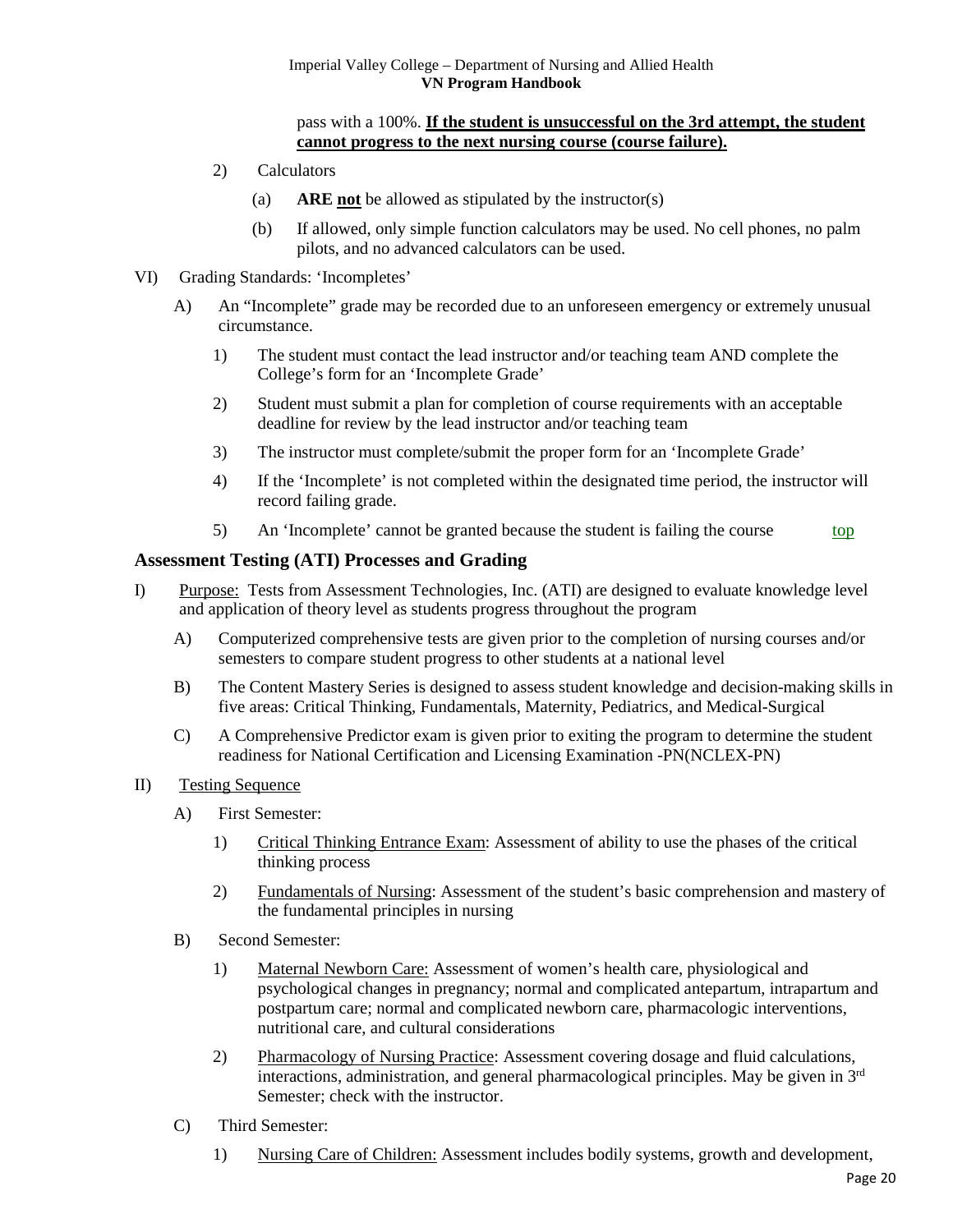pharmacotherapeutics, fluid, electrolytes, and nutritional care of the child

- 2) Medical-Surgical Nursing: Assessment covers bodily systems, pharmacology, fluids, electrolytes, nutritional care, communication techniques and cultural considerations
- 3) NCLEX-PN Comprehensive Predictor: Comprehensive assessment across the lifespan medical-surgical, mental health, pediatric, maternal-newborn, leadership, management, pharmacology, community health nursing, growth and development, cultural considerations, therapeutic relationships, and nursing process
- 4) Critical Thinking Exit: Measures changes in each student's critical thinking ability
- 5) Virtual ATI: Computerized process whereby the graduates prepare for the NCLEX examination through individualized on-line testing, guided study plan, and email with online ATI instructor a 'Gmail' account/address is required
- III) Testing Fees:
	- A) Fees are due at the time of registration
		- 1) Fees must be paid directly to ATI by credit card only and by the deadline established by the department and ATI. Nurse-in-a-Box may be the terminology used.
		- 2) Check with the Division Office for current cost (subject to change) and process.
	- B) Fees are not refundable and are not carried into the next semester. All students owe the fee regardless of status in the program; i.e. even if withdraw or failure.
- IV) Scheduling and Preparation
	- A) ATI exams are scheduled by the instructor and dates are given to you in class
	- B) Secured exams are taken online in the Nursing Computer Lab
	- C) Students with a documented disability must inform the instructor early in the semester and may make other arrangements
	- D) Proctored exams cannot be taken until a non-proctored exam has a score of 90% or higher
	- E) Review modules for each test along with applicable DVDs will be available once fee is paid.
- V) ATI Exam Sequence, Equivalency, and Scoring
	- A) Each ATI exam provides the student with an ATI Proficiency Level and an 'Individual Score'
	- B) The following exams are equal to a course assignment as determined by the individual faculty member. For exams graded using ATI Proficiency Levels, the grid below will determine the student's ATI grade. The instructor will determine which exams will use the grid for grading and this will be explained during the class orientation session.

| <sup>1</sup> | 1st Semester | <b>VN</b> Fundamentals                                       |
|--------------|--------------|--------------------------------------------------------------|
| 2)           | 2nd Semester | <b>VN Maternal-Newborn</b>                                   |
|              |              | VN Pharmacology of Nursing Practice                          |
| 3)           | 3rd Semester | VN Nursing Care of Children                                  |
|              |              | VN Medical-Surgical                                          |
|              |              | VN Comprehensive Predictor - cut score defined by instructor |
|              |              |                                                              |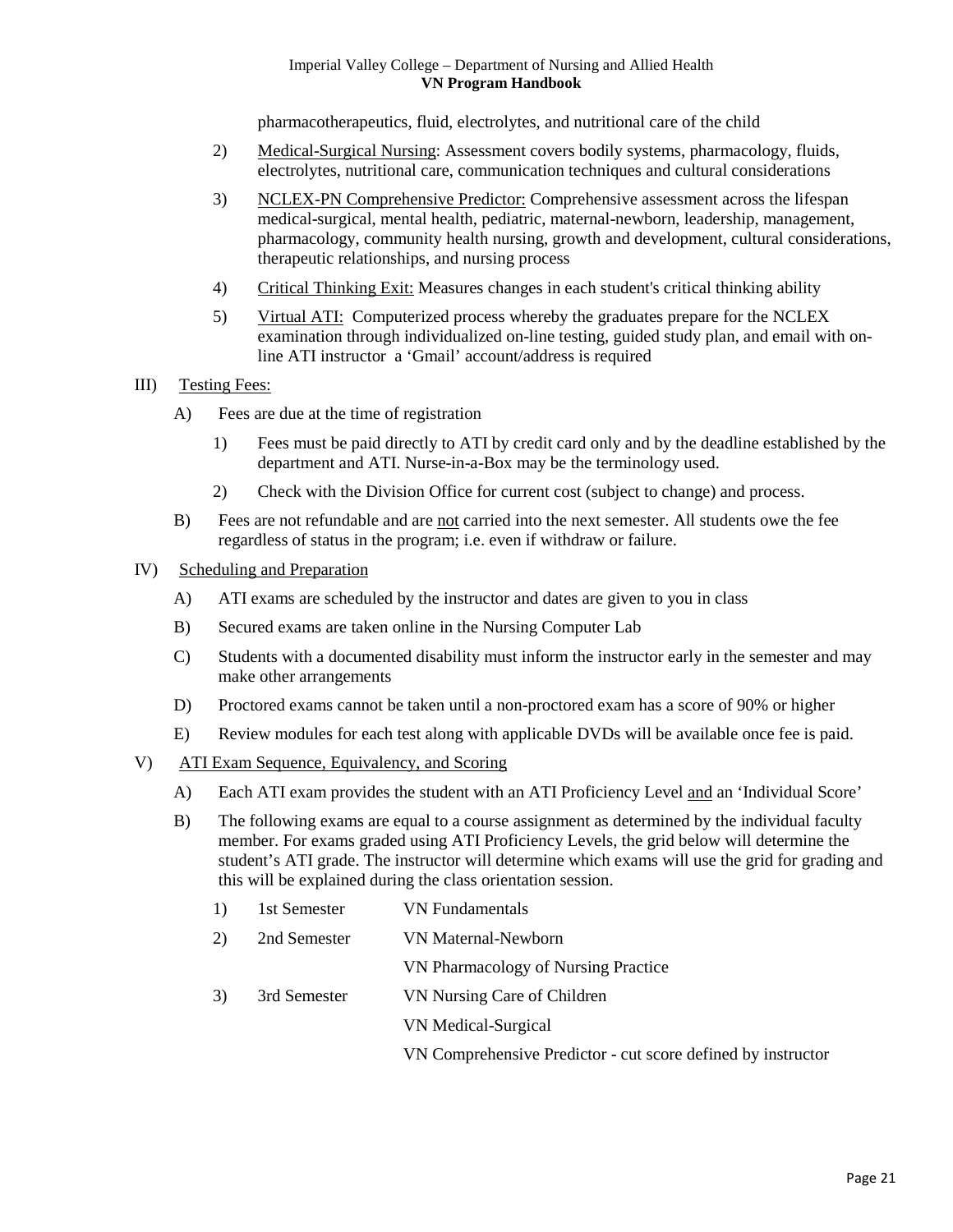| <b>ATI Levels / Scoring Grid</b>  |                                   |                                                       |                                                                                                                             |  |  |
|-----------------------------------|-----------------------------------|-------------------------------------------------------|-----------------------------------------------------------------------------------------------------------------------------|--|--|
| Level of $1st$<br><b>ATI Exam</b> | <b>Individual</b><br><b>Score</b> | <b>Retake</b>                                         | <b>Level of 2nd ATI Exam</b>                                                                                                |  |  |
| Level 3                           | 93%                               | Optional                                              | Receive highest score                                                                                                       |  |  |
| Level 2                           | 85%                               | Optional                                              | Remain at Level $2 = 83\%$<br>a)<br>b) Level $3 =$ increase score to 88%                                                    |  |  |
| Level 1                           | 78%                               | Optional<br><b>but</b><br>Strongly<br>Recommen<br>ded | Remain at Level $1 = 75\%$<br>a)<br>b) Level $2 =$ increase score to 80%<br>c) Level $3 =$ increase score to 85%            |  |  |
| <b>Below Level</b>                | $0\%$                             | Required                                              | Remain $\le$ Level 1 = keep the highest<br>a)<br>adjusted individual score<br>Level 1, 2, $3 =$ increase score to 75%<br>b) |  |  |

# VI) ATI Remediation and Retakes

- A) ATI Exams may be re-taken **one time and** at least one week must pass before the retake.
- B) Potential for increasing the initial score is noted in the ATI Level / Scoring Grid.
- C) The student is responsible for developing a personal remediation plan. Remediation should begin as soon as possible.
- D) In developing a personal remediation plan, the student should reflect and consider possible reasons for low score and methods to improve study habits, test taking strategies, time management, and retention of knowledge
- E) Suggested Remediation Tips
	- 1) Use the "Topics to Review" section from the Individual Performance Profile, look up each area in the appropriate ATI book(s) and DVD(s)
	- 2) Outline the nursing process (assessment, diagnosis, goals, and interventions) to follow when caring for a specific identified disease process or situation
	- 3) Complete a non-proctored ATI test with a score of 100%

# <span id="page-21-0"></span>**Standards for Written Work**

- I) Style and Format
	- A) American Psychological Association (APA) format will be use for all written/typed work
	- B) All submitted work must be neat, legible, and timely; i.e. before class or clinical begins. Incomplete assignments are not acceptable
- II) Late Work may or may not be accepted by the instructor. If accepted points will be deducted, total point deducted as follows
	- 1) 10% for each day late; e.g. 3 days late means 30% deducted from the score achieved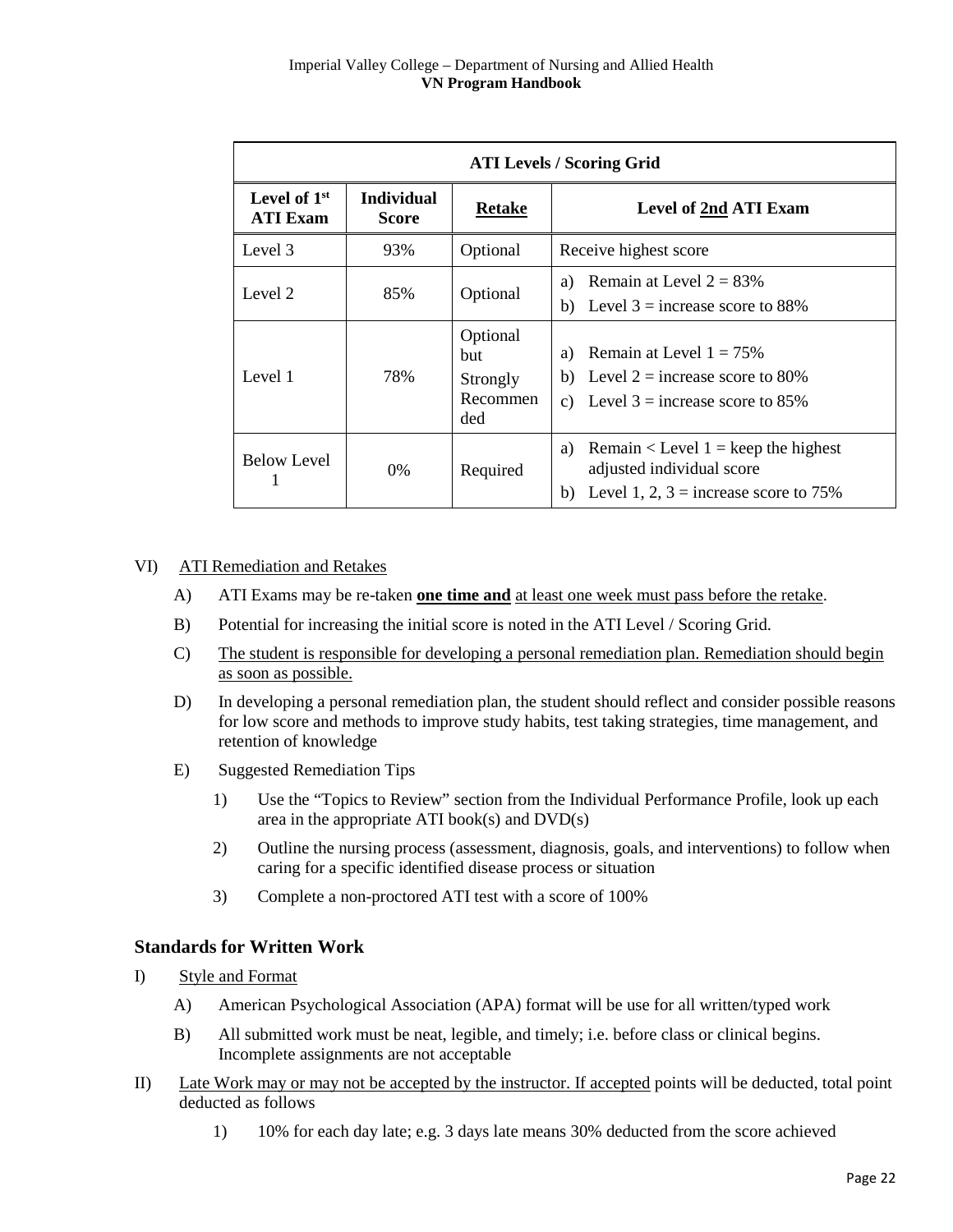- 2) 10% deduction if late over a two day weekend
- 3) For assignments graded S/U, a "U" will be given for late work
- B) If events occur which prevent timely submittal, special permission may be requested of the instructor before the due date stating the reason for the extension request and the amount of time requested. For medical reasons a medical excuse must be submitted. It is up to the instructors if special permission will be granted.
- C) If the student is unable to come to class the day work is due, it is the student's responsibility to contact the instructor, according to that instructor's manner of communication, and make arrangements for submission of the work
- D) Late pass-fail papers may not be accepted
- E) The individual instructor may provide for other means of handling late papers and this will be clarified during orientation to the specific class and on the class syllabus.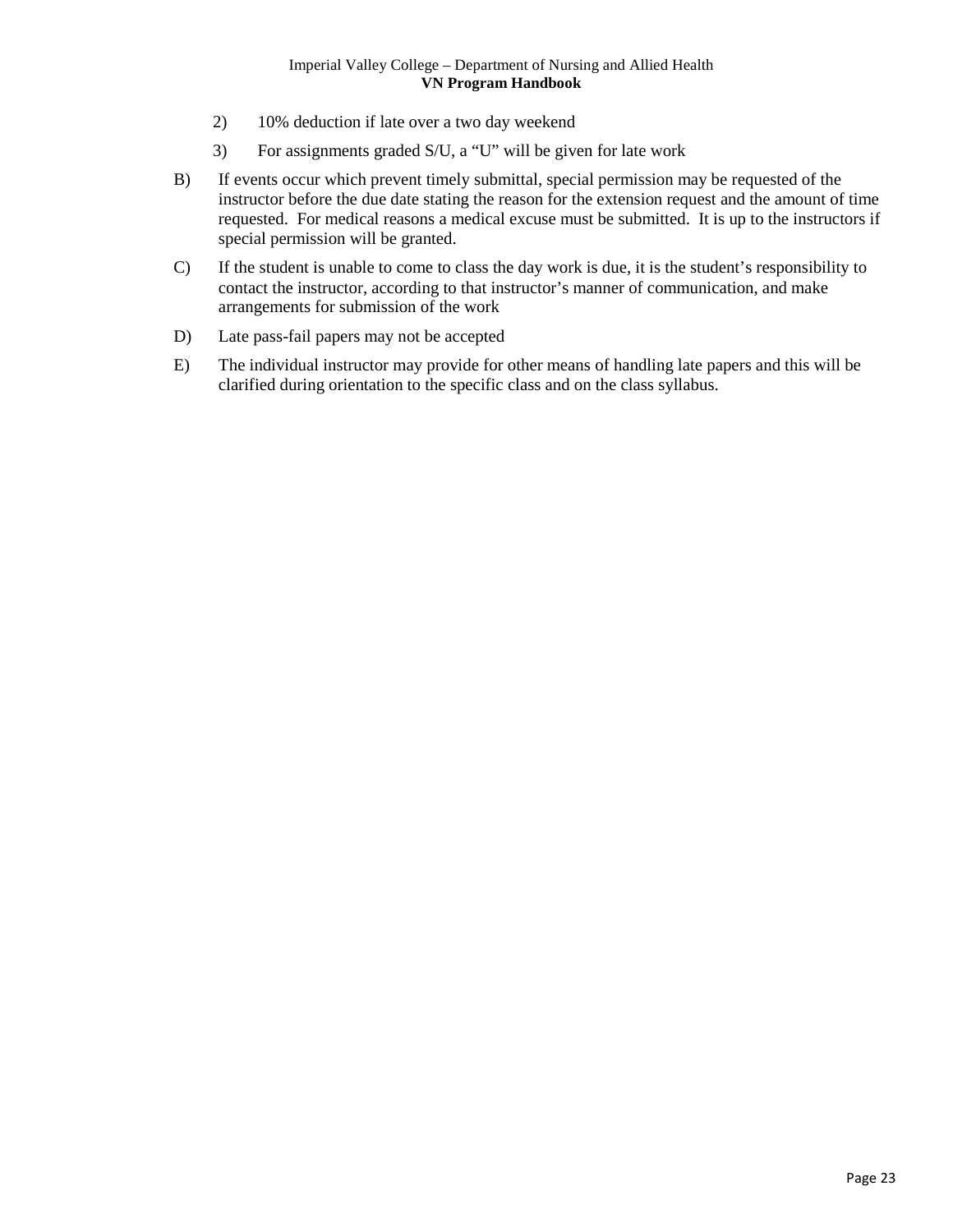# <span id="page-23-0"></span>**DISMISSAL, DISCIPLINE, STUDENT CONDUCT, AND GRIEVANCE Multiple Guides to Student Conduct and Discipline**

- I) The Profession of Nursing and nursing students are held to high standards of conduct, ethics, and safety
	- A) Nursing students are expected to comply with all College Standards of Conduct. [See College](http://www.imperial.edu/index.php?pid=4273)  [Catalog and/or website for IVC Standards](http://www.imperial.edu/index.php?pid=4273)
	- B) Nursing students are expected to comply with all standards and guidelines of the Nursing Program (listed or referred to in this Handbook)

# <span id="page-23-1"></span>**Dismissal and Student Discipline**

- I) Reasons for Dismissal from the Nursing Program
	- A) Academic Failure: The student fails to achieve the minimum passing scores required for 1 nursing course in any semester. See Promotion, Retention, and Grading Standards
	- B) Breach of College Student Code of Conduct. [See College Catalog or website](http://www.imperial.edu/index.php?pid=4273)
	- C) Attendance Withdrawal: The student fails to attend the first meeting of a class or absences have exceeded the number of class hours, which the class meets per week or exceeded the number of hours that would ensure patient safety. See section on Attendance and [College Catalog or website](http://www.imperial.edu/index.php?pid=4273)
	- D) Unethical or Unprofessional Behavior as defined in
		- 1) BVNPT website: [Types of Violations](#page-37-2)
		- 2) Business and Professions Code: [Performance Standards](#page-38-1)
		- 3) VN Practice Act: [Discipline](#page-41-0)
		- 4) ANA Code of Ethics: [ANA Code](#page-42-0)
- II) Disciplinary Action
	- A) Violations of the Codes of Conduct or the standards / guidelines of the nursing program are subject to the disciplinary actions outlined in the College Catalog, on the College website, and/or in the Student Affairs Office **and** the disciplinary actions of the Nursing Program up to and including dismissal from the Nursing Program
	- B) A Teacher-Student Conference Form should be completed by the instructor for all conferences including dismissal. See also [Course Repeat and/or Re-entry Policy](#page-10-1)
	- A) The Board of Vocational Nursing and Psychiatric Technicians (BVNPT) does not discipline Nursing Students. However, the BVNPT's professional conduct, ethical, or other guidelines may influence the decisions made by the Nursing Program.
		- 1) See the BVNPT's Disciplinary Guideline[s http://www.bvnpt.ca.gov/pdf/discguide.pdf](http://www.bvnpt.ca.gov/pdf/discguide.pdf)
		- 2) See the [Nursing Legal and Ethical](#page-37-3) section for excerpts regarding misconduct, revoking licensure, Title 16 Scope of Practice, VN – RN Scope of Practice comparisons, and the VN Practice Act.
		- 3) The nine comportments of the [ANA Code of Ethics](#page-42-0) also may influence the decisions made by the Nursing Program.
- III) Due Process for Disciplinary Procedures
	- A) Due process, appeals process, and other procedures regarding discipline can be found in the College Catalog, on the College website, and/or in the Student Affairs Office
	- B) Applicable Policies include: [AP 5500 Standards of Conduct,](http://www.imperial.edu/admin/Media/File_Upload/165-Files/AP%205500%20Standards%20of%20Conduct.pdf) [AP 5520 Student Disciplinary](http://www.imperial.edu/admin/Media/File_Upload/165-Files/AP%205520%20Student%20Discipline%20Procedures.pdf)  [Procedures](http://www.imperial.edu/admin/Media/File_Upload/165-Files/AP%205520%20Student%20Discipline%20Procedures.pdf) and AP 5530 [Student Rights and Grievances](http://www.imperial.edu/admin/Media/File_Upload/165-Files/AP%205530%20Student%20RIghts%20and%20Grievances.pdf)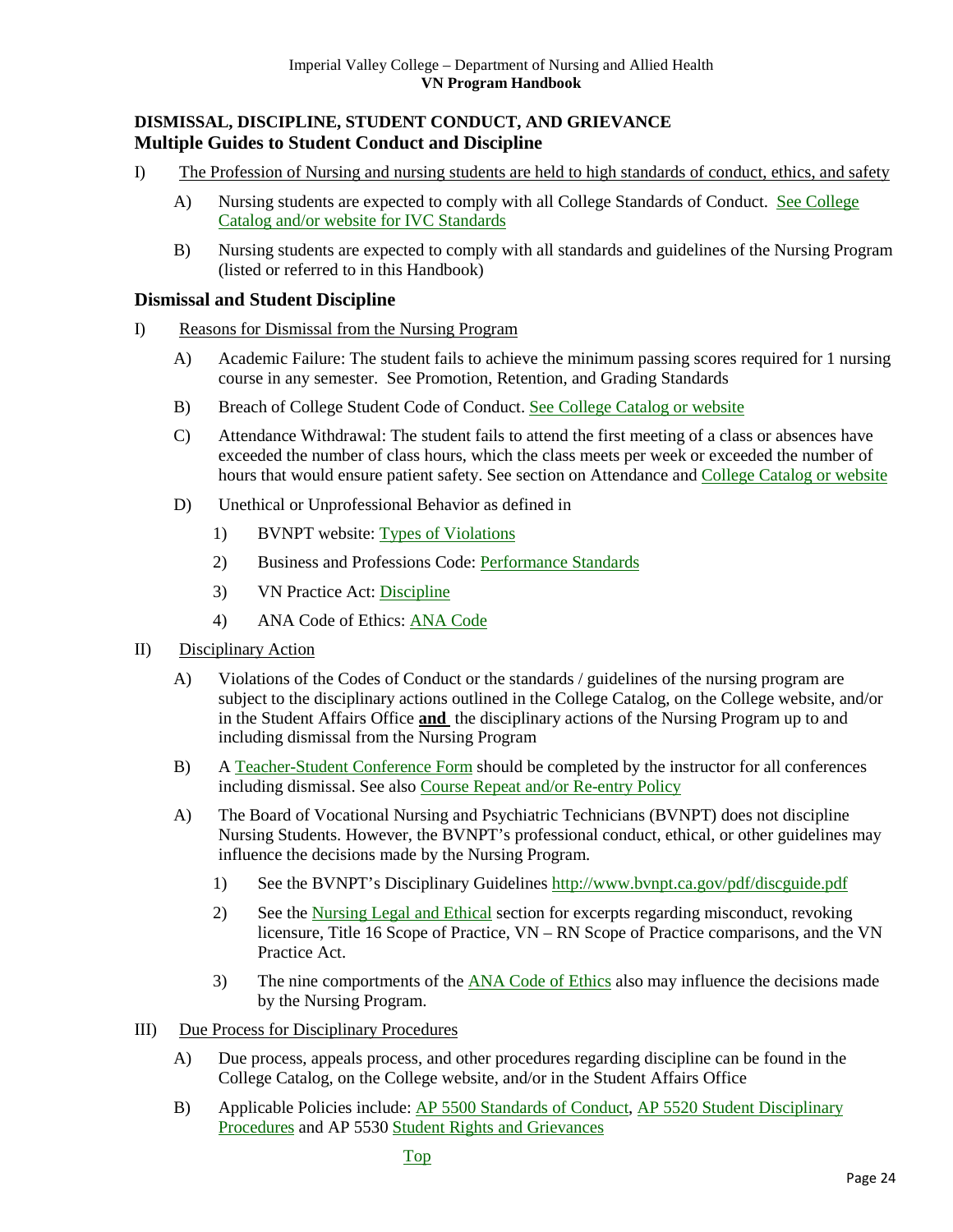# IV) Student's Complaint Policy

- A) Procedures for addressing an unfairness in areas such as assignment of grades, deviation from course content, access to classes, or refusal of instructor to confer with a student can be found in the College Catalog, on the College website, and/or in the Student Affairs Office
- B) Samples of applicable forms are found in Forms, Samples, and Guides section of this Handbook.

# <span id="page-24-0"></span>**Safe and Effective Nursing Practice in Clinical and Campus Settings**

- I) Safe and Effective Nursing Practice in a Clinical Setting is defined as:
	- A) Ability to demonstrate knowledge about patient's/client's health status
	- B) Ability to observe, report and record signs and symptoms
	- C) Ability to accurately interpret, report and record changes in patient's condition and quality of nursing care
	- D) Demonstrating through overt and covert acts, assurance of the delivery of quality nursing care
	- E) Ability to set priorities and carry through with appropriate nursing interventions
	- F) Ability to collect data and evaluate the quality of nursing care
	- G) Ability to calculate and administer drugs safely, including documentation of administration
	- H) Demonstrating responsibilities for safeguarding the patient/client's right to privacy by judiciously protecting information of a confidential nature
	- I) Demonstrating knowledge of and compliance with the National Patient Safety Goals
- II) Unsafe and Ineffective Behaviors (considered unacceptable) include, but are not limited to:
	- A) Academic Fraud / Dishonesty
		- 1) Cheating giving, receiving, using or attempting to use unauthorized materials, information, study aids, computer/technology-related information, or other people for course work or exams
		- 2) Plagiarism representing the words, data, works, ideas, computer program/output, internet/website content, or anything not generated in an authorized fashion, as one's own. Students unsure of how or when to properly acknowledge sources are encouraged to consult their instructor, NLC tutor, English department, or Library staff
		- 3) Fabrication (false data) presenting as genuine any invented or falsified citation or material; i.e. falsifying vital signs or altering the medical record
		- 4) Misrepresentation (intentional deception) falsifying, altering, or miss-stating the contents of documents or other materials related to academic matters (schedules, prerequisites, transcripts, etc)
	- B) Other Unacceptable Behavior
		- 1) Being unprepared for class
		- 2) Disrespect, disruptive, or violent behavior of any kind
		- 3) Abusive or profane language or behavior used with the intent to malign, harm, or discredit another
		- 4) Use of, or impairment by, chemicals or alcohol (legal or otherwise)
		- 5) Gossip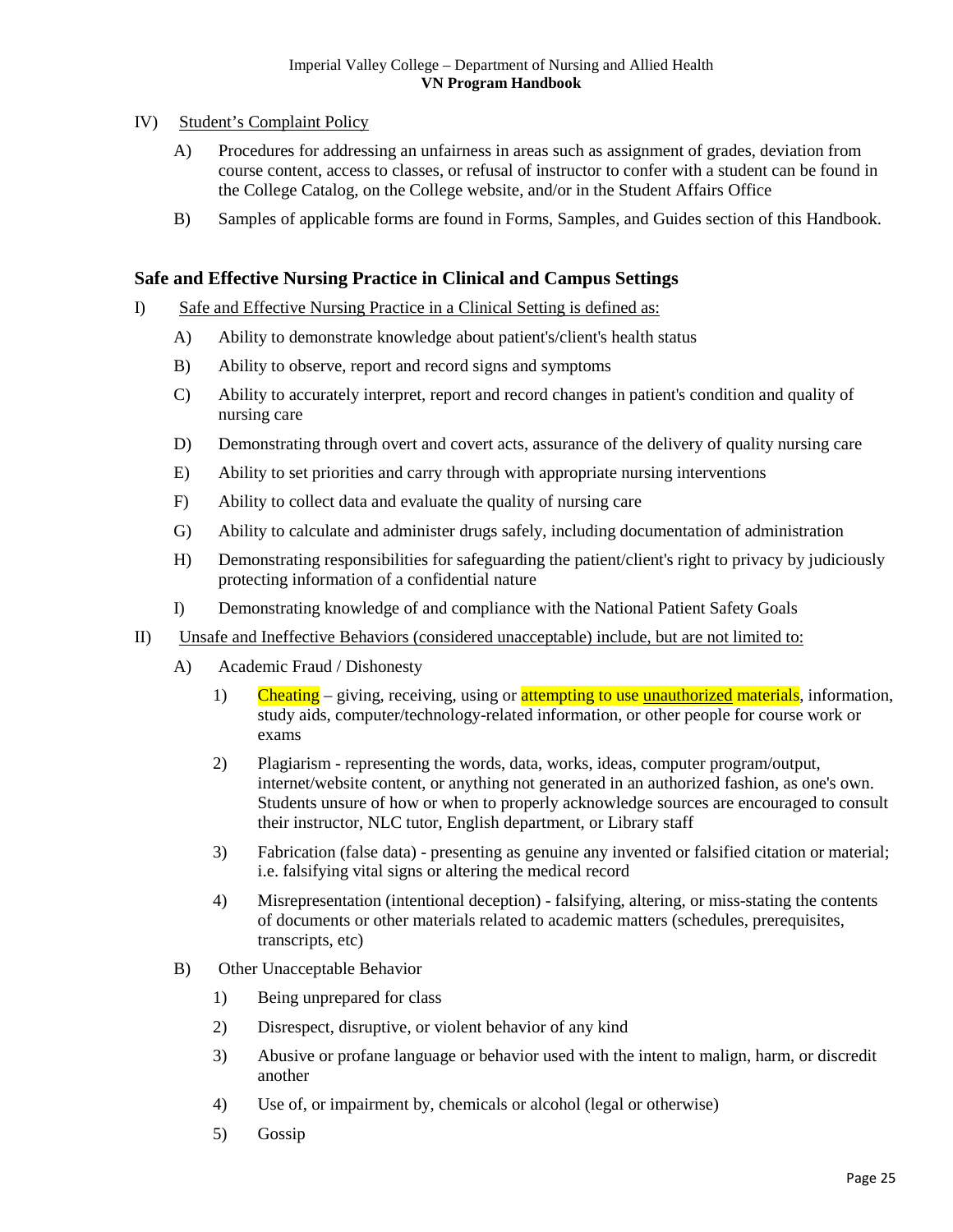- 6) Chronic tardiness, chronic absences, and inattention to make up requirements
- 7) Giving false information related to absences and tardiness
- C) The nursing faculty reserves the right to refuse the opportunity for a student to care for patients
	- 1) If the student's health interferes with performance, or
	- 2) If the student gives evidence of unsafe and/or ineffective nursing practice unprofessional behavior
- D) A student may not render care
	- 1) When under the influence of prescribed or over-the-counter medication, which may affect judgment
	- 2) If the student imbibes in/or is under the influence of alcohol or illicit drugs
- E) A student who is deemed to demonstrate unsafe practice, will fail the course and be dropped from all clinical courses enrolled in at the time and further progression in the nursing major must be evaluated
- F) Safety and Clinical Implications
	- 1) Since the faculty-student ratio in the clinical area ranges from 1:10 to 1:15, it is impossible for a faculty member to be present continually and observe every situation
	- 2) It is imperative that each student assumes personal responsibility to be prepared for each clinical practice experience
		- (a) Check immediately with the instructor or agency staff if in doubt about patient care or a patient's condition and report to the instructor and staff when leaving the clinical area to ensure continuity of care for patients
		- (b) Students who come unprepared for clinical may to sent to the Nursing Learning Center for practice and remediation before they are allowed to return to the clinical site. This will count as a clinical absence.

# <span id="page-25-0"></span>**Alcohol and Drug Abuse Policy**

- I) Explanatory Statements
	- A) Ethanol (alcohol) is a direct multi-system toxin, a central nervous system depressant and a psychotropic drug with the ability to affect mood, behavior, judgment, concentration, fine motor skills, and consciousness
	- B) Many drugs, legal and illegal, have the potential to become multi-system toxins and central nervous system or mind-altering with the ability to affect mood, behavior judgment, concentration, fine motor skills and consciousness
	- C) Being under the influence of alcohol and/or drugs or abusing the use of alcohol or drugs is not acceptable
- II) Procedure for Student Suspected of Being Under the Influence of Alcohol or Drugs or Their Abuse
	- A) The instructor will approach the student suspected of being under the influence of drugs or alcohol or their abuse, in a non-judgmental, firm, consistent, accepting, and reasonable manner
	- B) The instructor will follow the guidelines for managing the nursing student suspected of alcohol or drugs as outlined below
		- 1) Recognize a student at risk by:
			- (a) Odor of alcohol on breath or about person
			- (b) Behavior such as slurred speech, poor coordination, impaired judgment, decreased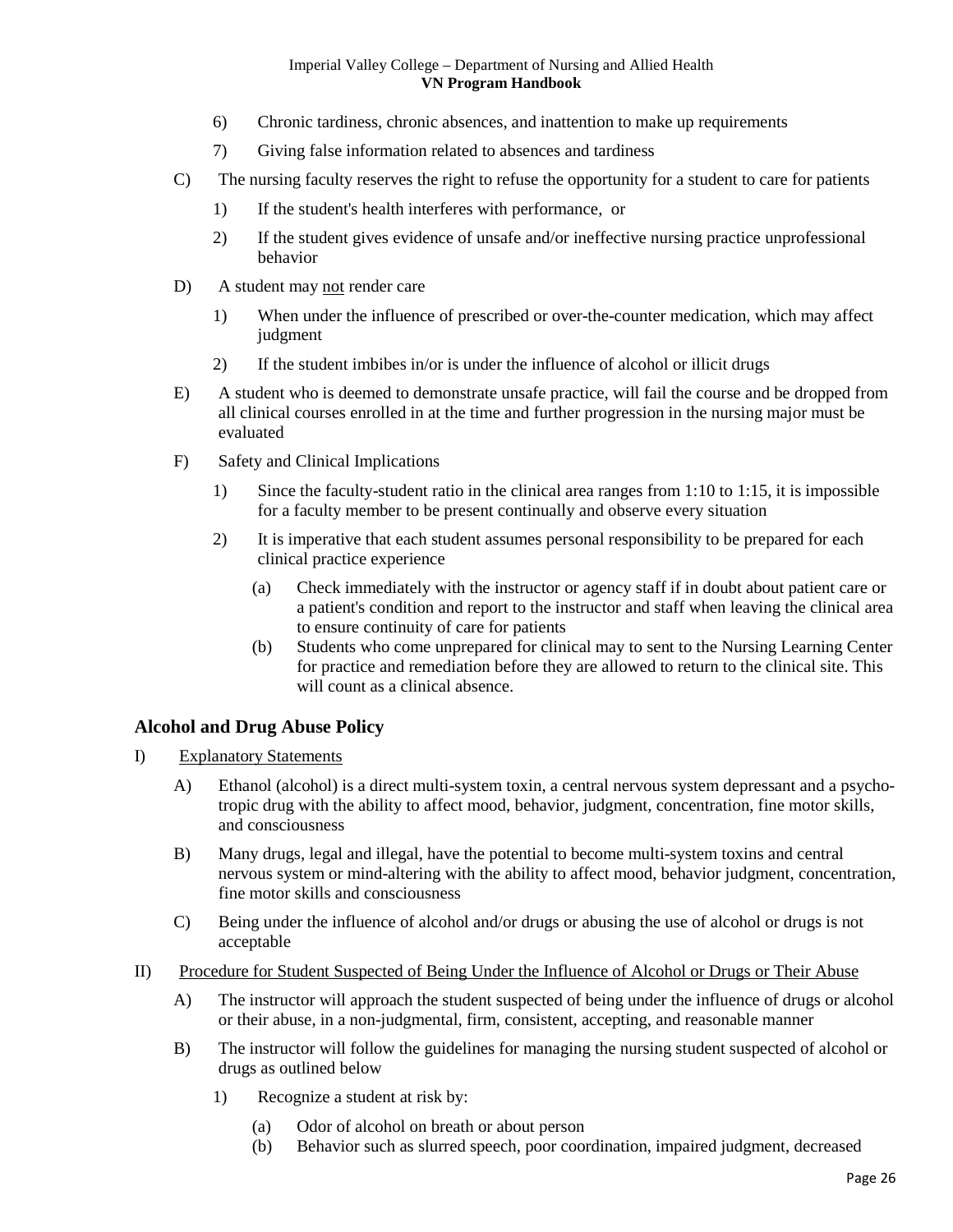level of consciousness, or unusual behavior that may be boisterous, combative, argumentative, or inappropriate

- 2) Immediate action to be taken by instructor and counselor:
	- (a) Notify the Program Director
	- (b) In clinical setting, the student will not be allowed to do patient care
	- (c) In classroom setting, the student who displays disruptive behavior will be dismissed from class and/or directed to the Student Health Center for an appropriate referral
- 3) Intermediate action:
	- (a) The student must meet with faculty team members to discuss the situation
	- (b) A plan of action will be designed to assist the student toward rehabilitation
- 4) Long term action and consequences:
	- (a) The student may be dismissed from the nursing class and program
	- (b) The student can apply for readmission only after
		- (i) Completing a formal plan of action developed by the faculty team members and/or a professional/licensed alcohol and drug program
		- (ii) A minimum of six (6) months probationary delay
		- (iii) Having a written confirmation of successful completion of a rehabilitation program
- II) See also: [http://www.bvnpt.ca.gov/enforcement/understanding\\_disciplinary\\_process.shtml](http://www.bvnpt.ca.gov/enforcement/understanding_disciplinary_process.shtml)

# **GRADUATION, PETITIONING IVC, PINNING & PETITIONING THE BRN**

# <span id="page-26-0"></span>**Graduation**

- I) Graduation requirements for an Associate Degree at IVC are listed in the College Catalog. It is the student's responsibility to file a petition for graduation.
- II) Early in the 3rd semester, **every** student must petition to be considered a graduate of IVC. Some may have elected to obtain only a certificate.
	- A) Petition applications are available at the Admissions and Records Office
	- B) The Student Counselor must sign the petition form before submitting to Admissions & Records department
	- C) Petition **must be submitted by the fourth week** into each semester
- III) All fees owed to IVC must be paid before the Admissions and Records Office will release transcripts to the Board of Nursing
- IV) Cap and Gown information is posted online on the Student Affairs website at <http://www.imperial.edu/index.php?pid=10>

# <span id="page-26-1"></span>**Pinning – Refer to Pinning Ceremony policy**

- I) A pinning ceremony is scheduled for all students who successfully complete the requirements of the Nursing Program. The ceremony is scheduled on the last week of the semester, typically on a Thursday night or Friday morning.
	- A) Each student is responsible for ordering and purchasing the pin, unless otherwise indicated by the Nursing Office. Those pins not claimed will be available in the Division Office
- II) Financing the Pinning Ceremony is the responsibility of the graduating class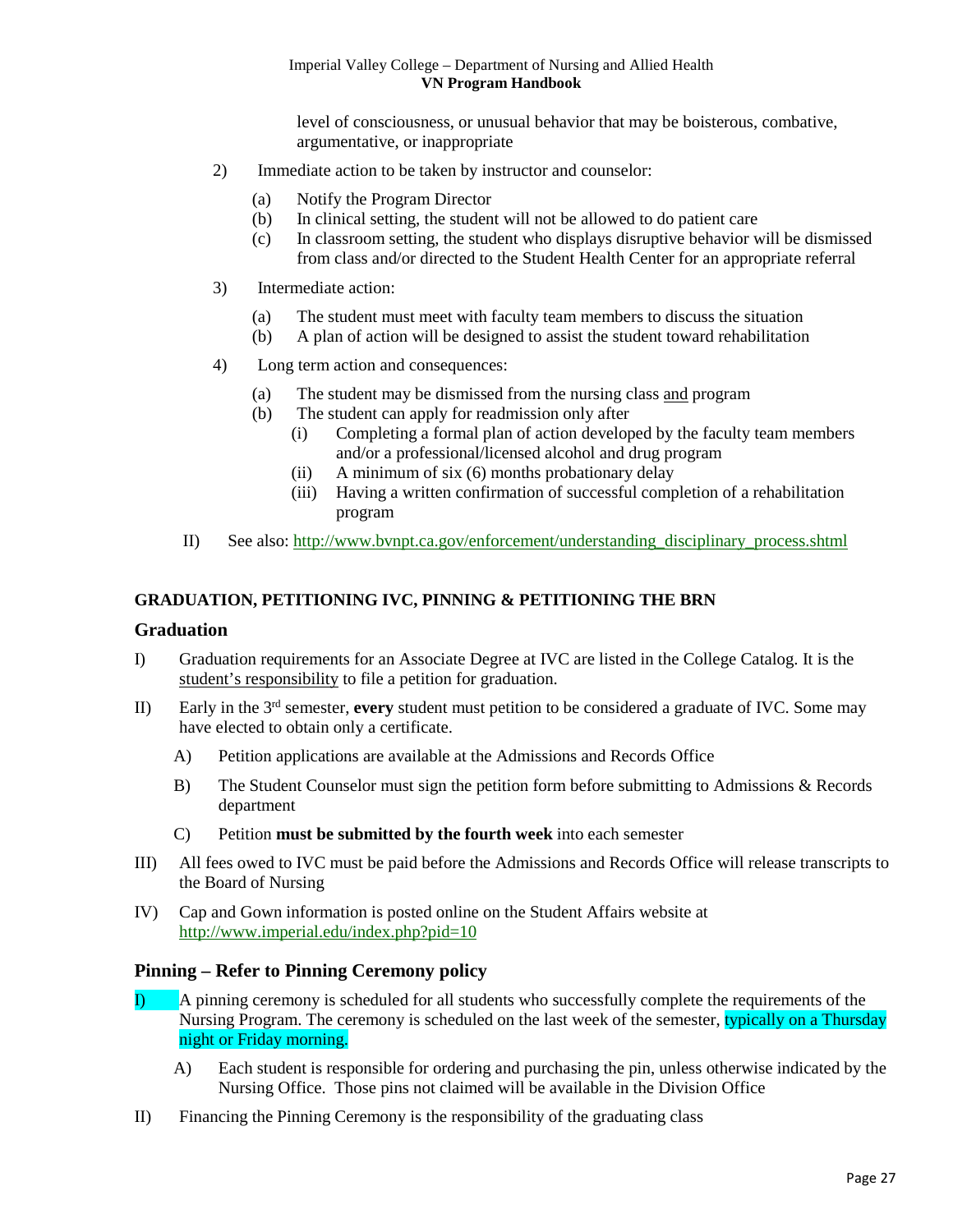# <span id="page-27-0"></span>**Application to Board of Vocational Nursing and Psychiatric Technicians for Licensure**

- I) Early in the 3rd semester, information is distributed to students to begin the process of applying for the BVNPT licensure exam.
- II) There are costs for the application process, the mandated Livescan fingerprinting, and required photo. See the estimated cost sheet available online or in the Division Office.
- III) Applications are collected by the Division Office prior to graduation and sent to the BVNPT. It is the responsibility of the student to make sure the application is complete before being submitted.
- IV) See also ncsbn.org and bvnpt.ca.gov website for further information

# **GENERAL PROGRAM POLICES**

# <span id="page-27-1"></span>**Course of Nursing Studies, Degree, and Support Courses**

- I) Course of Study
	- A) Below, in the grid, is a listing of the Course of Study that must be completed with grades of C or better to progress to the next level
	- B) Students must fulfill program **and** degree requirements to be eligible to take the National Council Licensure Examination for PNs (NCLEX-PN) as a graduate of IVC.
	- C) Upon successful completion of the nursing courses **and** degree requirements, students are eligible to
		- 1) Obtain an Associate of Science Degree in Vocational Nursing
		- 2) Take the NCLEX-PNs

Students requiring a full-time load of 12 units per semester may need to register for additional courses. VN 089, Individual Studies, is a 1.0 unit course open to students. The course can be taken up to six (6) units.

|          | <b>Course of Study Grid</b> |                                             |             |  |  |
|----------|-----------------------------|---------------------------------------------|-------------|--|--|
| Semester | Course ID                   | Title                                       | Units       |  |  |
| First    | VN 110                      | Introduction to Patient Care I              | 5.0         |  |  |
|          | VN 112                      | Introduction to Patient Care II             | 5.0         |  |  |
|          | VN 114                      | Pharmacology I                              | 1.5         |  |  |
|          |                             | Total Units:                                | 11.5        |  |  |
| Second   | <b>VN</b> 124               | Pharmacology II                             | 2.0         |  |  |
|          | VN 122                      | Common Health Problems I                    | 5.5         |  |  |
|          | VN 120                      | The Maternity Cycle                         | 5.5         |  |  |
|          |                             | Total Units:                                | <b>13.0</b> |  |  |
| Third    | VN 130                      | Common Health Problems II                   | 5.5         |  |  |
|          | VN 132                      | Common Health Problems III                  | 5.5         |  |  |
|          | <b>VN</b> 116               | Patient Care Management & Critical Thinking | 2.5         |  |  |
|          |                             | Total Units:                                | 13.5        |  |  |
|          |                             |                                             | top         |  |  |

II) Degree and Support Courses

A) Prospective students are strongly encouraged to take all courses listed in the associate degree nursing major **prior** to entering the nursing program to permit a greater focus on the core nursing courses

[Top](#page-0-0)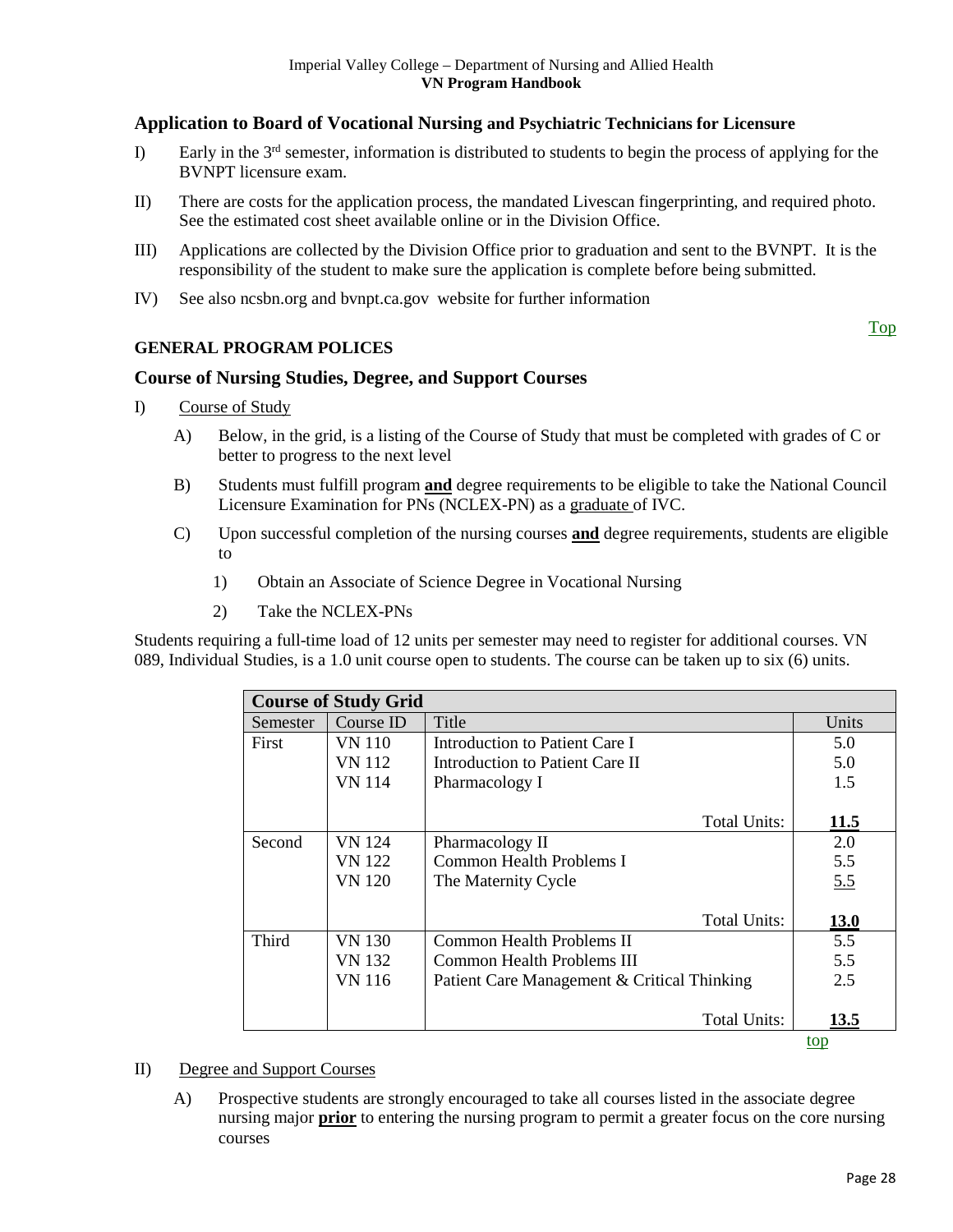| 1)  | <b>ENG 101</b>               | Reading & Composition                          |
|-----|------------------------------|------------------------------------------------|
| 2)  | <b>PSY101</b>                | Introduction to Psychology                     |
| 3)  | <b>PSY 204</b>               | Developmental Psychology                       |
| 4)  | <b>AHP 100</b>               | <b>Medical Terminology</b>                     |
| 5)  | <b>BIOL 090</b>              | Human Anatomy & Physio. For Health Occupations |
| 6)  | <b>SPCH 100</b>              | Oral Communication                             |
| 7)  | <b>American Institutions</b> | Degree Requirement – see catalog               |
| 8)  | Humanities Elective          | Degree Requirement – see catalog               |
| 9)  | <b>PE 100</b>                | Lifetime Exercise Science                      |
| 10) | One-Unit PE Activity         | Degree Requirement – see catalog               |

# <span id="page-28-0"></span>**Entry and Ongoing Requirements**

- I) Background Checks and Drug Screening (At time of entry/admission and thereafter)
	- A) After acceptance into the Nursing Program, the student is required to undergo a background check and a urine drug screening test before starting an any courses
		- 1) Failure to comply will result in dismissal from the Nursing Program
		- 2) The cost of the background check and drug screen are assumed by the student. The minimum fee is  $\sim$ \$65.00
	- B) If the student does not pass the background check, the student may not be permitted to practice in any clinical site until the issue is cleared. Failure to complete required concurrent studies in the clinical area will subsequently cause course failure
	- C) Drug screening policy if results are "flagged":
		- 1) Dilute urine specimens may trigger a flag and are subject to this policy
		- 2) Student must submit a handwritten letter of explanation about the specifics of the flagged order with any proof of documentation, for dispositions of the case regardless of when the case happened, was filed, or tried in court. The letter must include your name and signature, school ID number, and current phone number and email address.
		- 3) Student will meet with the Program Director or designated staff for a face to face interview and for further evaluation of the flagged status.
		- 4) Final determination of clearance of student will be made within 72 hours after paperwork is submitted.
	- D) Re-entry students out of the program 1 semester or 6 months must repeat the background and drug check
	- E) To obtain more information on completing the background check, the student may logon to the American Databank or San Diego Nursing Service Education websites at [www.americandatabank.com](http://www.americandatabank.com/) or [www.sdnsebackground.com/](http://www.sdnsebackground.com/)
- <span id="page-28-1"></span>II) Prior Convictions/Misdemeanors (At time of entry/admission and thereafter)
	- A) Students who are known to be actively involved in child, spouse, or elder abuse, or involved with drugs, will not be admitted to the program
		- 1) Students in the program who are found to be involved with the above face dismissal from the program
		- 2) In the State of California, a convicted child abuser will never be allowed to obtain a VN license. Students who have concerns about these circumstances should contact the CA Board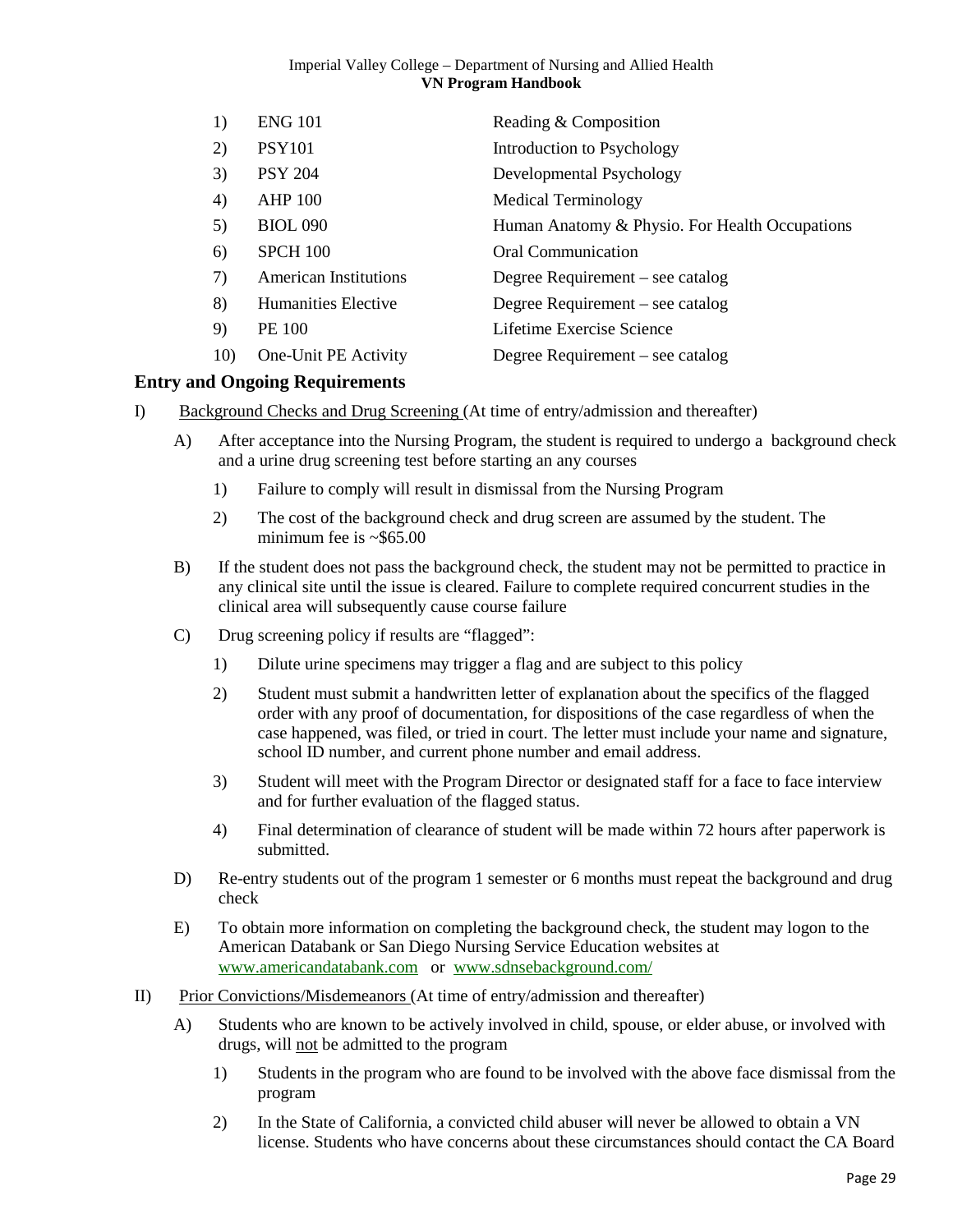of Vocational Nursing and Psychiatric Technicians at : (916) 263-7800before starting the program

- B) Students who have been convicted of a misdemeanor or felony are required to disclose this information on their application to take the VN licensure exam
	- 1) A conviction may affect eligibility to take the VN licensure exam
	- 2) Students can log on to the Board's website at<http://www.bvnpt.ca.gov/> or call (916) 263-7800 for more information about this and other areas of licensure.
- <span id="page-29-0"></span>III) Cardio-Pulmonary Resuscitation Requirements (At time of entry/admission & thereafter)
	- A) Students are **required to have and maintain** a current American Heart Association Basic Life Support (BLS) Health Care Providers card to practice in any clinical site
		- 1) Failure to complete required concurrent studies in the clinical area will subsequently cause course failure
		- 2) It is the student's responsibility to maintain certification and submit copies of CPR renewals to the Divisional Office
	- B) CPR classes are offered at local American Heart Association (AHA) training centers in the Valley; fees are required. Only AHA classes are accepted
	- C) On-line CPR classes are acceptable if the course has an on-line portion and a skills validation portion at an authorized American Heart Association Training Center
- <span id="page-29-1"></span>IV) Malpractice Insurance (At time of admission and thereafter)
	- A) Each student is required to have current malpractice insurance. Information regarding this may be obtained though the Nursing Division
		- 1) It is the student's responsibility to submit copies of malpractice insurance proof and renewals throughout the Nursing Program
		- 2) The student cannot practice in any clinical setting without current malpractice insurance coverage
		- 3) Failure to complete required concurrent studies in the clinical area will subsequently cause course failure
		- 4) The minimum coverage for professional liability is \$1,000,000/occurrence and \$3,000,000/general aggregate
- <span id="page-29-2"></span>V) Physical Exam/Immunizations and Safety (At time of entry and thereafter)
	- A) The student is required to submit documentation of all required health elements on admission and/or annually as defined below in order to practice in any clinical site
		- 1) Failure to complete required concurrent studies in the clinical area will subsequently cause course failure
	- B) Immunizations and Vaccinations
		- 1) Polio, measles, mumps, rubella, diphtheria, tetanus, hepatitis B, and varicella titer (documentation due at time of admission)
		- 2) TB clearance (documentation due annually)
			- (a) Negative chest x-ray or TB Questionnaire (bi-annually) or PPD skin test OR
			- (b) QuantiFERON –TB Gold Test (QFT)
			- (c) Per Centers for Disease Control guidelines: PPD is considered safe and valid throughout pregnancy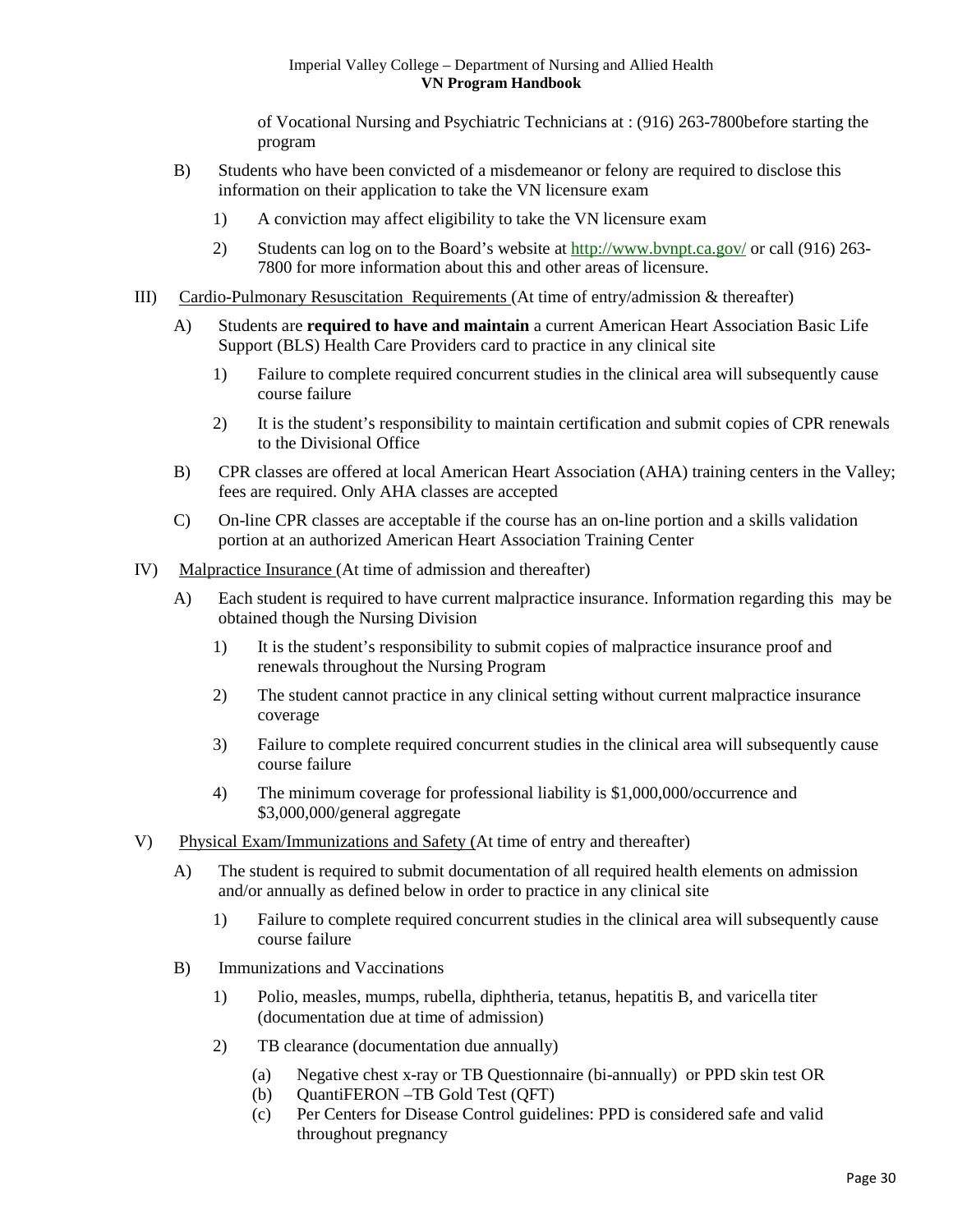- 3) Influenza vaccinations (documentation due annually in the fall) Season and H1N1
- 4) Students may schedule with IVC Student Health Center
- C) Refusal of: Immunizations, Vaccinations, Titers and/or TB requirements
	- 1) Waiver/Refusal Forms must be completed noting rationale for refusal
	- 2) The student must indicate that he/she understands the Nursing Program will make reasonable efforts to secure alternative clinical experiences, but these experiences may not be available
	- 3) Lack of available concurrent clinical experiences may result in dismissal from the Nursing Program as the student may be unable to complete clinical requirements
- <span id="page-30-1"></span>D) General Health Requirements: Students must be in adequate health to perform the duties of a nurse and meet the minimum physical, mental and emotional abilities noted on page 18.
	- 1) Physical exam (documentation due on admission to the Nursing Program)
		- (a) A physical exam is acceptable within 6 months
		- (b) Students may schedule a physical at the IVC Student Health Center
	- 2) Pregnancy / antepartum / postpartum
		- (a) Student must submit a written physician clearance to the Division Office within the  $1<sup>st</sup>$ trimester
		- (b) Student must notify clinical instructor(s) as soon as pregnancy is determined
		- (c) Student may continue in Nursing Program as long as able to safely meet the weekly lab/clinical objectives and attendance record is satisfactory
		- (d) Student must submit a written physician clearance prior to returning to any clinical setting during her immediate postpartum period
	- 3) Surgery / Extended Illness
		- (a) Student must submit a written physician clearance to the Division Office
		- (b) Student may continue in Nursing Program as long as able to safely meet the weekly lab/clinical objectives and attendance record is satisfactory
			- (i) Attendance policies will apply unless judged inappropriate to an individual case after review by the Student Progression Committee
			- (ii) See also Leave of Absence Policy in College Catalog, if necessary
	- 4) Reporting Injury or Exposure to Infection or Communicable Disease
		- (a) Student must report any clinical or classroom injuries and or exposures to infection/communicable disease immediately
			- (i) Most are covered by the College/Program's Workman's Compensation
			- (ii) The instructor should notify the clinical facility and the IVC Human Resource Dept. so policies related to injury and exposure can be activated
	- 5) Requests for Accommodations to Health Related Issues
		- (a) The student shall submit information defined above and as pertinent to the case to the Division Office
		- (b) A team consisting of nursing faculty and nursing administration, with representation from outside the Nursing Program as appropriate, will evaluate the requests for accommodations and feasibility within the Nursing Program
- <span id="page-30-0"></span>VI) Personal Information & Emergency Contact Numbers (At time of entry/admission and thereafter)
	- A) Students are required to submit changes of personal information; i.e. name, address, phone numbers, email, etc to the Division Office, Admissions, and Instructors.
	- B) Students are responsible maintaining an up-to-date phone number, emergency contact number, and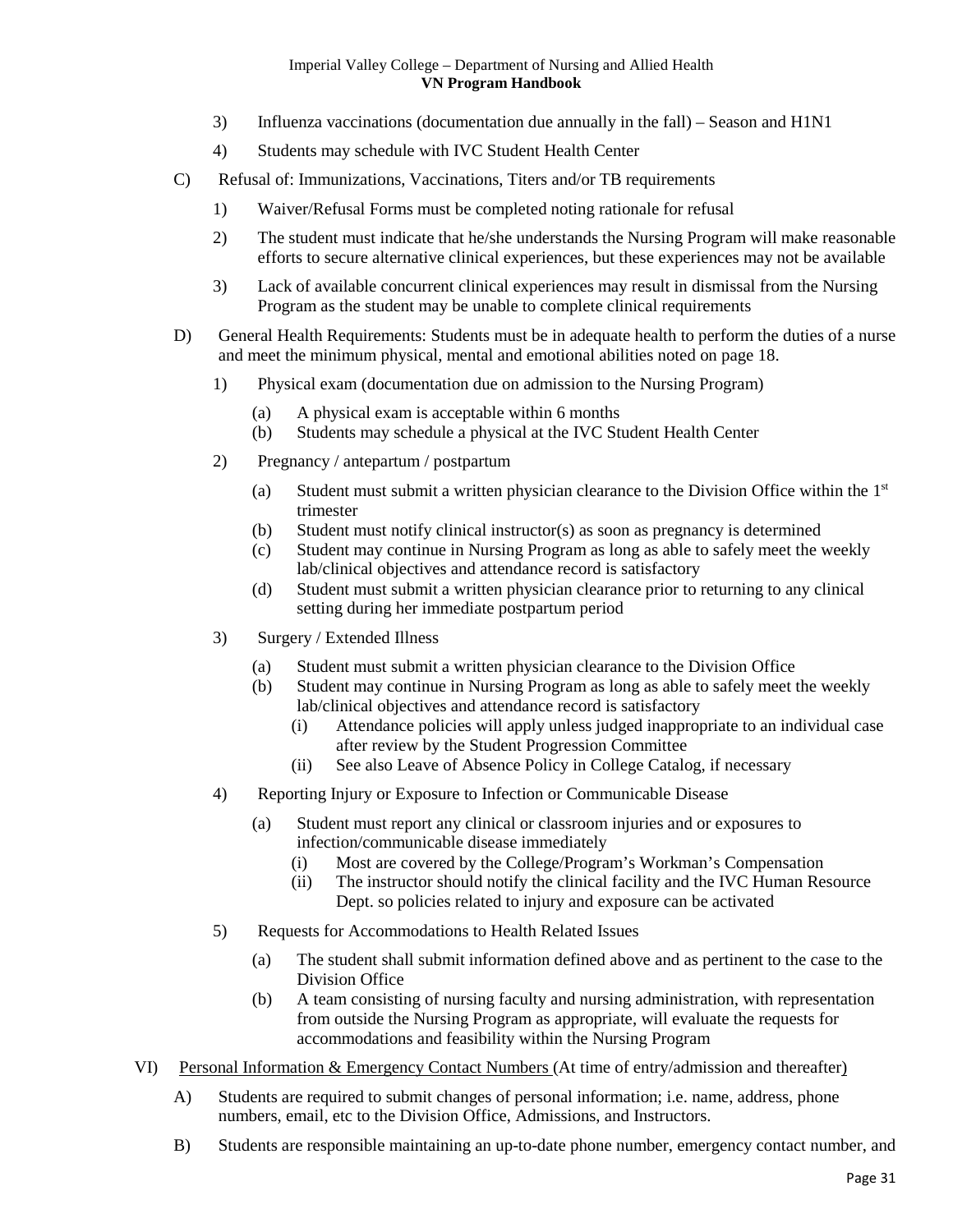a current email address. All communications from the Division Office will be done via email. A 'gmail' address may be required as "yahoo" or "hotmail" email addresses for school communications are not permitted.

- <span id="page-31-0"></span>VII) Skills Laboratory Material/Supply Fees (At time of entry/admission and thereafter) [top](#page-3-0)
	- A) Skills lab courses have a materials/supply fee attached.
	- B) The fee is non-refundable and will be required again if the course must be repeated.

# <span id="page-31-1"></span>**Student Responsibilities and General Policies**

- I) Students are responsible for knowing and abiding by all applicable:
	- A) Laws: Local, state, and federal laws
	- B) Policies/Standards/Codes of Conduct: IVC Nursing Program and each clinical experience site
	- C) Rules/Regulations/Philosophies/Codes of Ethics: IVC Nursing Program, each clinical experience site, California Board of Vocational Nursing and Psychiatric Technicians, and the American Nurses Association Code of Ethics
- II) Transportation
	- A) Students shall arrange for/provide their own reliable transportation to and from IVC and all clinical facilities
		- 1) It is virtually impossible to attend the Nursing Program without the use of an automobile
		- 2) Carpools may be used, but clinical assignments cannot accommodate carpools

# III) Textbooks and Class Assignments

- A) Student shall acquire required textbooks before or during the first week of the course
- B) Student shall complete all class assignments in a timely manner
- IV) Electronic Aids
	- A) Students shall set all cell phones and pagers to "vibrate only" mode. If expecting an emergency message, discuss the issue with the instructor prior to class
	- B) Students **cannot** use or refer to cell phones, pagers, or equivalent during **any** class or test or in the Nursing Learning Center.
	- C) Tape recorders, I-pods, or equivalent can be used only with the approval of the instructor
- V) Skill Preparedness
	- A) Students are expected to perform only the care and skills for which they have been prepared
		- 1) If assigned to an unfamiliar activity, the students must bring the areas of care or skill for which they were not formally prepared or supervised to the attention of the instructor or preceptor
		- 2) Performing a skill for which the student is not prepared will result in a clinical unsatisfactory
	- B) No nursing care may be provided at the time of pre-clinical preparation
- VI) Standard Precautions
	- A) An annual validation of comprehension (or at time of re-admission to the program) is required of each student in 1st and 3rd Semester. Your instructor will direct you in the Standard Precautions review and quiz prior to first clinical day.
- II) HIPAA & Information Security in All Clinical and Simulated Settings Requirements
	- A) All students must comply with HIPAA, other applicable regulations, and patient safety/privacy in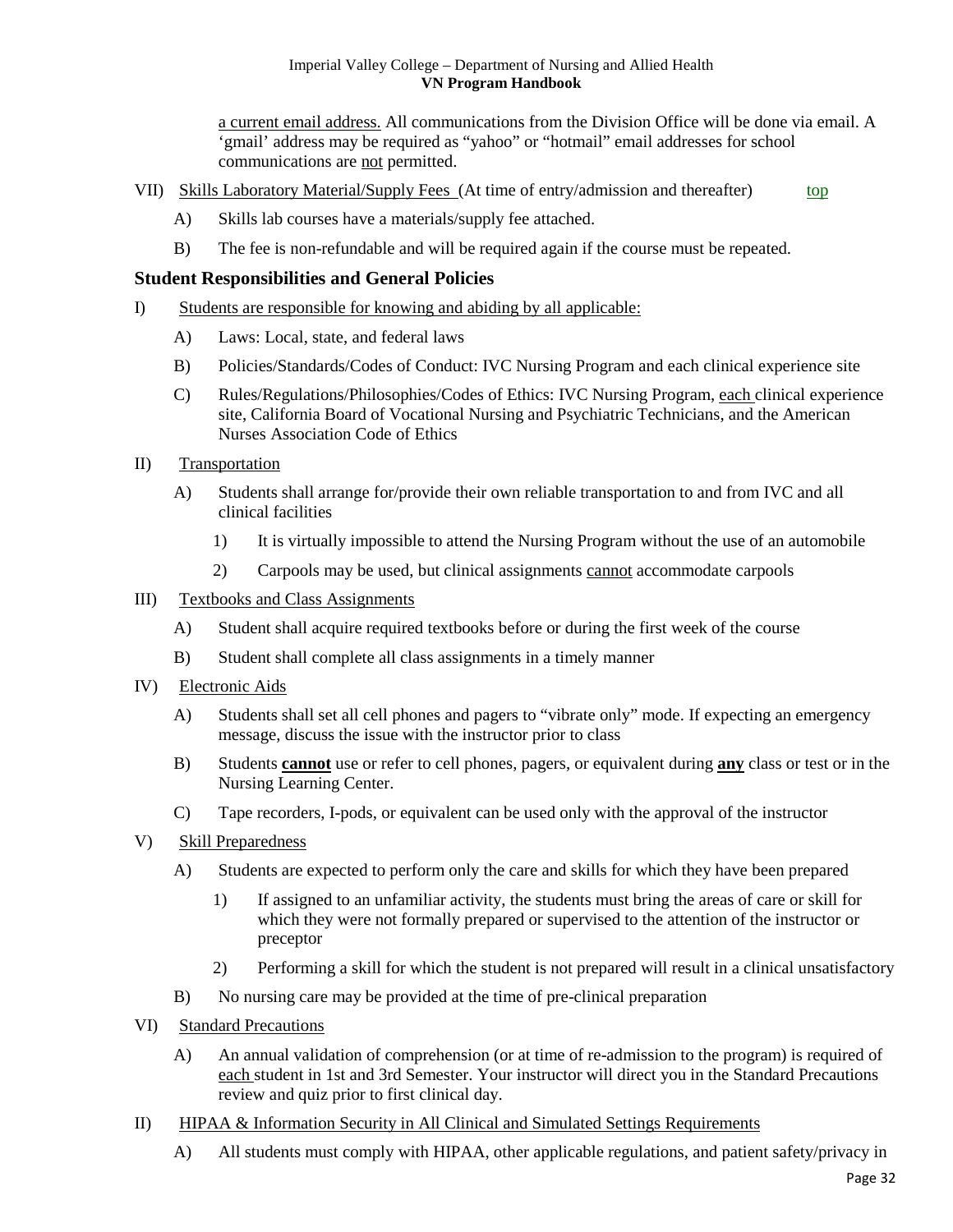all clinical or simulated settings and when filming or photographing.

- B) Each student in 1st and 3rd Semester must complete the UCSD HIPAA tutorial, or as directed by the instructor, prior to first clinical day
	- 1) Locate and open: 'HIPAA Privacy Education for Healthcare Providers' [\(https://health.ucsd.edu/compliance/HIPAA\\_Educ\\_UCSD\\_Prov\\_Module\\_FinalV2.pdf\)](https://health.ucsd.edu/compliance/HIPAA_Educ_UCSD_Prov_Module_FinalV2.pdf)
	- 2) Complete the self study and questions
	- 3) Print: 'certificate', sign, and submit to Division Office
- C) Additional HIPAA Requirements
	- 1) Discussion of patient problems in public places such as cafeterias or elevators is inappropriate and will result in disciplinary action; which could include dismissal
	- 2)
	- 3) Electronic Aids: cameras and cell phones are **not** to be used in **any** patient area
	- 4) Students will sign a Confidentiality Form
- D) Filming or photographing in a clinical or simulated setting shall be limited to educational, instructional, and promotional purposes.
	- 1) Any filming or photographing the must have prior authorization.
		- (a) Clinical settings require authorization by the facility, instructor, patient, and/or student as appropriate.
		- (b) Simulated settings require authorization of the instructor and the instructor or designee to be present.
	- 2) Viewing and release of all filming and photographing shall be limited to approved media and defined settings.
		- (a) Social media or networking are not acceptable nor approved for viewing or release unless prior authorization granted by the program director and all participants have signed a release.
		- (b) Instructor guided viewing in a classroom or online setting is acceptable
	- 3) Any unauthorized release of filming/photographing in a clinical or simulated setting is prohibited and subject to disciplinary action including dismissal from the program.
- VII) Work Schedules and Child Care
	- A) The Nursing Program requires a great commitment of time and energy on the part of the student
	- B) If a student finds it necessary to work while in the Nursing Program, the student must arrange the work schedule so there are no conflicts or interference with the Nursing Program.
	- C) Work hours should not be scheduled immediately prior to the clinical experience
	- D) Before the semester begins, the student is advised to arrange alternative for child care during periods of illness
- VIII) Computer Codes:
	- A) All computer codes issued to each student by each clinical site are confidential
	- B) Students may not use their employee codes while acting as a nursing student, unless mandated by the clinical site policy
	- C) Misuse of computer codes, may result in dismissal from the Nursing Program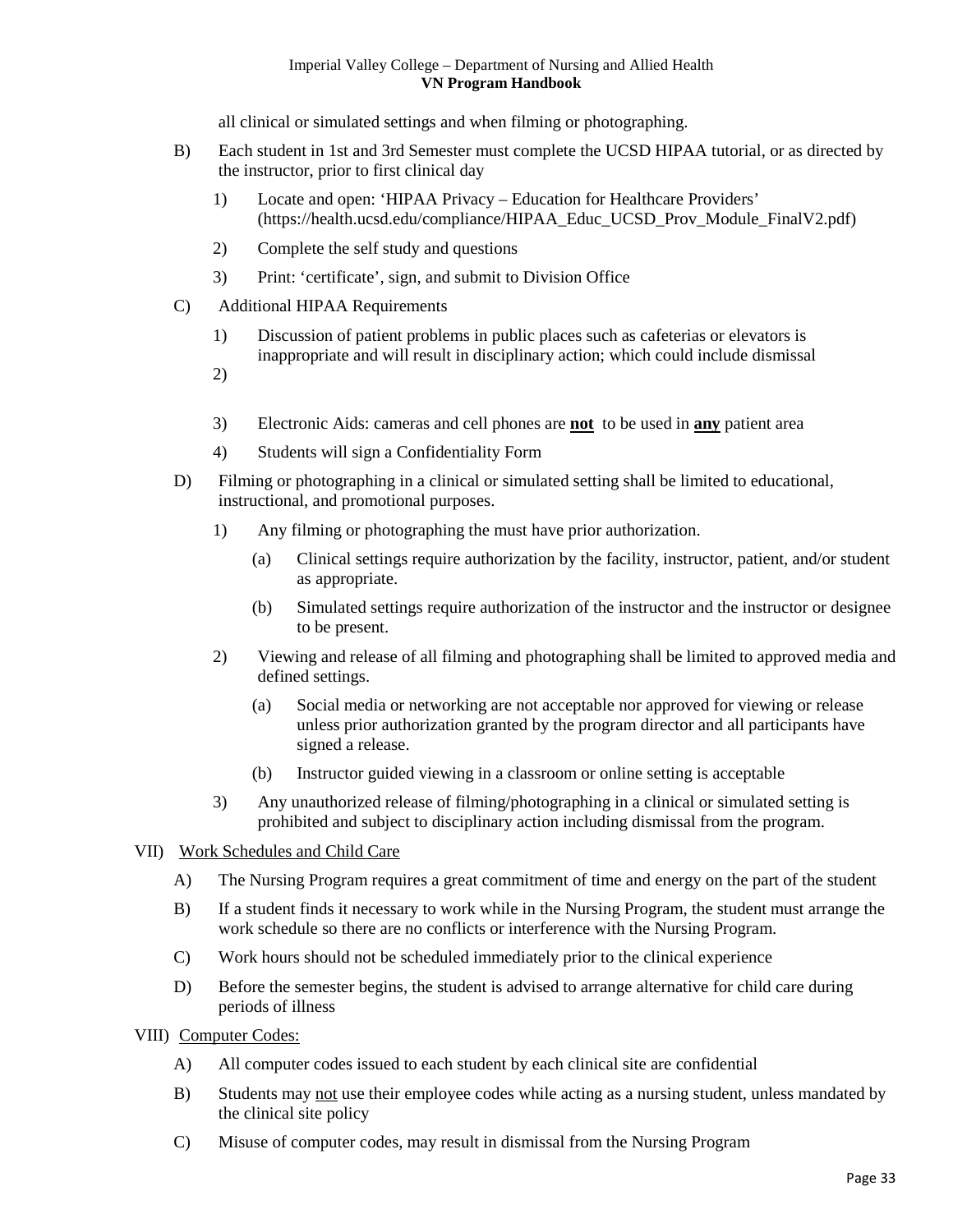- IX) Confidentiality of Student Information and Grades
	- A) In accordance with college policy, no information can be released via the phone or in person except with the permission of the student.
	- B) This includes disclosure of information to student's parents, spouses, family members, employers, etc.
	- C) Campus security may be contacted for students with specific confidentiality and safety concerns.

# <span id="page-33-0"></span>**Nursing Student Uniform (Dress) Code**

- I) Uniform Requirements
	- A) Any student who does not conform to uniform regulations will be instructed to leave the facility, return appropriately attired, and recognize the incident will constitute an absence for the number of hours missed
	- B) Uniforms **must** be worn whenever for theory class, picking up assignments, all clinical experiences, skills lab, labs for check-offs, and simulations. Uniforms must be clean, laundered daily and pressed.
	- C) The **official uniform** is manufactured by Landau and may be purchased from the following vendors:
		- 1) Border Tactical located at 935 North Imperial Avenue in El Centro. (760) 353-9482 [http://www.uniforms911.com](http://www.uniforms911.com/)
		- 2) Ace Uniforms, Inc., located in San Diego 633 16<sup>th</sup> Street, San Diego 92101 (619) 233-0227; email [info@aceuniforms.com](mailto:info@aceuniforms.com) and website [www.acescrubs.com](http://www.acescrubs.com/) or [www.aceuniforms.com](http://www.aceuniforms.com/)
			- (a) The required **shirt** in NAVY blue is a v-neck scrub top.
			- (b) The required **pant** in NAVY blue is a scrub pant with an option for elastic or drawstring waist.
			- (c) The **nursing patch** is to be worn on the left sleeve,  $\sim$  3 inches from the shoulder seam
			- (d) 1st semester 1 stripe is to be worn on the right sleeve,  $\sim$  3 inches from the shoulder seam. One free patch at orientation. Additional patches and stripes can be purchased.
			- (e) Stripes for  $2<sup>nd</sup>$  and  $3<sup>rd</sup>$  semesters will follow the  $1<sup>st</sup>$  one as above
		- 3) Additional uniform comments:
			- (a) Only a white undershirt or white or navy blue turtleneck is acceptable under the shirt; **no** other colors and **no** prints.
			- (b) Shirt and pant must be professional and allow movement during nursing duties
			- (c) Tailoring services available to fit your body build or other needs are available at Border Tactical .
		- **4) Shoes** & Hosiery
			- (a) Shoes must be clean, all white, low top, closed-toe and heel, preferably rubber-soled and must be in good repair
				- (i) Clog/mule like shoes with a strap may be permitted
				- (ii) If white leather, must be polished or shined
				- (iii) Shoe laces must be clean
			- (b) Hosiery must be lightweight white cotton socks or white or tan hosiery, free of holes or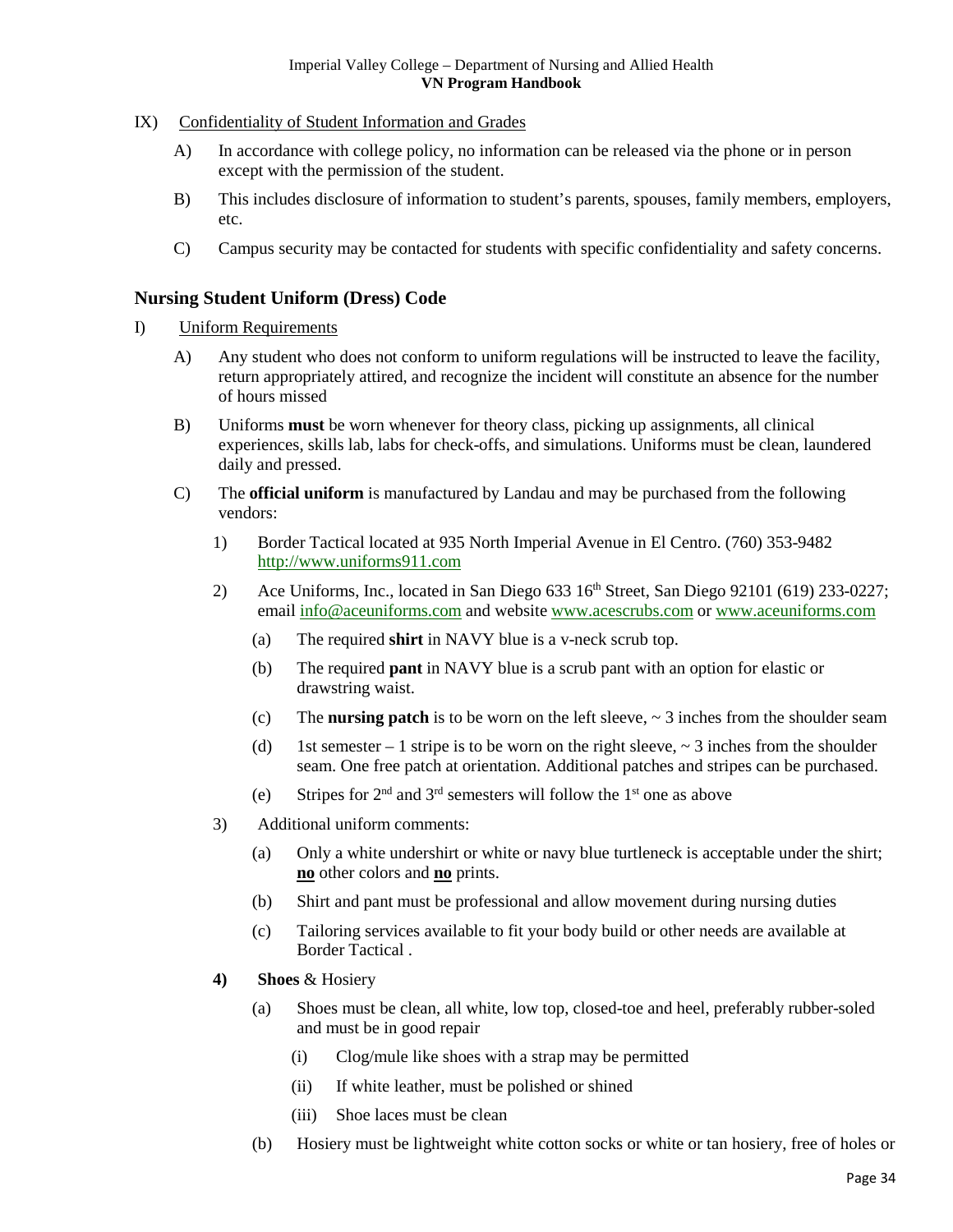runs. Plain untrimmed white ankle socks may be worn with hosiery

- II) Accessories
	- A) **Required:** The official IVC Nursing Student Identification Badge must be worn whenever in uniform or in any other area as directed or assigned by the instructor
	- B) **Required:** Stethoscope, watch with second hand, pen with black or blue ink, pencil, notepad, penlight, bandage scissors, calculator and Kelly forceps
	- C) **Jewelry:** Only a wristwatch and one small post earring in each ear lobe may be worn; if married, a plain wedding band
		- 1) No other jewelry is allowed
		- 2) **Piercings** of any other visible body part or mouth/oral (except ears) are **not** acceptable and must be removed while in any clinical site, in nursing check offs, and in simulation areas
- III) Professional Appearance and Behavior
	- A) Professional attire, attitudes, and behavior are expected in the clinical setting and whenever representing the Nursing Program.
	- B) Fingernails must be short, neatly trimmed, no artificial nails or extenders. Polish must be colorless and intact
	- C) Hair must be clean, neat, and professional
		- 1) Styled and restrained; i.e. if hair is long, it must be pulled back, braided, or pulled away from the collar with an inconspicuous holder
		- 2) Hair should not come in contact with any patient or the front of the uniform
	- D) Cosmetics must be applied lightly. Avoid all perfumes, body sprays/splashes, hair spray, aftershave, etc.
	- E) Chewing gum is prohibited in all clinical sites, lab, and simulation areas
	- F) Tattoos must not be visible and must be covered with the uniform
- IV) Exceptions
	- A) For a few other clinical experiences where uniforms are not required, the student must wear professional full length pants (**no jeans**), knee-length skirt/dress, closed-toe shoes, and a lab coat with the official IVC VN patch and stripe. No t-shirts are allowed.
	- B) The uniform is required for lecture classes

# <span id="page-34-0"></span>**Procedure for the CNA (NATAP) State Exam**

- I) Nurse Assistant Training and Assessment Program
	- A) VN nursing students may be eligible to take the C.N.A. State exam (NATAP) upon successfully completing VN 110, 112, 114, and 116 as they fulfill California Department of Health Services' requirements of 50 hours of theory and 100 hours of clinical
	- B) Approval must be obtained from the Nursing Program Director
	- C) Applications and exam information is obtained from the Regional Testing Center website at [www.regionaltestingcenter.org](http://www.regionaltestingcenter.org/)

[Top](#page-3-0)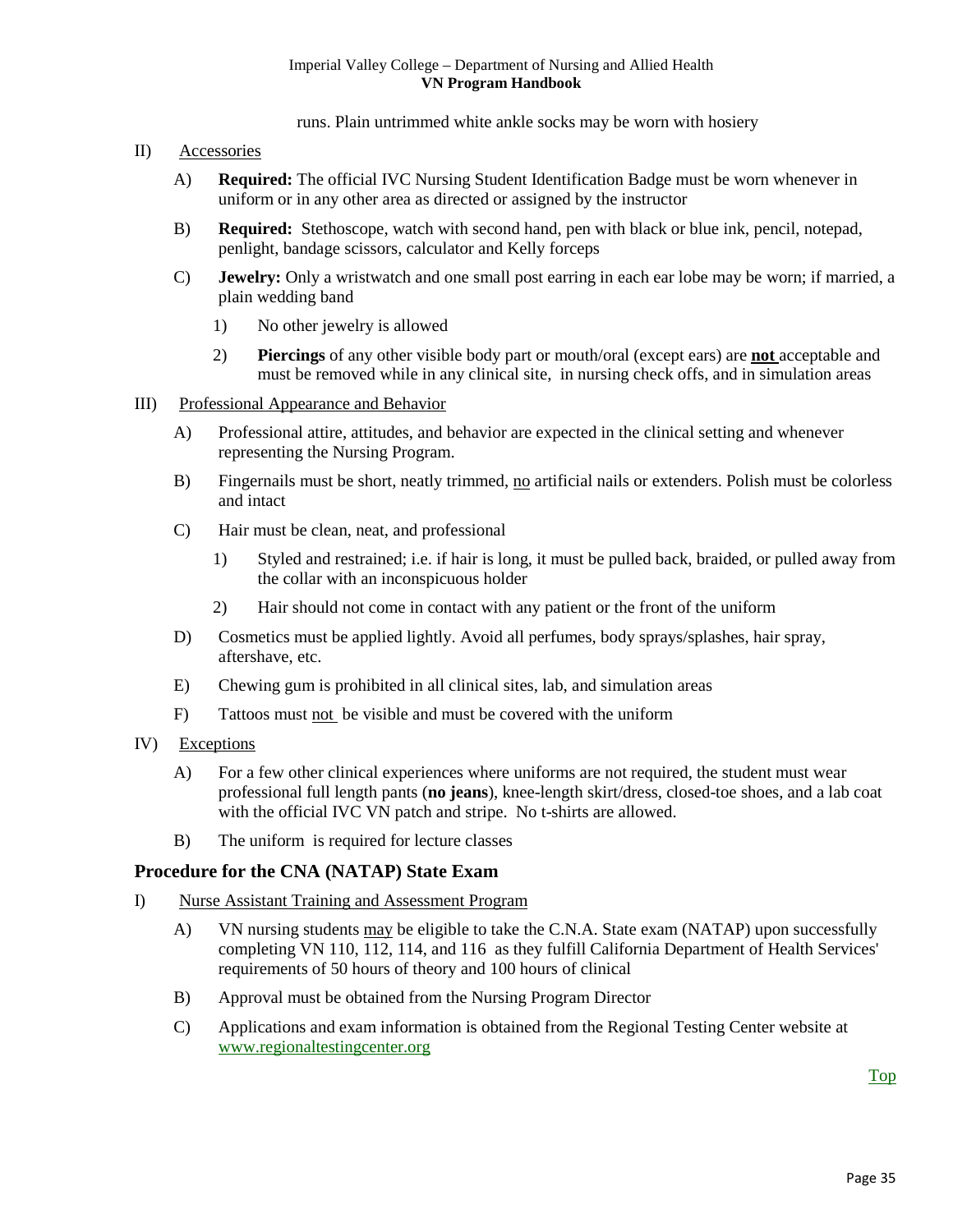# **CLINICAL EXPERIENCE EXPECTATIONS AND GUIDES**

# <span id="page-35-0"></span>**Clinical Experience Requirements**

- I) Students' clinical placement
	- A) Assignments are based on educational need, not on geographic proximity to home or work or desired class hours
		- 1) Students with specific requests may submit a letter to the lead instructor and/or teaching team describing the circumstances
		- 2) Every effort will be made to avoid
			- (a) Placement of student in the same facility/clinical area in which they are currently employed
			- (b) Placement with family members in the same Nursing Program and/or in clinical areas where family members are employed

# II) The student is responsible for

- A) Informing the instructor if clinical assignment places the student in a clinical facility with family members or in an area they are employed
- B) Notifying the clinical instructor prior to performing a procedure or a treatment unless otherwise arranged with the clinical instructor
	- 1) If a student performs a procedure or treatment without prior approval of the instructor, depending on the incident, it may constitute grounds for dismissal from the program.
	- 2) In all cases, the incident will be brought to the teaching team for resolution
- C) Being hygienic, appropriately dressed and/or equipped by:
	- 1) Meeting the Student Nursing Uniform Code and complying with agency uniform policies when appropriate
	- 2) Wearing a picture ID name tag in all clinical areas which includes:
		- (a) Student's First Name
		- (b) Imperial Valley College VN Student
- D) Being aware, complying with regulatory and maintaining program requirements
	- (a) All elements outlined in Entry and Ongoing Requirements
	- (b) 'Fit testing' for personal protective equipment in clinical settings as applicable
	- (c) Statutory and regulatory requirements related to college, clinical sites, or program

#### III) The student is expected

- A) To have some degree of flexibility in clinical assignments
	- 1) Clinical facilities may not be available during assigned clinical hours
	- 2) Selected experiences may require student availability at other than regularly scheduled times
- B) To be aware of issues related to communicable diseases
	- 1) Clinical experiences and patient assignments may include patients with communicable diseases such as AIDS, MRSA, hepatitis, etc
	- 2) Every student is responsible for annual review and application of Standard Precautions [\(See](#page-31-1)  [General Student Responsibilities and General Policies\)](#page-31-1)
	- 3) Every student must maintain current immunizations. [\(See Entry and On-going](#page-28-0)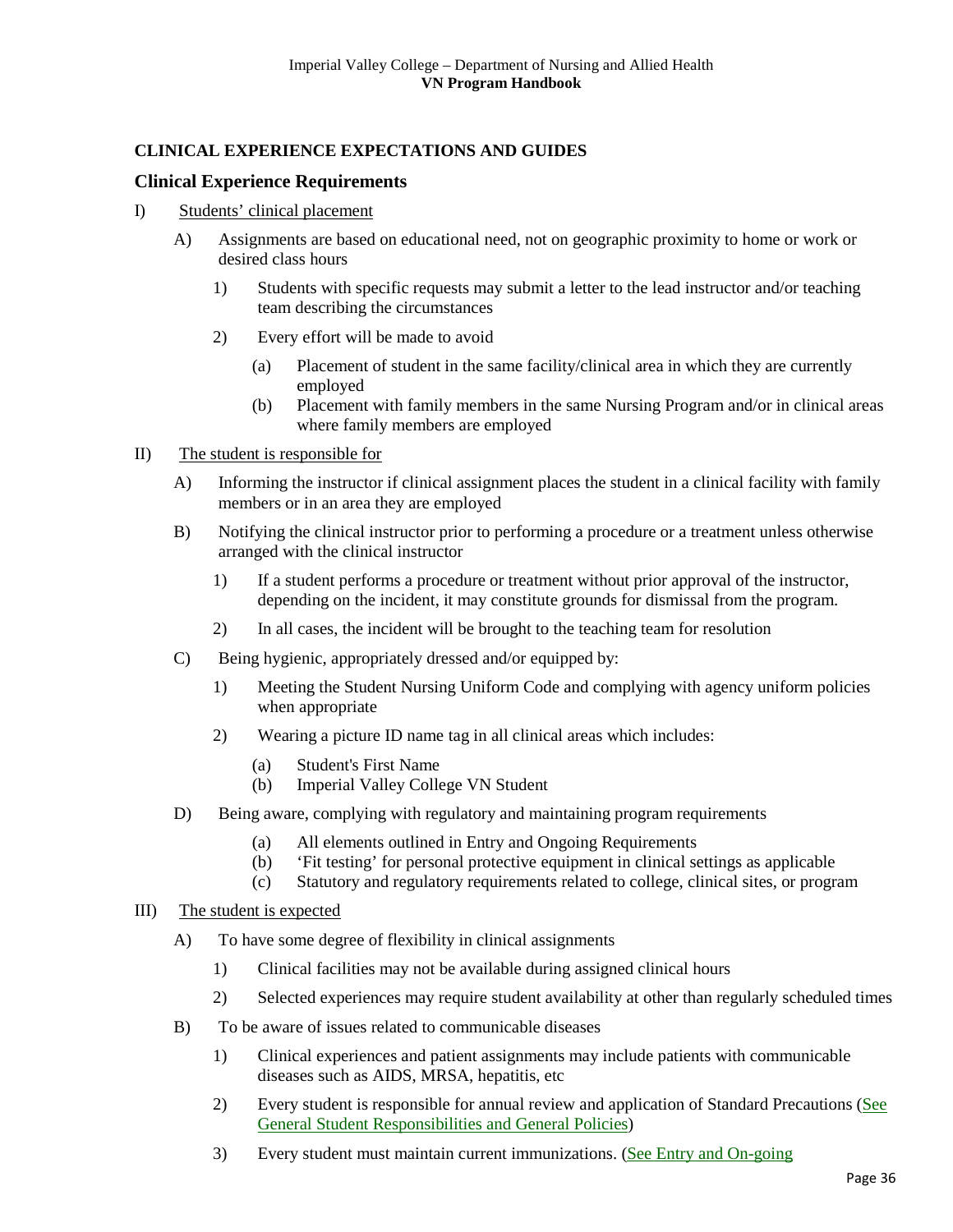#### [Requirements\)](#page-28-0)

- IV) Referrals to Nursing Learning Center
	- A) Instructors refer students to the Nursing Learning Center for practice if the instructor feels the student needs assistance with skills/procedures
	- B) Referral must be completed within the designated time frame or return to the clinical setting may be denied

# <span id="page-36-0"></span>**Preparation Expectations for Clinical Experience**

- I) Prep Lab:
	- A) Receive patient assignment and objectives for clinical for that week.
	- B) Review chart
		- 1) History and Physical
		- 2) Consultations
		- 3) Results of diagnostic studies
		- 4) Vital Signs (graphic if applicable)
		- 5) Nurses' notes of previous day and admission nursing notes
	- C) Review Medication Administration Record (MAR)
		- 1) Compare MAR to Physician Orders
		- 2) Be prepared with medication, fluid, and nutrient information and/or 'Med Cards' as directed
			- (a) Name (generic and trade), classification, and drug category
			- (b) Action and uses (why medication given specific to patient condition/diagnoses)
			- (c) Route and dosages
			- (d) Side effects, toxic signs, precautions, contraindications, and nursing implications
	- D) If the patient is scheduled for diagnostic studies, the student should know:
		- 1) What studies are ordered
		- 2) Why the studies are being done
		- 3) What is involved in doing the studies and
		- 4) What are the nursing implications for each study
- II) Meet the Patient
	- 1) Introduce yourself as the student who will provide care
	- 2) Assess the general condition of the patient (not a head to toe assessment)
	- 3) Identify any equipment in the patient room and its use

#### <span id="page-36-1"></span>**Protocols for Pre-Conference and Post-Conference**

- I) Pre-Conference:
	- A) Provide a care plan or pre-assignment as designated on the morning of the first clinical day and/or as directed by the instructor
		- 1) Prioritize what nursing interventions you will carry out
		- 2) Identify what patient needs should be watched (monitored) signs/symptoms, vital signs, or other changes
	- B) Submit medication cards on first clinical day or alternative as directed
- II) Post-Conference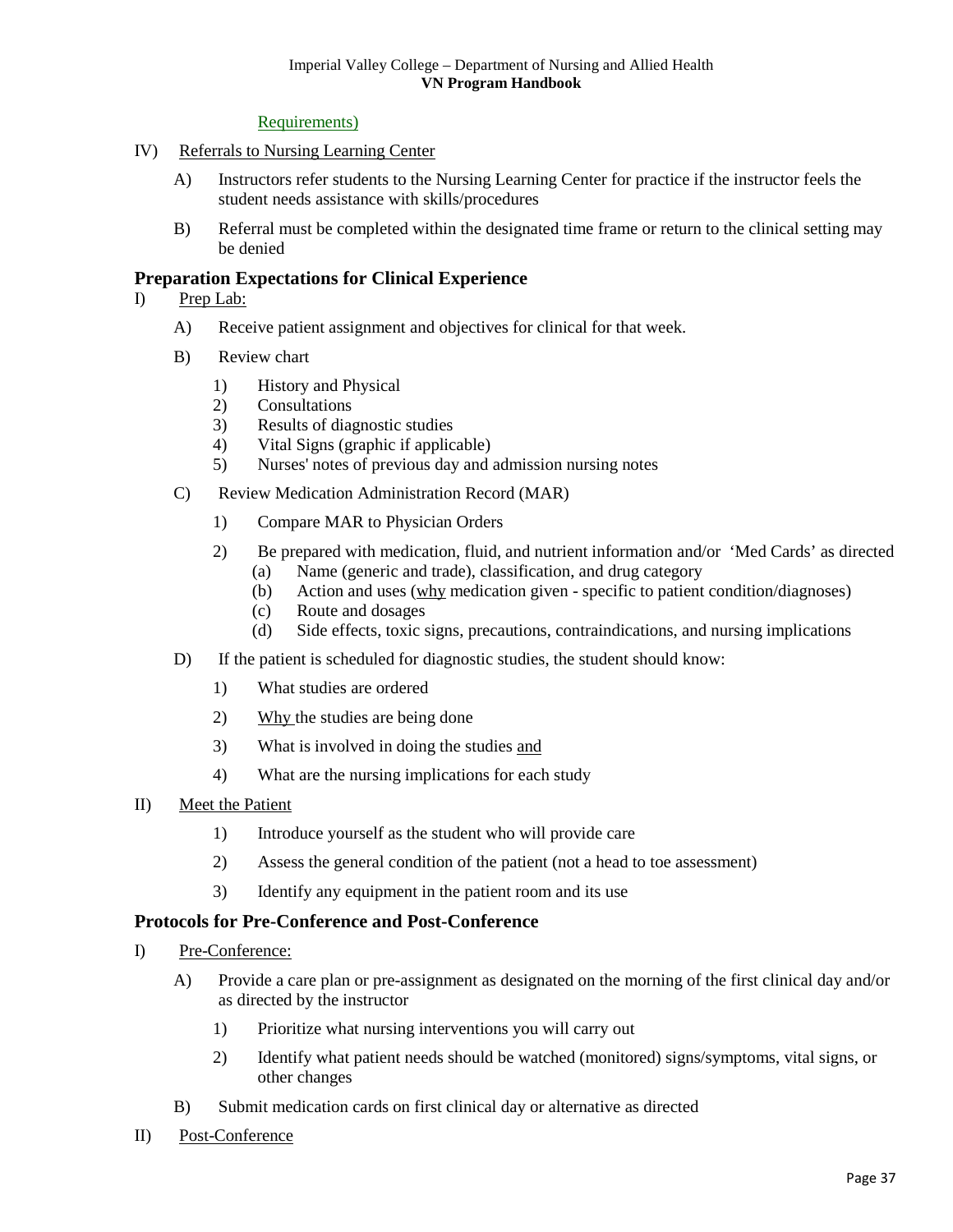- A) There will be a minimum of one post-conference held per clinical week
	- 1) Attendance at post-conference is mandatory and punctuality is expected
	- 2) Post-conference activities will be related to the clinical objectives and assigned patient cases
- B) Students should be prepared
	- 1) To discuss all aspects of care of their assigned patients, according to the student's level of learning
		- (a) Biological, physiological, social development, growth and development and cultural information
		- (b) Nursing care and patient goals which corresponds to the case
		- (c) Medications and treatments
- C) Students are encouraged to share their concerns and frustrations regarding their clinical experience
- D) The instructor's role is to facilitate the discussions and relate discussed information to current classroom (theory) content to expand the students' knowledge base
- E) Flexibility in post-conference will allow for participation in appropriate in-services provided by nursing, ancillary and medical staff at the hospital locations

# <span id="page-37-3"></span>**NURSING LEGAL AND ETHICAL HIGHLIGHTS** [\(http://www.bvnpt.ca.gov/about\\_us/laws.shtml](http://www.bvnpt.ca.gov/about_us/laws.shtml)

# <span id="page-37-0"></span>**Excerpts from the BVNPT website** [\(http://www.bvnpt.ca.gov\)](http://www.bvnpt.ca.gov/)

#### Reports of Misconduct

The Board works diligently with consumers of healthcare, the Board's licensees and other healthcare providers or organizations to identify and address problems relating to its licensees. When reports of misconduct of licensees are received, the Board investigates harmful behavior through the disciplinary process.

The Board ensures that the public is protected from unprofessional, incompetent and grossly negligent practitioners by investigating complaints filed against LVNs and PTs and taking disciplinary action.

# <span id="page-37-2"></span>Types of Violations

There are many types of violations for which an LVN or PT may be disciplined. Most involve unprofessional conduct which includes, but is not limited to:

#### Incompetence

Incompetence is the lack of possession of and the failure to exercise that degree of learning, skill, care and experience ordinarily possessed by a responsible licensee.

#### Gross Negligence

Gross negligence is a substantial departure from the standard of care which, under similar circumstances, would have ordinarily been exercised by a competent licensee, and which has or could have resulted in harm to the consumer.

#### Conviction of Serious Crime

The Board may take action against a licensee who was convicted of a crime substantially related to the qualifications, functions or duties of the licensee. In addition to taking action against licensees, the Board may deny issuing a license to a person with such a conviction in his/her background.

<span id="page-37-1"></span>**Excerpts from the California Code of Regulations - Title 16, Division 25, Chapter 1.**  Related to Vocational Nurses [\(http://www.bvnpt.ca.gov/pdf/vnregs.pdf\)](http://www.bvnpt.ca.gov/pdf/vnregs.pdf)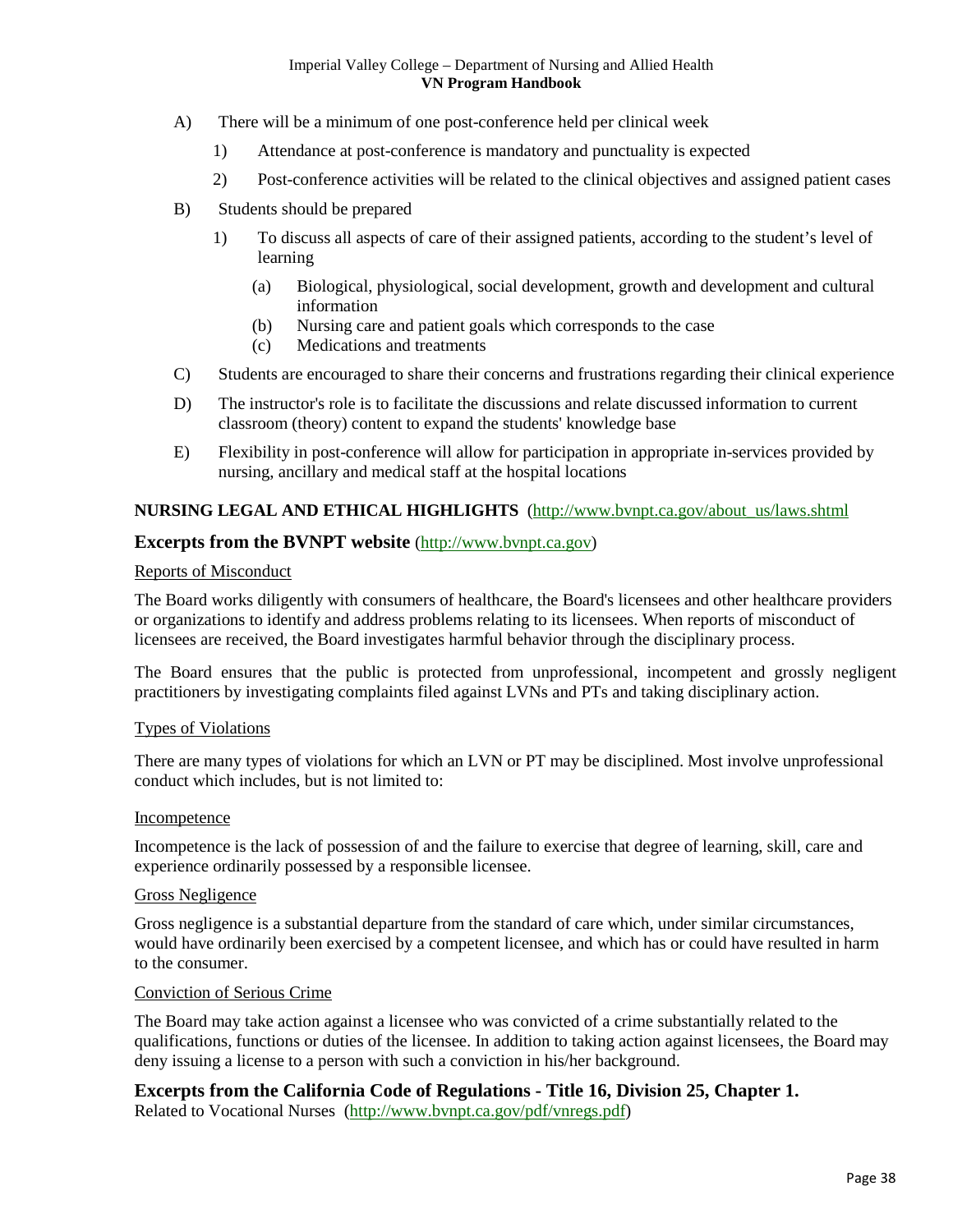2518.5. Scope of Vocational Nursing Practice.

The licensed vocational nurse performs services requiring technical and manual skills which include the following:

- (a) Uses and practices basic assessment (data collection), participates in planning, executes interventions in accordance with the care plan or treatment plan, and contributes to evaluation of individualized interventions related to the care plan or treatment plan.
- (b) Provides direct patient/client care by which the licensee:
	- (1) Performs basic nursing services as defined in subdivision (a);
	- (2) Administers medications;
	- (3) Applies communication skills for the purpose of patient care and education; and

(4) Contributes to the development and implementation of a teaching plan related to self-care for the patient/client.

<span id="page-38-1"></span>2518.6. Performance Standards.

(a) A licensed vocational nurse shall safeguard patients'/clients' health and safety by actions that include but are not limited to the following:

- (1) Reporting to the Board acts specified in Sections 2878 and 2878.5 of the Business and Professions Code;
- (2) Documenting patient/client care in accordance with standards of the profession; and
- (3) Performing services in accordance with Section 125.6 of the Business and Professions Code.

(b) A licensed vocational nurse shall adhere to standards of the profession and shall incorporate ethical and behavioral standards of professional practice which include but are not limited to the following:

- (1) Maintaining current knowledge and skills for safe and competent practice;
- (2) Maintaining patient/client confidentiality;
- (3) Maintaining professional boundaries with the patient/client;
- (4) Abstaining from chemical/substance abuse; and
- (5) Cooperating with the Board during investigations as required by Section 2878.1 of the Business and Professions Code.
- (c) A violation of this section constitutes unprofessional conduct for purposes of initiating disciplinary action.

# <span id="page-38-0"></span>**Excerpts from Association of California Directors of Vocational Nursing Programs**

| <b>Scope of Practice and Legal Mandates of Nursing Practice</b> |                                 |                                |                                      |  |
|-----------------------------------------------------------------|---------------------------------|--------------------------------|--------------------------------------|--|
| <b>Responsibilities</b>                                         | <b>LVN</b> Scope<br>of Practice | <b>RN</b> Scope<br>of Practice | <b>Comments</b>                      |  |
| <b>Bedside Nursing</b>                                          |                                 |                                |                                      |  |
| <b>Acute Care Facilities</b>                                    | Yes                             | Yes                            |                                      |  |
| Provide direct patient care in units such                       | According                       | According                      | Bedside care includes all aspects of |  |
| as medical, surgical, maternity,                                | to                              | to                             | activities of daily living (ADL).    |  |
| newborn, pediatric, intensive care,                             | physicians'                     | physicians'                    |                                      |  |
| emergency                                                       | orders                          | orders                         |                                      |  |
| <b>Long-term Care Facilities</b>                                | <b>Yes</b>                      | Yes                            |                                      |  |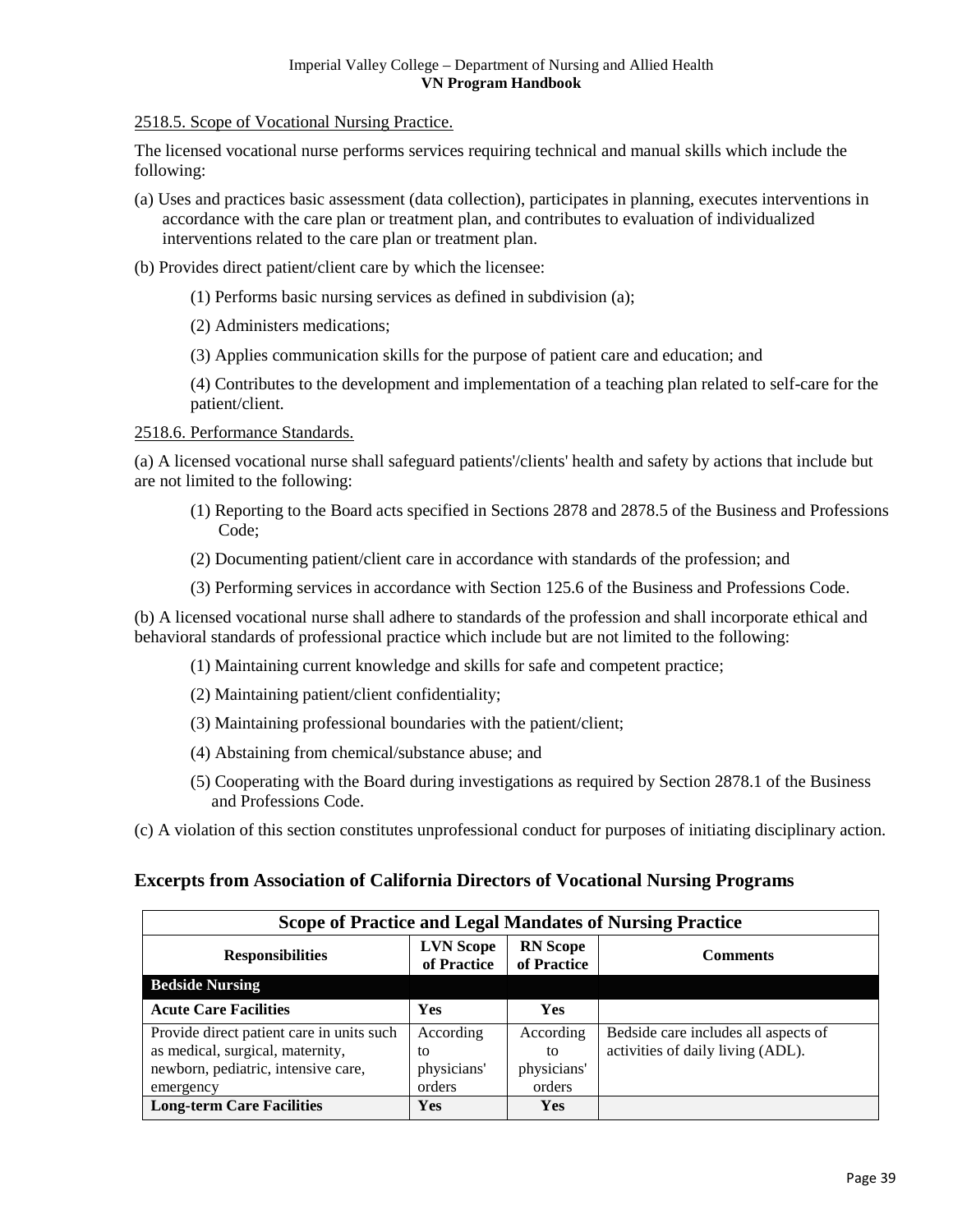| Provide direct resident/ patient care in<br>units such as medical, post surgical,<br>rehabilitation, Alzheimer's, hospice,<br>home care                             | According<br>$\mathsf{f} \Omega$<br>physicians'<br>orders | According<br>tΩ<br>physicians'<br>orders | Bedside care includes all aspects of<br>activities of daily living (ADL).                                                                                                                                                       |
|---------------------------------------------------------------------------------------------------------------------------------------------------------------------|-----------------------------------------------------------|------------------------------------------|---------------------------------------------------------------------------------------------------------------------------------------------------------------------------------------------------------------------------------|
| <b>Assessment - Monitor vital signs,</b><br>physical and mental status, and<br>diagnostic laboratory values                                                         | Yes                                                       | Yes                                      |                                                                                                                                                                                                                                 |
| <b>Treatments</b>                                                                                                                                                   | Yes                                                       | Yes                                      |                                                                                                                                                                                                                                 |
| Administer treatments, for example:<br>sterile wound care, blood sugar testing,<br>nasogastric insertion, tube feedings,<br>foley catheter insertion, and charting. | According<br>to<br>physicians'<br>orders                  | According<br>to<br>physicians'<br>orders | Either the LVN or the RN provides<br>treatments. Some facilities may require<br>special "in-house" training for the LVN<br>or the RN for complex procedures<br><b>Medication Administration According to Physician's Orders</b> |
| Oral, topical, and inhalants                                                                                                                                        | Yes                                                       | Yes                                      |                                                                                                                                                                                                                                 |
| <b>Injections</b> - Intramuscular,<br>subcutaneous, and intradermal                                                                                                 | Yes                                                       | Yes                                      |                                                                                                                                                                                                                                 |
| <b>Intravenous Fluids</b>                                                                                                                                           | Yes                                                       | Yes                                      | LVNs can take an approved course to<br>become certified in IV therapy and blood<br>withdrawal post licensure.                                                                                                                   |
| Start and superimpose intravenous<br>fluids with vitamins, nutrients, and<br>electrolytes by primary or secondary<br>infusion lines                                 | With IV<br>Certification                                  |                                          | RNs receive IV therapy and blood<br>withdrawal as part of their curriculum.                                                                                                                                                     |
| Infuse blood and blood products                                                                                                                                     | Yes                                                       | Yes                                      | With IV Certification                                                                                                                                                                                                           |
| Flush peripheral IV insertion site with<br>heparin or saline                                                                                                        | Yes                                                       | Yes                                      | With IV Certification                                                                                                                                                                                                           |
| Infuse antibiotics, or other<br>medications via secondary IV line                                                                                                   | N <sub>O</sub>                                            | Yes                                      | Effective July 14, 2005, LVNs cannot<br>perform this function in hemodialysis,<br>pheresis or blood bank settings.                                                                                                              |
| Infuse TPN or fluids by central line                                                                                                                                | NO                                                        | Yes                                      |                                                                                                                                                                                                                                 |
| Blood Withdrawal via venipuncture or<br>peripheral line                                                                                                             | Yes                                                       | Yes                                      | With Certification                                                                                                                                                                                                              |
| <b>Central Lines:</b> dressing change                                                                                                                               | Yes                                                       | Yes                                      |                                                                                                                                                                                                                                 |
| <b>Central Lines:</b> blood withdrawal                                                                                                                              | NO                                                        | Yes                                      | RNs may need to obtain facility training<br>and approval for this procedure                                                                                                                                                     |

| Scope of Practice and Legal Mandates of Nursing Practice |                                        |                                       |                 |
|----------------------------------------------------------|----------------------------------------|---------------------------------------|-----------------|
| <b>Responsibilities</b>                                  | <b>LVN</b> Scope of<br><b>Practice</b> | <b>RN</b> Scope of<br><b>Practice</b> | <b>Comments</b> |
| <b>Critical Thinking / Nursing Process</b>               |                                        |                                       |                 |
| <b>Initiate Basic Data Collection</b><br>and Assessment  | Yes                                    | Yes                                   |                 |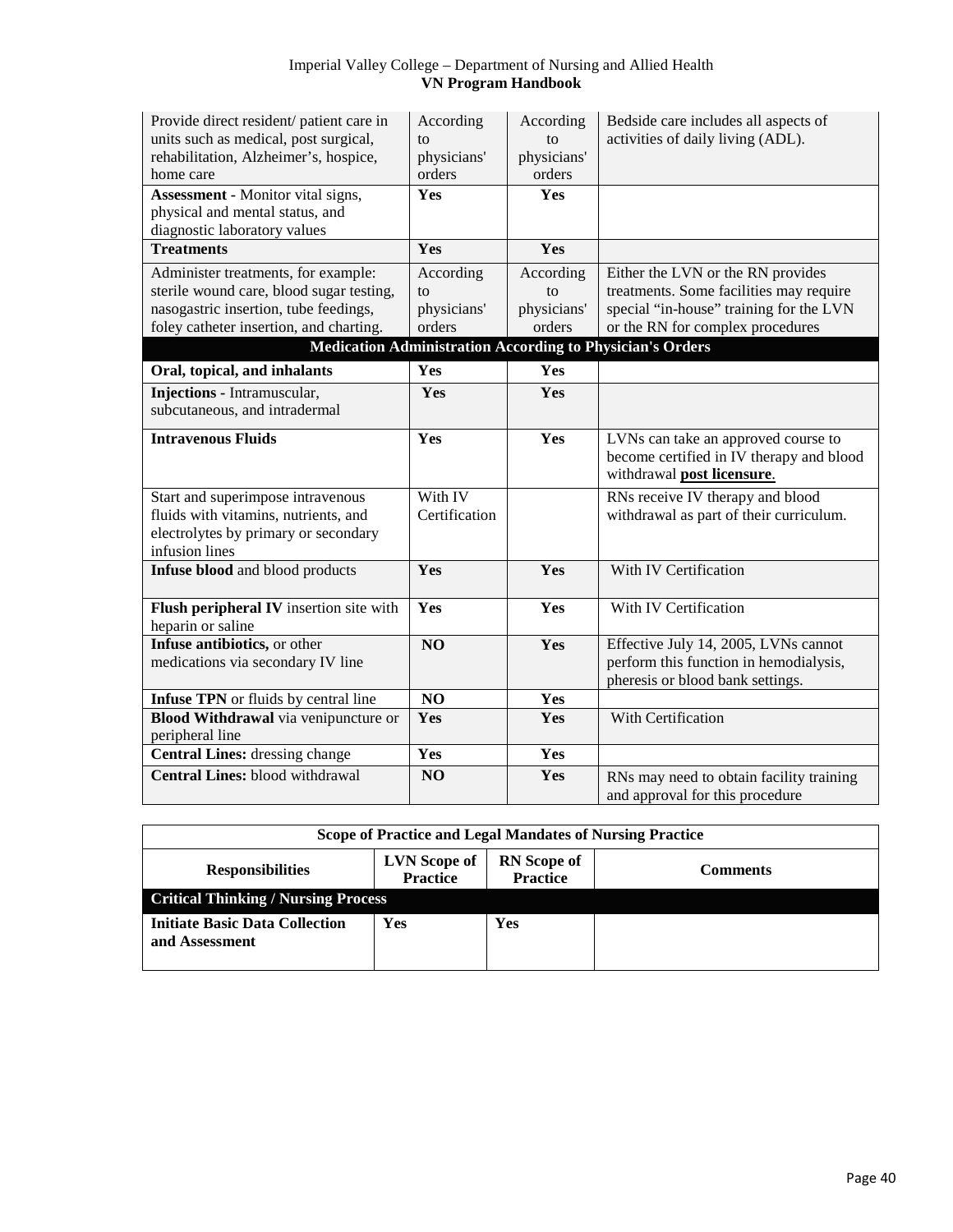| Obtain an admission history<br>(interview)                                                           | Work within<br>physician and<br>RN orders;<br>communicate<br>with<br>healthcare<br>team; act as<br>supervisor to<br>unlicensed<br>personnel | Within MD<br>orders:<br>communicate<br>with<br>healthcare<br>team<br>members; act<br>as supervisor<br>to LVNs, and<br>unlicensed<br>personnel | The RN is responsible for the initiation of<br>a Care Plan. Either the RN or the LVN<br>may do the initial admission interview and<br>obtain the admission history. The RN is<br>responsible for the analysis and synthesis<br>of data. In clinical situations, especially<br>long-term care, the LVN does the primary<br>interviews, obtains data, and assesses<br>needs of the patient. All licensed nurses<br>care for patients, communicate with<br>others, contribute to the nursing process,<br>and provide teaching to patients and<br>family members. |
|------------------------------------------------------------------------------------------------------|---------------------------------------------------------------------------------------------------------------------------------------------|-----------------------------------------------------------------------------------------------------------------------------------------------|---------------------------------------------------------------------------------------------------------------------------------------------------------------------------------------------------------------------------------------------------------------------------------------------------------------------------------------------------------------------------------------------------------------------------------------------------------------------------------------------------------------------------------------------------------------|
| <b>Initiate a Care Plan</b>                                                                          | No                                                                                                                                          | <b>Yes</b>                                                                                                                                    |                                                                                                                                                                                                                                                                                                                                                                                                                                                                                                                                                               |
| <b>Initiate Interventions</b>                                                                        | Yes                                                                                                                                         | Yes                                                                                                                                           |                                                                                                                                                                                                                                                                                                                                                                                                                                                                                                                                                               |
| Take action to assist patient                                                                        | As designated<br>within the<br>Care Plan,<br>physician<br>orders, and<br>VN Scope of<br>Practice<br>Yes                                     | As designated<br>within the<br>Care Plan,<br>physician<br>orders, and<br>RN Scope of<br>Practice                                              |                                                                                                                                                                                                                                                                                                                                                                                                                                                                                                                                                               |
| <b>Provide new interventions</b>                                                                     |                                                                                                                                             | Yes                                                                                                                                           |                                                                                                                                                                                                                                                                                                                                                                                                                                                                                                                                                               |
| Use new information and adjust<br>actions to meet changing needs of<br>patient                       | As designated<br>within the<br>Care Plan,<br>physician<br>orders, and<br>VN Scope of<br>Practice                                            | As designated<br>within the<br>Care Plan,<br>physician<br>orders, and<br>RN Scope of<br>Practice                                              |                                                                                                                                                                                                                                                                                                                                                                                                                                                                                                                                                               |
| <b>Evaluate</b>                                                                                      | Yes                                                                                                                                         | Yes                                                                                                                                           |                                                                                                                                                                                                                                                                                                                                                                                                                                                                                                                                                               |
| Modify actions according to<br>patient need and Care Plan                                            |                                                                                                                                             |                                                                                                                                               |                                                                                                                                                                                                                                                                                                                                                                                                                                                                                                                                                               |
| <b>Document, Communicate and</b><br><b>Teach</b>                                                     | Yes                                                                                                                                         | Yes                                                                                                                                           |                                                                                                                                                                                                                                                                                                                                                                                                                                                                                                                                                               |
| For further information about the California Nurse Practice Acts for LVNs or RNs see their websites: |                                                                                                                                             |                                                                                                                                               |                                                                                                                                                                                                                                                                                                                                                                                                                                                                                                                                                               |
| http://www.bvnpt.ca.gov/pdf/vnregs.pdf                                                               |                                                                                                                                             |                                                                                                                                               |                                                                                                                                                                                                                                                                                                                                                                                                                                                                                                                                                               |
| http://www.bvnpt.ca.gov/general information/vocational nursing practice act.shtml                    |                                                                                                                                             |                                                                                                                                               |                                                                                                                                                                                                                                                                                                                                                                                                                                                                                                                                                               |
| http://www.vocationalnursingdirectorsofca.org/                                                       |                                                                                                                                             |                                                                                                                                               |                                                                                                                                                                                                                                                                                                                                                                                                                                                                                                                                                               |
| http://www.rn.ca.gov/regulations/npa.shtml                                                           |                                                                                                                                             |                                                                                                                                               |                                                                                                                                                                                                                                                                                                                                                                                                                                                                                                                                                               |

<span id="page-40-0"></span>**Excerpts from the California Business and Professions Code Vocational Nurse Practice Act:**  <http://www.leginfo.ca.gov/cgi-bin/displaycode?section=bpc&group=02001-03000&file=2859-2873.6>

# **Definition of Vocational Nursing**

2859. The practice of vocational nursing within the meaning of this chapter is the performance of services requiring those technical, manual skills acquired by means of a course in an accredited school of vocational nursing, or its equivalent, practiced under the direction of a licensed physician, or registered professional nurse, as defined in Section 2725 of the Business and Professions Code.

# **Scope of Practice**

2860.5. A licensed vocational nurse when directed by a physician and surgeon may …: (a) Administer medications by hypodermic injection.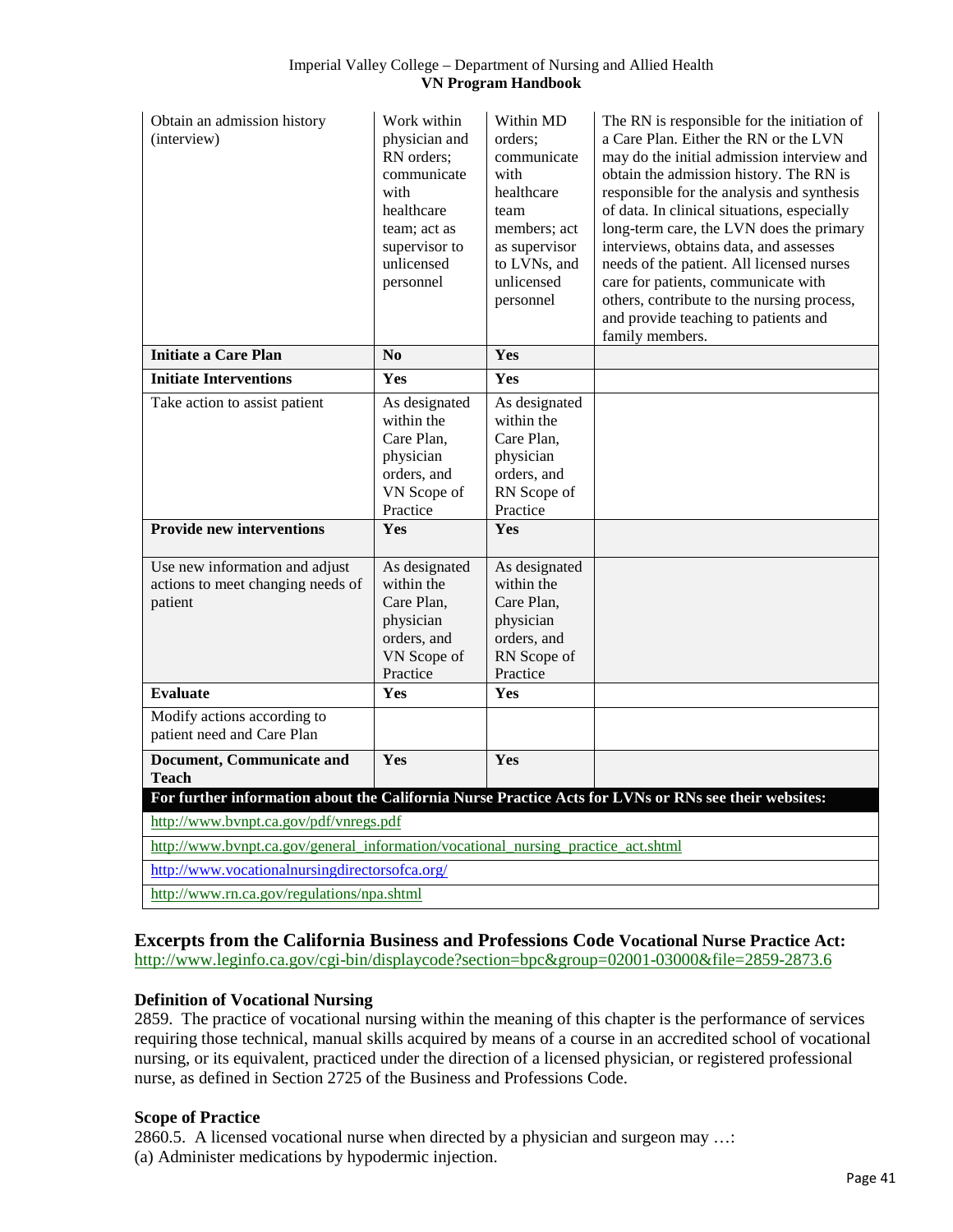(b) Withdraw blood from a patient, if prior thereto such nurse has been instructed by a physician and surgeon and has demonstrated competence to such physician and surgeon in the proper procedure to be employed when withdrawing blood, or has satisfactorily completed a prescribed course of instruction approved by the board, or has demonstrated competence to the satisfaction of the board.

(c) Start and superimpose intravenous fluids if all of the following additional conditions exist:

(1) The nurse has satisfactorily completed a prescribed course of instruction approved by the board or has demonstrated competence to the satisfaction of the board.

(2) The procedure is performed in an organized health care system in accordance with the written standardized procedures adopted by the organized health care system as formulated by a committee which includes representatives of the medical, nursing, and administrative staffs...

# <span id="page-41-0"></span>**Discipline**

2876. The board shall discipline the holder of any license, whose default has been entered or who has been heard by the board and found guilty, by any of the following methods:

- (a) Suspending judgment.
- (b) Placing him upon probation.
- (c) Suspending his right to practice vocational nursing for a period not exceeding one year.
- (d) Revoking his license.
- (e) Taking such other action in relation to disciplining him as the board in its discretion may deem proper.

2878. The board may suspend or revoke a license issued under this chapter for any of the following: (a) Unprofessional conduct, which includes, but is not limited to, the following:

- (1) Incompetence, or gross negligence in carrying out usual nursing functions.
- (2) A conviction of practicing medicine without a license in violation of Chapter 5 …
- (3) The use of advertising relating to nursing which violates Section 17500.
- (4) The use of excessive force upon or the mistreatment or abuse of any patient….
- (5) The failure to maintain confidentiality of patient medical information…
- (6) Failure to report the commission of any act prohibited by this section.

(b) Procuring a certificate by fraud, misrepresentation, or mistake.

(c) Procuring, aiding, abetting, attempting, or agreeing or offering to procure or assist at, a criminal abortion.

(d) Violating or attempting to violate, directly or indirectly, or assisting in or abetting the violating of, or conspiring to violate any provision or term of this chapter.

(e) Making or giving any false statement or information in connection with the application for issuance of a license.

(f) Conviction of a crime substantially related to the qualifications, functions, and duties of a licensed vocational nurse, in which event the record of the conviction shall be conclusive evidence of the conviction. (g) Impersonating any applicant or acting as proxy for an applicant in any examination required under this

chapter for the issuance of a license.

(h) Impersonating another practitioner, misrepresenting professional credentials or licensure status, or permitting another person to use his or her certificate or license.

(i) Aiding or assisting, or agreeing to aid or assist any person or persons, whether a licensed physician or not, in the performance of or arranging for a violation of Article 12 (commencing with Section 2220) of Chapter 5. (j) The commission of any act involving dishonesty, when that action is related to the duties and functions of the licensee.

(k) The commission of any act punishable as a sexually related crime, if that act is substantially related to the duties and functions of the licensee.

(l) Except for good cause, the knowing failure to protect patients by failing to follow infection control guidelines of the board, thereby risking transmission of blood-borne infectious diseases from licensee to patient, from patient to patient, and from patient to licensee.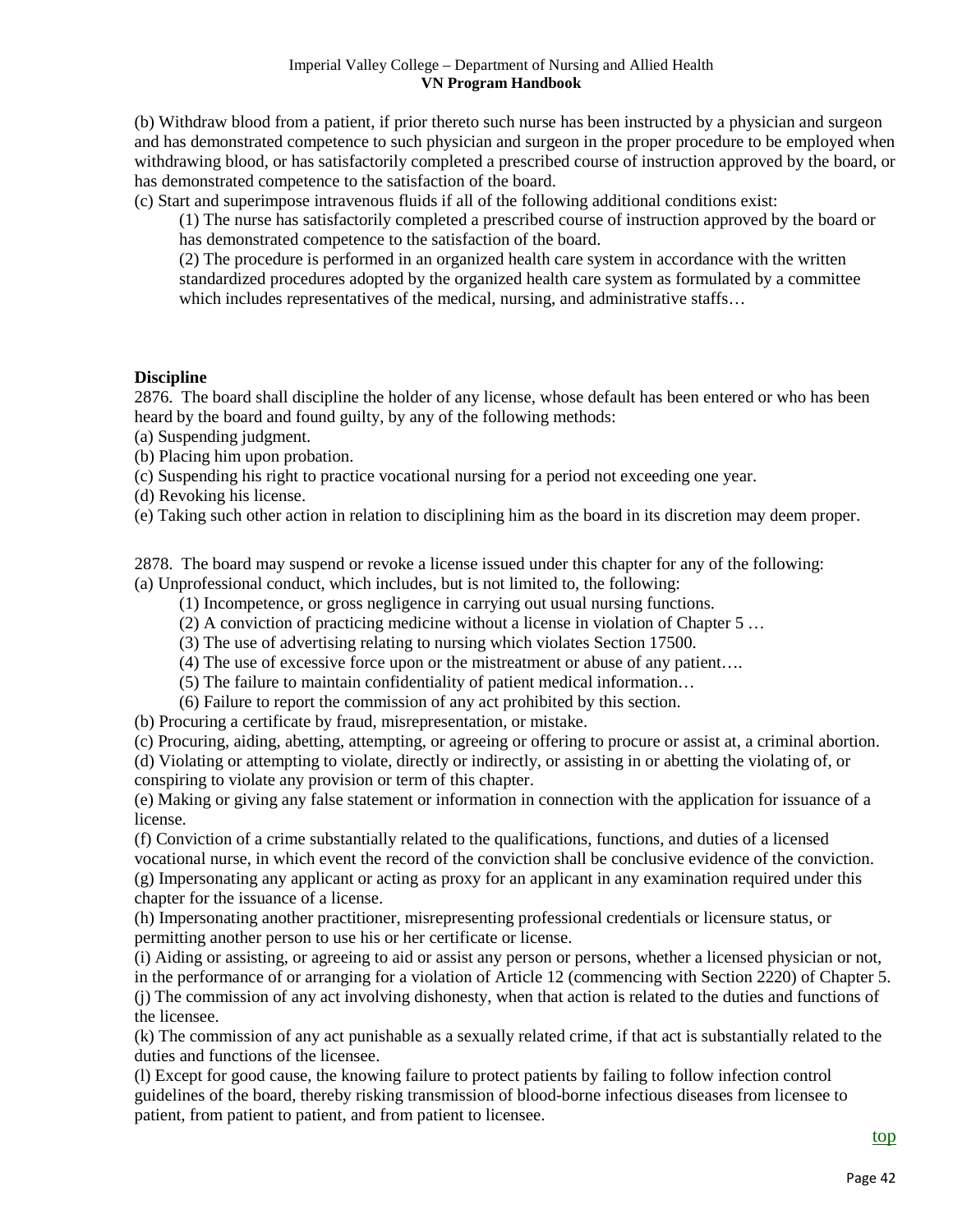# <span id="page-42-0"></span>**American Nurses' Association Code of Ethics for Nurses (2005, ANA, Inc.)**

The Code of Ethics for Nurses serves the following purposes:

- It is a succinct statement of the ethical obligations and duties of every individual who enters the nursing profession
- It is the profession's non-negotiable ethical standard
- It is an expression of nursing's own understanding of its commitment to society

Nine Provisions:

- 1. The nurse, in all professional relationships, practices with compassion and respect for human dignity, worth, and uniqueness of every individual, unrestricted by considerations of social or economic status, personal attributes, or the nature of health problems
- 2. The nurse's primary commitment is to the patient, whether an individual, family, group, or community
- 3. The nurse promotes, advocates for, and strives to protect the health, safety, and rights of the patient
- 4. The nurse is responsible and accountable for individual nursing practice and determines the appropriate delegation of tasks consistent with the nurse's obligation to provide optimum patient care
- 5. The nurse owes the same duties to self as to others, including the responsibility to preserve integrity and safety, to maintain competence, and to continue personal and professional growth
- 6. The nurse participates in establishing, maintaining, and improving health care environments and conditions of employment conducive to the provision of quality health care and consistent with the values of the profession through individual and collective action
- 7. The nurse participates in the advancement of the profession through contributions to practice, education, administration and knowledge development
- 8. The nurse collaborates with other health professionals and the public in promoting community, national, and international efforts to meet health needs
- 9. The profession of nursing, as represented by associations and their members, is responsible for articulating nursing values, for maintaining the integrity of the profession and its practice, and for shaping social policy

# **LICENSING & RESOURCES**

# <span id="page-42-1"></span>**National Council of State Boards of Nursing (NCSBN) & California Board of Vocational Nursing and Psychiatric Technicians (BVNPT)**

- I) National Council of State Boards of Nursing <http://ncsbn.org/index.htm>
	- A) The NCSBN website provides information on the NCLEX-PN
	- B) For further information visit:<http://www.learningext.com/products/review/reviewfaq.asp>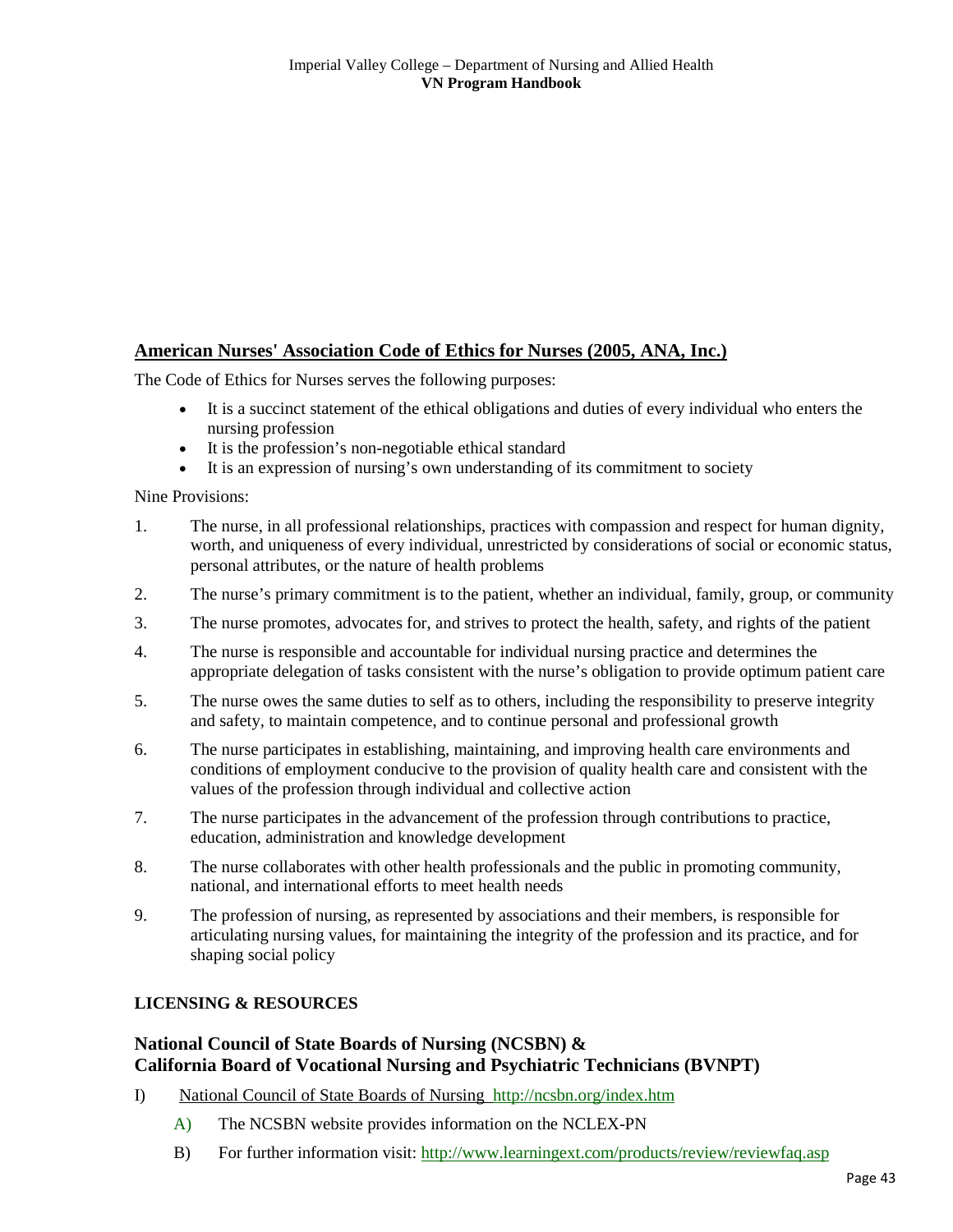- II) Board of Vocational Nursing and Psychiatric Technicians (BVNPT) <http://www.bvnpt.ca.gov/>
	- A) The profession of nursing and its practice is dynamic, therefore the nursing student is expected to access/refer to the BVNPT website for information frequently during the nursing program, prior to graduation, prior to applying for NCLEX, etc.
	- B) The Application for Vocational Nurse Licensure by Examination process (all new graduates) <http://www.bvnpt.ca.gov/licensing/forms.shtml>
		- 1) Fingerprinting requirements
		- 2) Submittal of appropriate non-refundable fees; e.g. Application Fee
		- 3) Application and NCLEX-PN process
		- 4) All applicants must have completed an educational program meeting all California requirements and submitted all required information / documents
	- C) Laws and Regulations: [http://www.bvnpt.ca.gov/about\\_us/laws.shtml](http://www.bvnpt.ca.gov/about_us/laws.shtml)
	- D) Abuse Reporting Requirements: <http://www.bvnpt.ca.gov/pdf/mandatory.pdf>
	- E) Complaint Process and Disciplinary Actions
		- 1) How to file: [http://www.bvnpt.ca.gov/enforcement/file\\_a\\_complaint.shtml](http://www.bvnpt.ca.gov/enforcement/file_a_complaint.shtml)
		- 2) Understanding the disciplinary process: [http://www.bvnpt.ca.gov/enforcement/understanding\\_disciplinary\\_process.shtml](http://www.bvnpt.ca.gov/enforcement/understanding_disciplinary_process.shtml)
		- 3) Recommended Guidelines for Disciplinary Actions: <http://www.bvnpt.ca.gov/pdf/discguide.pdf>
		- 4) Rehabilitation[: http://www.bvnpt.ca.gov/pdf/45-day\\_notice.11-7-2007.pdf](http://www.bvnpt.ca.gov/pdf/45-day_notice.11-7-2007.pdf)
		- 5) Conditions of Probation: [http://www.bvnpt.ca.gov/pdf/isr\\_discguidelines\\_rehab\\_2007\\_nov07.pdf](http://www.bvnpt.ca.gov/pdf/isr_discguidelines_rehab_2007_nov07.pdf)
		- 6) Disciplinary Process FAQ: [http://www.bvnpt.ca.gov/enforcement/disciplinary\\_process\\_faq.shtml](http://www.bvnpt.ca.gov/enforcement/disciplinary_process_faq.shtml)
		- 7) Enforcement FAQ: [http://www.bvnpt.ca.gov/enforcement/enforcement\\_faq.shtml](http://www.bvnpt.ca.gov/enforcement/enforcement_faq.shtml)
		- 8) Convictions FAQ: [http://www.bvnpt.ca.gov/enforcement/convictions\\_faq.shtml](http://www.bvnpt.ca.gov/enforcement/convictions_faq.shtml)

[Top](#page-3-0)

# <span id="page-43-0"></span>**Philosophy of the Nursing Learning Center**

The Nursing Learning Center will function within the philosophies and objectives of the programs/courses of the Division of Nursing Education and Health Technologies. The Center and the Instructor/Tutors will be under the direction of the Director of the Division. The Nursing Learning Center was established with the belief that:

- 1. Learning is an independent activity and must involve responsibility for oneself
- 2. Students represent diversity in background and learning capability
- 3. The Center will provide the student with the opportunity to work at one's own pace and to repeat a learning experience as necessary to promote greater transfer of learning and more self confidence
- 4. The student must have the liberty to make mistakes and repeat an exercise or activity as needed
- 5. Tutorial help is presented in an informal manner either in small groups or in a one-to-one manner
- 6. The instructor/tutor is responsible for creating the learning environment which should be one that allows student involvement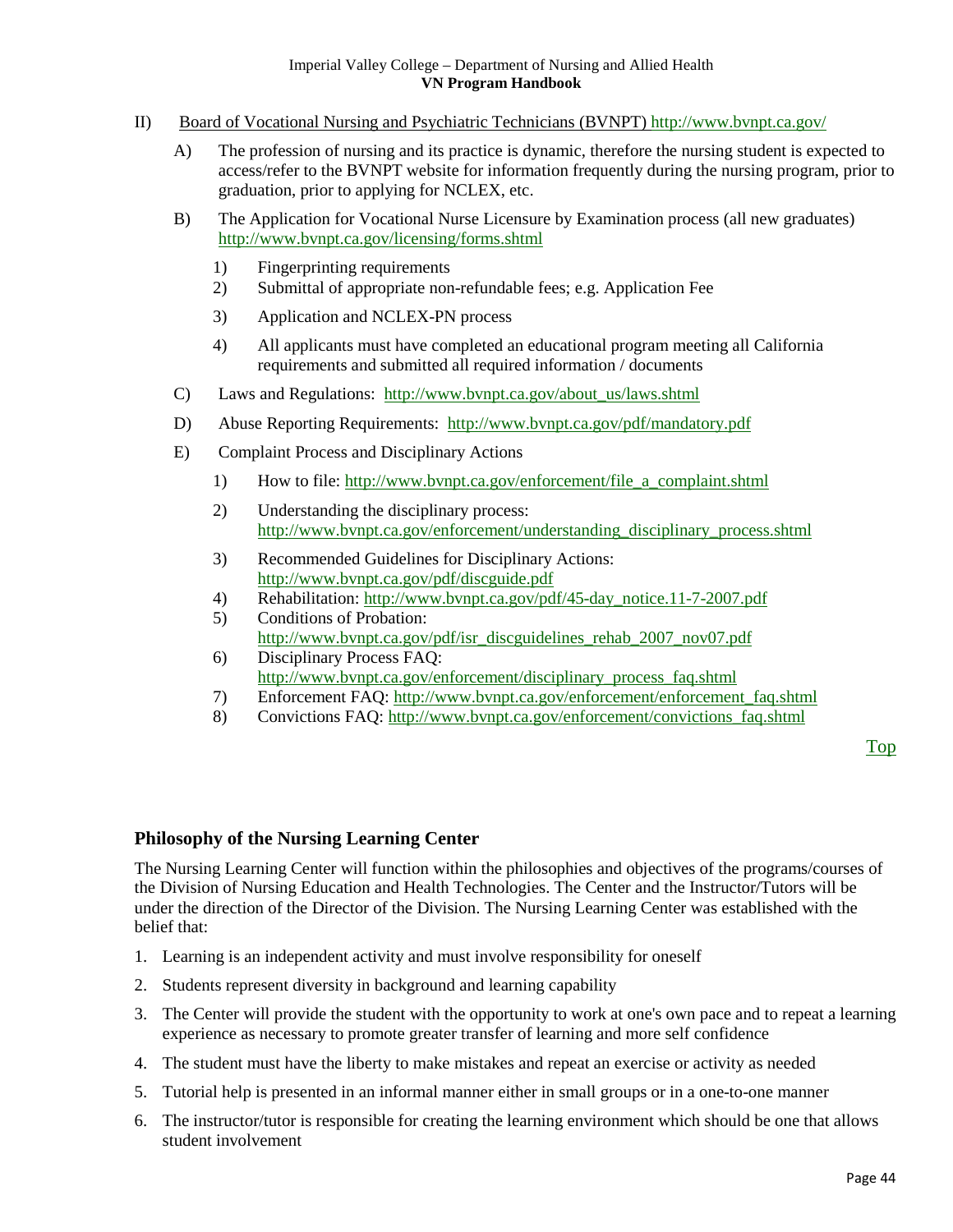- 7. Students must be prepared to learn and behave in an ethical and professional manner
- 8. Audio-visual methods and Computer Adaptive Instruction (C.A.I.), tutorial help may uniquely prepare the student for the clinical setting
- 9. The NLC provides a structured framework in which students may study and/or review classroom materials
- 10. The Instructor/Tutor will provide a variety of opportunities for individual students or small groups of students to review classroom materials or clinical skills
- 11. Students will seek assistance as needed to increase theory and clinical proficiency
- 12. Students may as needed, be referred to the NLC by their instructor for assistance in theory, clinical knowledge, skill, and remediation prior to re-entry

Reference materials are available in the NLC. However, many more nursing journals and reference materials are available at the Spencer Library/Media Center

Equipment is available for students to practice clinical skills. Instructor/Tutors are there to assist students to improve clinical performance.

It is hoped that students and instructors will use the NLC to its fullest capacity. It is designed to provide an area where students can study, practice, and have expert assistance in whatever area they may need help. It also provides instructional design consultation for nursing instructors.

Hours of Operation: Monday through Friday from 8 a.m. - 12:00 p.m. and 1:00 - 5:00 p.m.

The area is small so students are asked to work as quietly as possible. No food or drinks is allowed in NLC.

# <span id="page-44-0"></span>**Independent Study Course - Syllabus for NURS 089 (Nursing Learning Center)**

One (1) Unit per semester for a maximum of 6 credits –54 hours of study per unit during a semester to receive credit. This is a credit/non-credit class.

This lab course falls under the Division of Nursing Education and Health Technologies and is staffed by Nursing Instructor/Tutors who are licensed professional RNs, and a Microcomputer Lab Technician. This course requires enrollment in the RN, LVN, RN Advance Placement, and/or any of the Allied Health programs. This includes Nurse Assistant, Medical Assistant, Home Health Aide, Pharmacy Technician, EMT, Paramedic, and Fire Technology. Enrollment also includes students who are re-entering the program and are completing remediation packets as required by their instructors, and graduates of the Nursing Program or graduates from international programs who are studying for the licensure exams (NCLEX) and need further preparation.

This is an Individual Studies Course and is self-paced. It is designed to help the student review concepts and practice skills learned in the required nursing and allied health courses, under the supervision and guidance of the Nursing Learning Center Instructor/Tutors as needed. The goal of NURS 089 is for the student to become more proficient in their nursing/allied health preparation by addressing specific problem areas or weaknesses in their studies. Although the Nursing Instructor/Tutors and Microcomputer Lab Assistant are available to assist, many assignments are done by the students on their own.

The student is responsible for logging in and out using the Timekeeper Computer when they use the Learning Center or Computer Lab. Students must be registered in the course before logging in. The hours recorded by Timekeeper will be used to determine if the student has completed the required 36 hours per semester to receive credit for the class. (This averages about 2-3 hours per week for the semester.)

Students can check out books from the Nursing Learning Center Library for three days only; the tutor must assist the students with book check out. The audio-visual materials, reference only books and computer programs are NOT available for check out and must only be used in the NLC.

Normal hours are from 8:00 am to 5:00 pm, Monday through Friday during Fall and Spring semesters. Lab hours vary during Winter and Summer session, but a schedule is posted throughout the year. The Nursing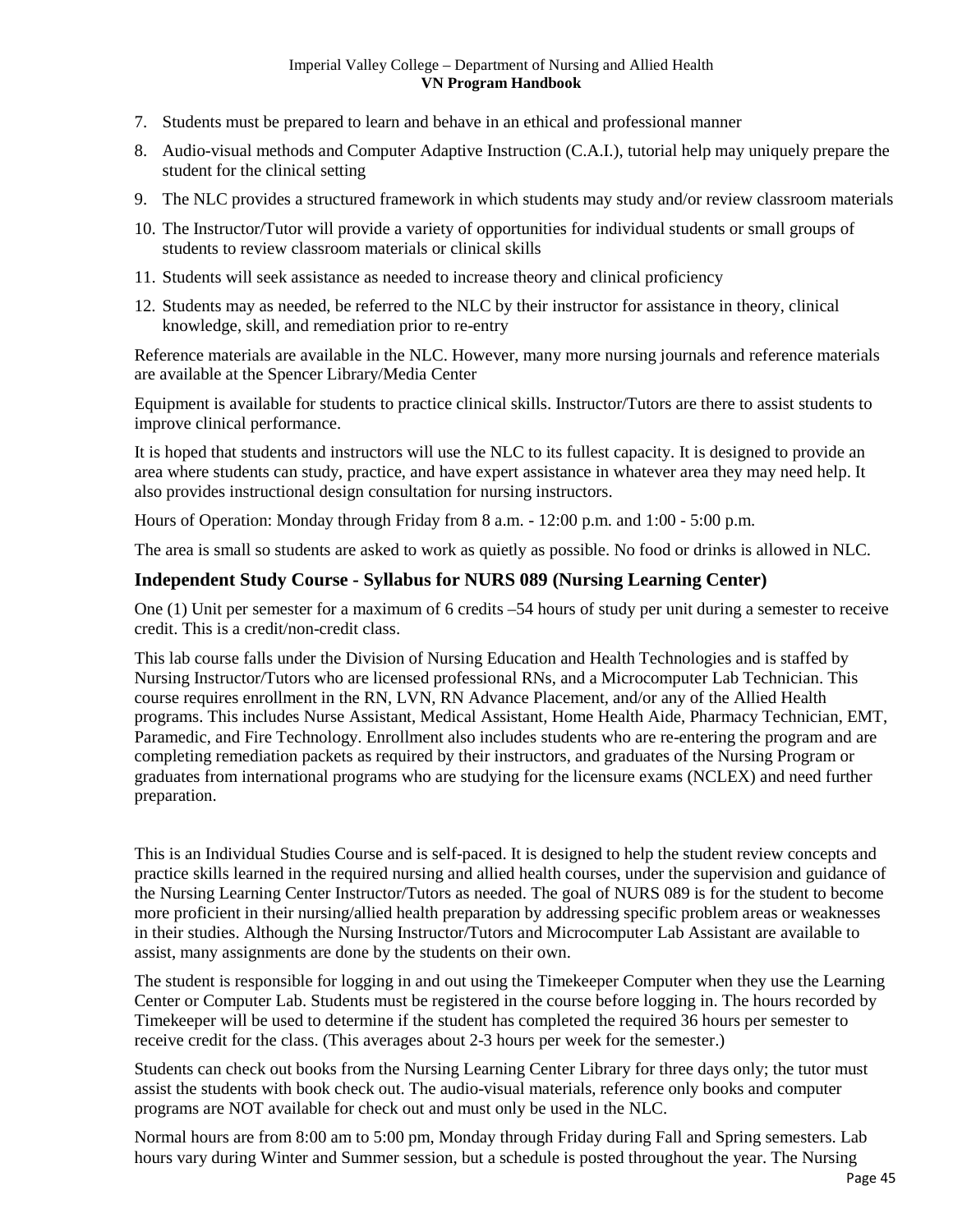Learning Center and Computer Lab make every effort to be open during hours that fit program requirements.

NURS 089 is subject to the same deadlines for registration, adding and dropping the class as any other IVC course.

In the Nursing Learning Center, the instructor/ tutor is responsible for creating a learning environment where the student can study and review classroom materials and clinical skills, the student is responsible for using the instructor/tutors' assistance, educational material and equipment to facilitate their own learning. The course objectives are considered complete if the students have improved in those areas of weakness identified at the beginning of the course.

A textbook is not required for this lab course.

# <span id="page-45-0"></span>**Disabled Student Programs and Services (DSP&S)**

The DSP&S department provides services for students who have learning and/or physical disabilities. Learning disabilities may include; attention deficit disorder, attention deficit and hyperactivity disorder, severe anxiety disorder, dyslexia, etc.

Accommodations for disabilities cannot be made unless the student has a documented disability and a plan for accommodation. See also college policy AP 5140 Disabled [Student Programs and Services](http://www.imperial.edu/admin/Media/File_Upload/165-Files/AP%205140%20DIsabled%20Student%20Programs%20and%20Services.pdf) 

# *Below is an Example of What May be Asked by the Board of Vocational Nursing and Psychiatric Technicians Regarding Your Disabilities*

*This form is to be completed by a professional evaluator as described at the end of this form. An original submission of this form by an evaluator is optional. However, if this form is not used, all of the information requested must be provided on original letterhead stationery of the evaluator or the request for accommodation(s) will be incomplete and will not be processed.*

- *Describe the candidate's diagnosis or type of disability (e.g., physical, mental, learning), DSM code, if applicable, date of assessment, the tests used to assess the disability and a summary of the interpretation of the test results.*
- *Describe the nature and extent of the disability (e.g., hearing impaired, diabetic, dyslexia; severe, moderate, mild), how the disability is a limitation of a major life activity that makes achievement difficult, requires special education or services, or affects social activities or interactions, and if the disability will change in any way over time. In the case of a learning disability, include specifics as to the area of the disability (e.g., visual speed, processing, memory, comprehension, etc.).*
- *What is the effect of the disability on the candidate's ability to perform under standard testing conditions given the format as outlined at the bottom of this form?*
- *What is the recommended accommodation(s) and how does the accommodation(s) relate to the candidate's disability given the format of the examination? The request must be specific (e.g., if additional time is needed, indicate how much and whether it should be taken over a one or two day period).*
- *Describe the credentials, education and experience which qualify you, the evaluator, to make the determination of the disability and the recommended accommodation. (See below for description of a qualified evaluator.)*

# *Description of a Qualified Evaluator*

*The Nursing Program will accept evaluations from qualified evaluators. A qualified evaluator cannot be the spouse of the candidate nor related to the candidate. The evaluator must have sufficient experience to be considered qualified to evaluate the existence of and proposed accommodations needed for specific learning disabilities. Guidelines for a qualified evaluator are listed below:*

- *(a) For purposes of physical or mental disabilities, not including learning disabilities, the evaluator is a licensed physician or psychologist with expertise in the area of the disability.*
- *(b) In the case of learning disabilities, a qualified evaluator is one of the following: A licensed psychologist or physician who has experience working with adults with learning disabilities and who has training in all of the areas described below*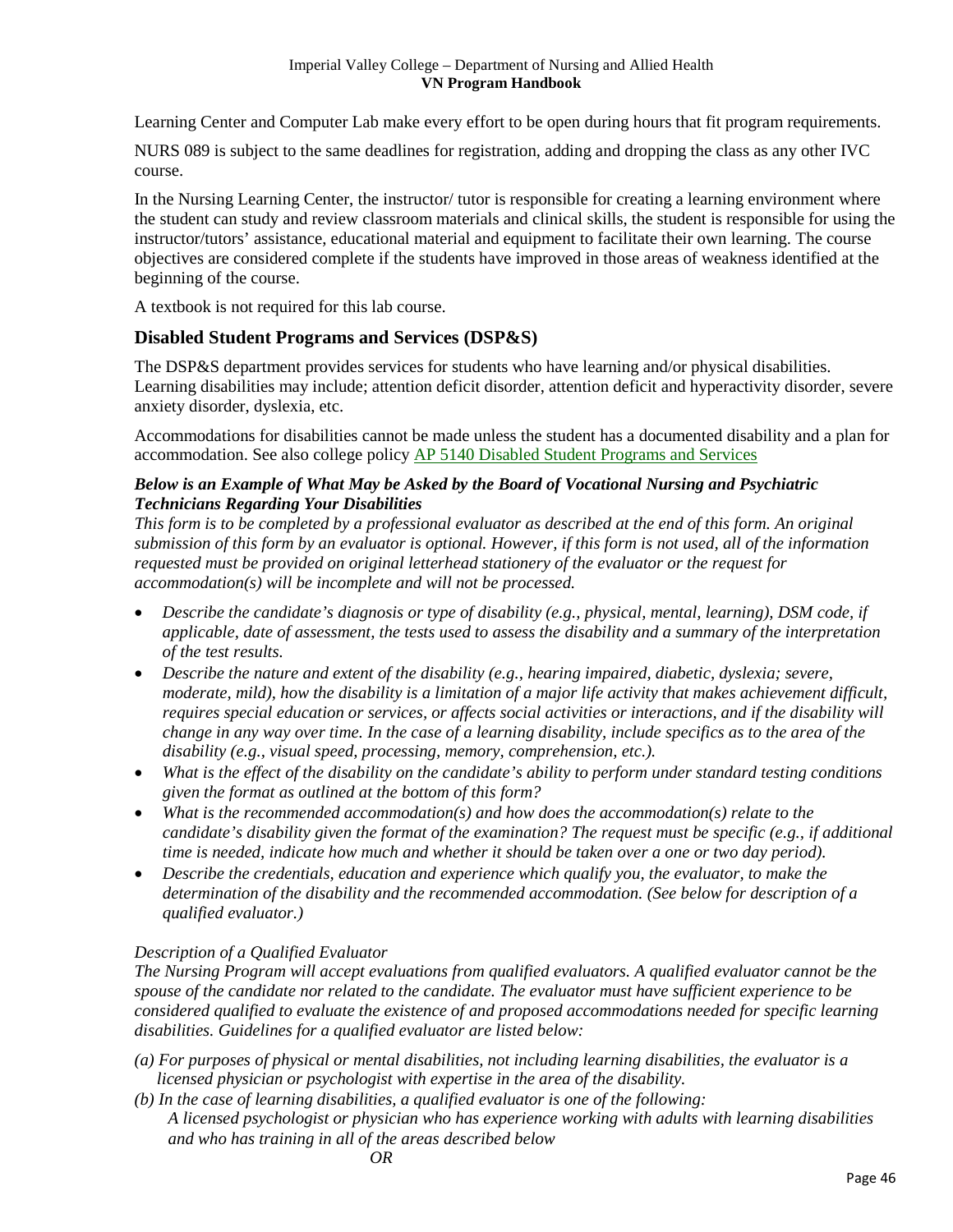*Another professional who possesses a master's or doctorate degree in the category of disability, special education, education, psychology, educational psychology, or rehabilitation counseling and who has training and experience in all of the areas described below:*

- *Assessing intellectual ability level and interpreting tests of such ability.*
- *Screening for cultural, emotional and motivational factors.*
- *Assessing achievement level.*
- *Administering tests to measure attention and concentration, memory, language reception and expression, cognition, reading, spelling, writing and mathematics.*

# <span id="page-46-0"></span>**Spencer Library and Learning Resource Center**

The library and learning resource offer students access to professional journal, reference books, and library resources. A librarian is available for assistance with research. A tutoring center offers short classes to assist students with study habits. [See Library webpage](http://www.imperial.edu/index.php?pid=790)

[Top](#page-3-0)

# **COMMITTEES**

# <span id="page-46-1"></span>**Nursing Advisory Committee**

- I) Purpose
	- A) To serve as a forum for discussion of community, educational, and industry institutional concerns that affects the profession and specifically the education of new nurses.

#### II) Membership

- A) Division Administrative Assistant
- B) Representatives from at least 3 local healthcare agencies
- C) RN & VN Faculty including Tutors)
- D) 1-2 Student Representatives
- E) Director and Assistant Nursing Director
- F) Alumni if available
- III) Procedure:
	- A) Membership of the Advisory Committee shall meet at least annually or more frequently if requested
	- B) The Division Administrative Assistant coordinates the meeting dates and times

# <span id="page-46-2"></span>**Selection Committee**

- I) Purpose
	- A) To provide a thorough multidisciplinary review of all applications and make a final recommendation for placement in the Nursing Program and identify any potential strategies for student success to the Nursing Director
- II) Membership
	- A) Nursing Counselor (2)
	- B) Director of Nursing and/or Assistant Director of Nursing
	- C) Faculty (1-2) as available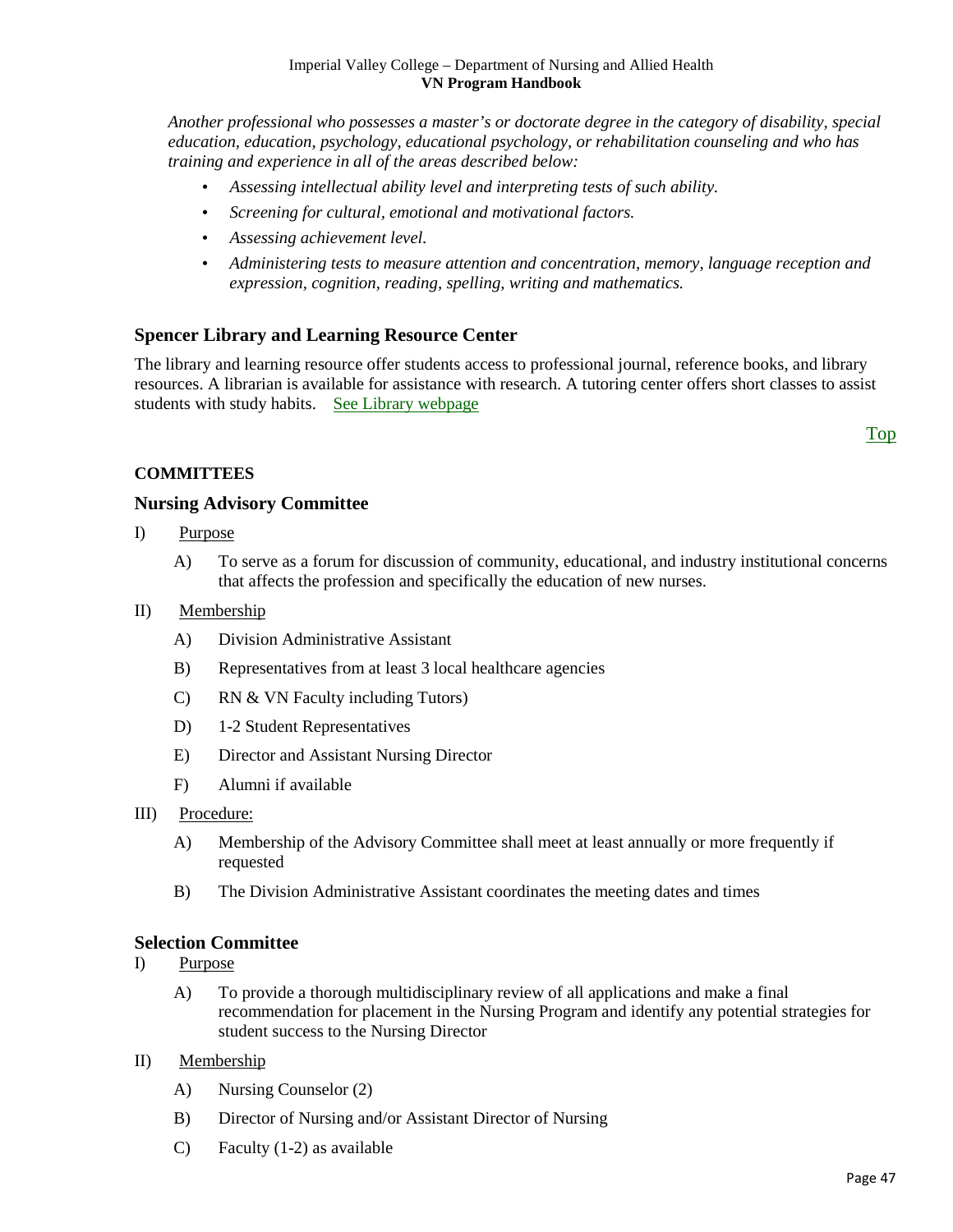- D) Division Administrative Assistant
- II) Procedure:
	- A) Membership of the Selection Committee shall meet at least once the semester prior to the start of the next VN cohort, typically in October or May.
	- B) The membership shall review all completed applications and make final recommendations for placement.
	- C) Selections are based on admission criteria and a point system. See Admission Criteria

# <span id="page-47-0"></span>**Student Progression Committee (SPC)**

- I) Purpose
	- A) To provide a thorough multidisciplinary review of all Petitions for Re-entry into the Nursing Program and make a final recommendation for placement and strategies for student success to the Nursing Director
- II) Membership
	- D) Nursing Counselor
	- E) Division Administrative Assistant
	- F) Faculty from the Nursing Learning Center
	- G) Faculty, within or outside of the Nursing Program with RN license
	- H) Course Instructor
	- I) Director or Assistant Director of the Nursing Program
- III) Procedure:
	- A) Membership of the SPC shall meet on an as-needed basis to review all Petitions for Re-entry and to make final recommendations as to the student's re-entry and placement status.

# <span id="page-47-1"></span>**Graduation Pinning Ceremony**

- <span id="page-47-2"></span>I) Purpose
	- A) Choose committee to plan activities related to graduation from the program and meet with Pinning ceremony coordinator to coordinate event.
	- B) Nursing Pinning Guidelines are located in the Appendix.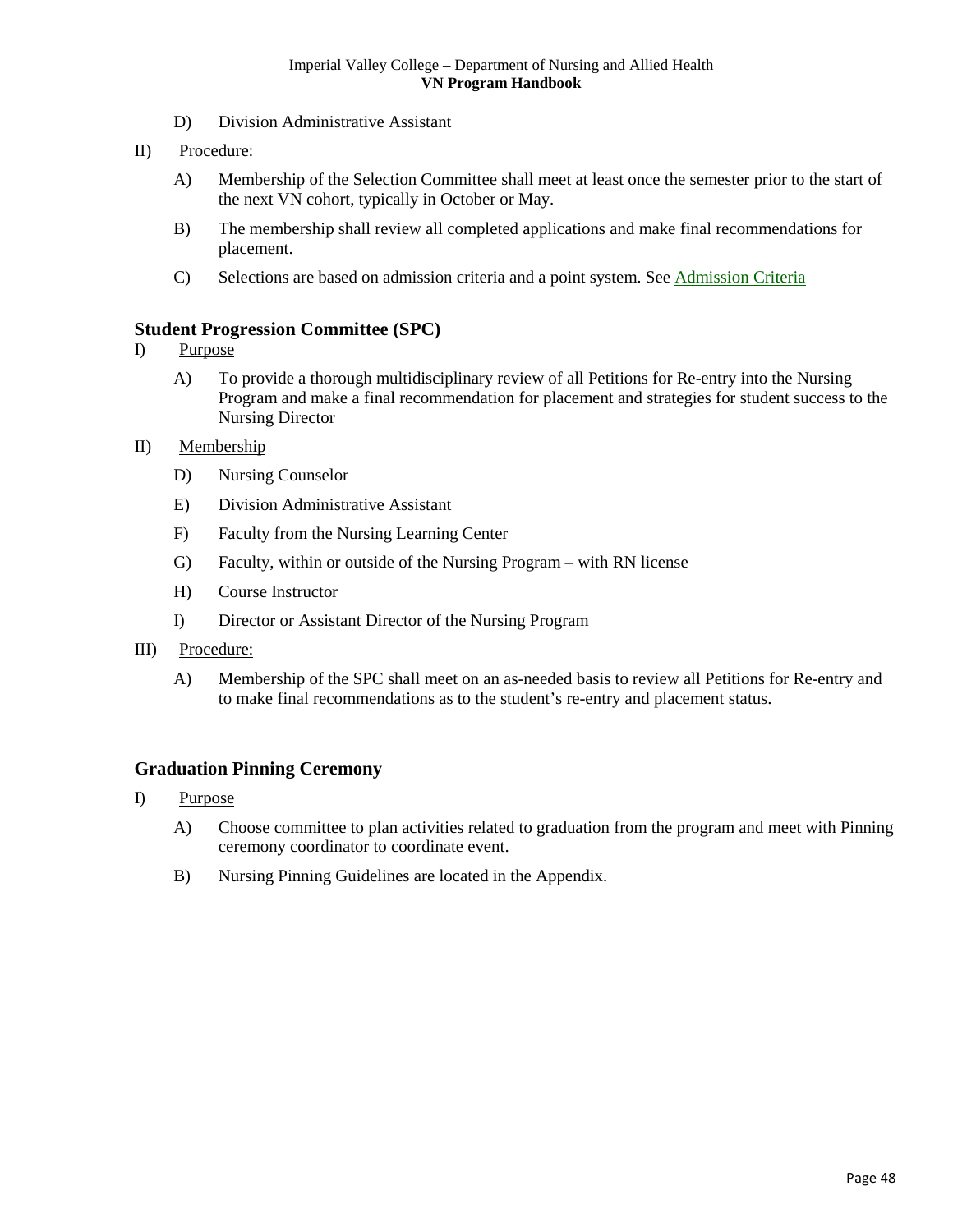# APPENDIX / FORMS

- Compliance Tracking Information COMPLIO
- Petition to Re-enter
- Signature Nursing Education Code of Student Conduct
- Signature Simulation and Skills Lab & Signature Page
- Signature Release of Information
- Signature Social Network Policy
- Sample Teacher-Student Conference Form
- Sample Student Complaint Form and Hearing
- Leave of Absence Form
- Nurse Pinning Graduation Guidelines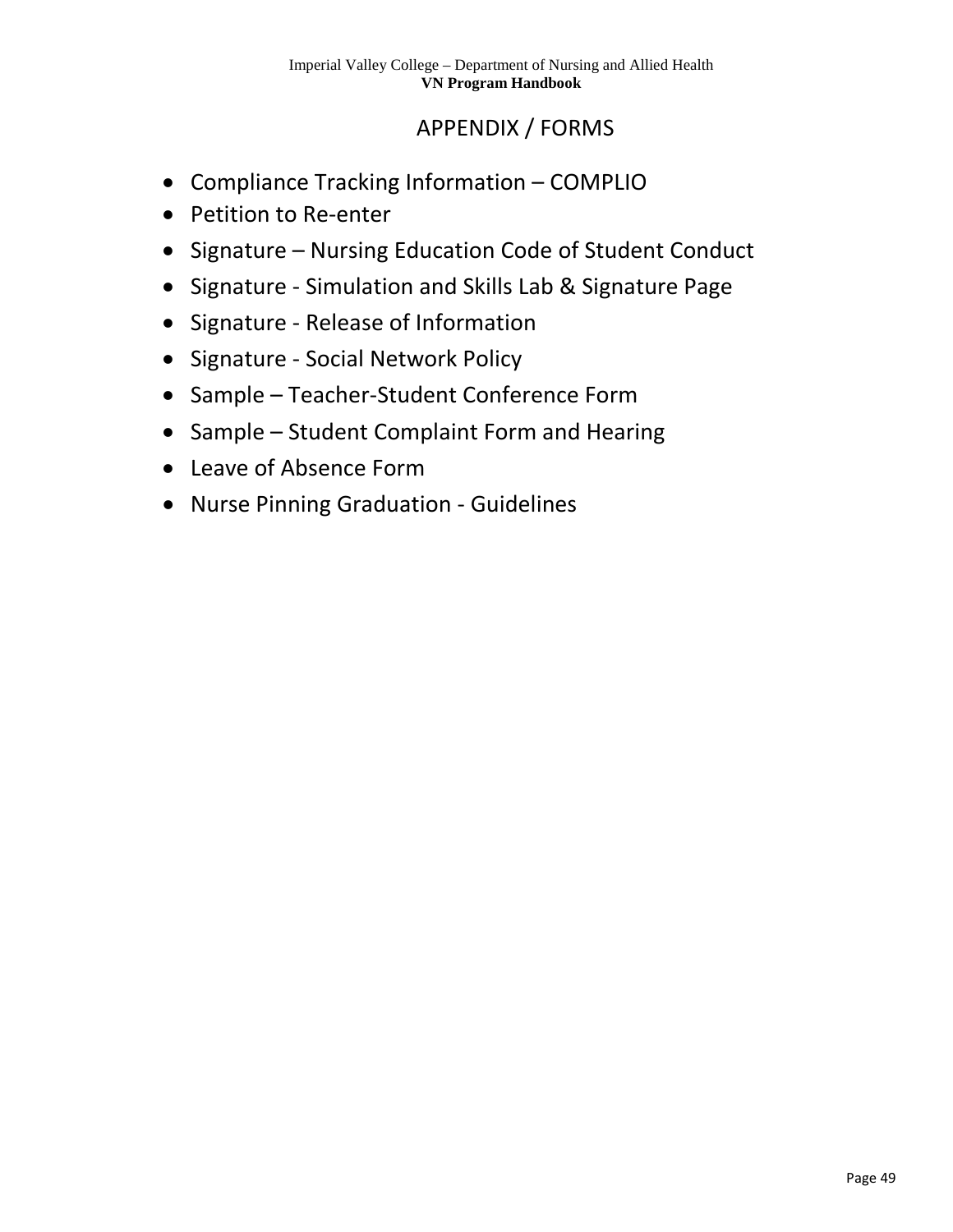# **NURSING EDUCATION CODE OF STUDENT CONDUCT Signature Required**

As a student matriculated in a professional nursing program, it is the responsibility of each student to report the unethical behavior of a fellow student or colleague to the faculty member in order to protect the safety of the public and ensure the integrity of the program and profession.

Students enrolled in the Imperial Valley College Nursing Programs are expected to adhere to the American Nurses' Association Code of Ethics for Nurses and the appropriate Standards of Clinical Nursing Practice. Cheating, plagiarism, forgery or other forms of academic misconduct, will not be tolerated. **Anyone who cheats on an examination or submits a written assignment, including online assignments, done entirely or in part by someone else may receive a grade of zero (0) for that examination or written assignment and an F in the course. The student will be referred to the IVC Dean of Student Affairs.**It is the responsibility of each student to ensure that his/her study and participation in the academic process is conducted so that there can be no question concerning his/her integrity.

# **EXAMINATION CONFIDENTIALITY**

I understand that the contents of all course and diagnostic examinations are confidential. I agree that I will not share any information related to any examinations nor will receive any information related to examinations from any individual. **Any violation of confidentially may result in dismissal from the Nursing Program. Any student caught cheating on an examination will receive a grade of zero (0) for that examination.** 

| <b>PRINT NAME</b> |             |
|-------------------|-------------|
| <b>SIGNATURE</b>  |             |
| Student ID/G#     | <b>DATE</b> |

Please submit this signed and dated form to the Nursing Office before the first day of classes.

**Approved 9-2013**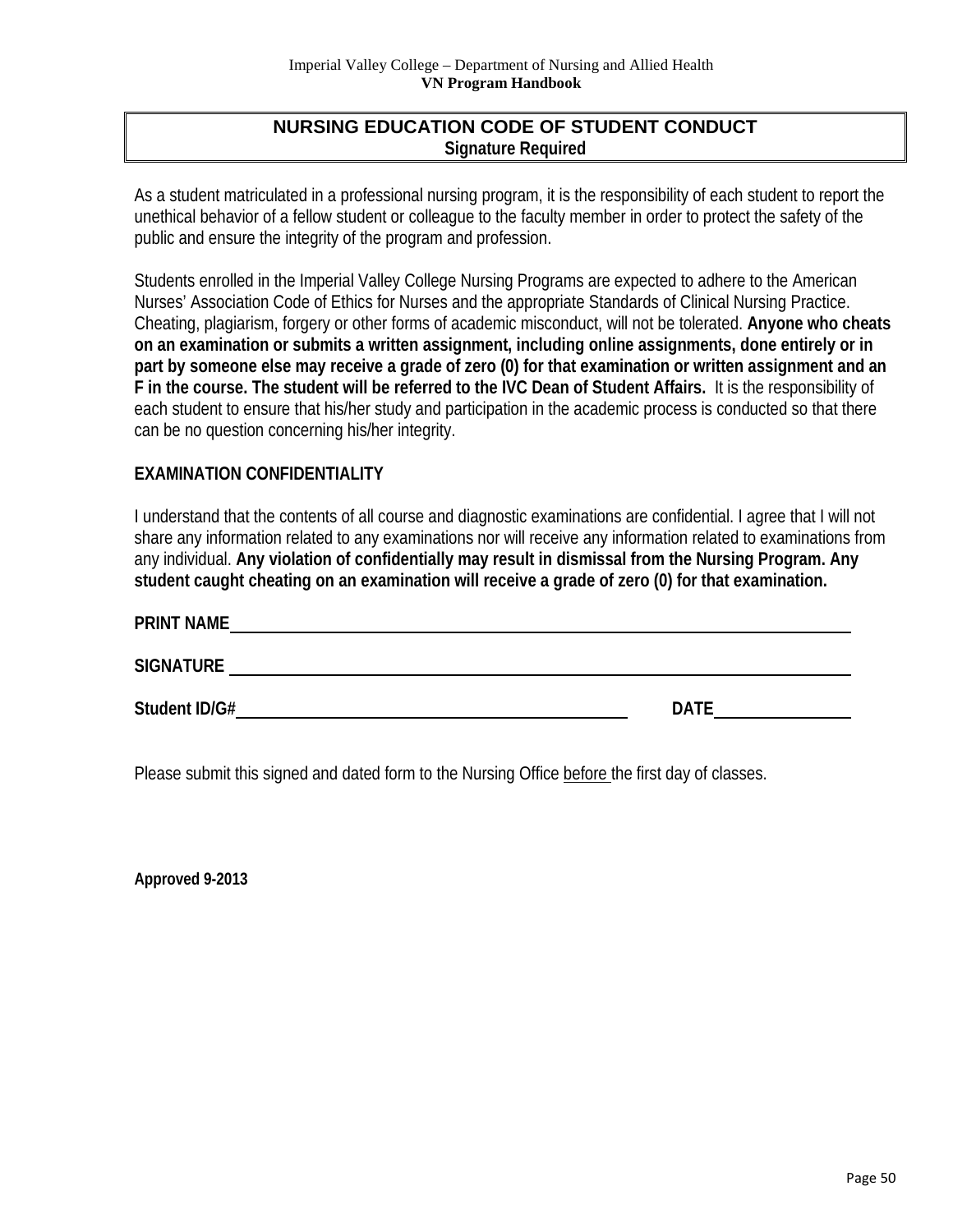# **Compliance Tracking Information (COMPLIO) For Incoming Nursing Student**

# **1. General Information**

- a. As part of the requirements for the nursing program, you will be completing a background check and urine drug screen (prior to designated deadline of program). You will also be required to enter compliance documentation into a tracking system. These are both done through American DataBank (ADB), and there is a fee associated with these services. You will receive messages regarding your compliance directly from ADB via email. Please make sure your email address is entered correctly on your account.
- b. You will start out listed in the Complio system as "Noncompliant". You must be listed as "Compliant" before you can start your nursing classes, and you must maintain your compliant status throughout the program. You must work with ADB until you achieve a "Compliant" status on the Complio website. *You will not be allowed to continue in the nursing program if you do not achieve a "Compliant" status by the deadline specified.* If you have issues or questions that cannot be answered by ADB, you can contact the IVC Nursing Office at 760-355- 6348.

# **2. Using the Complio System**

- a. You will need to go to the following website: **<https://sdnahsec.applicantcompliance.com/>**
- b. Create an account.
	- i. You will create a personal profile. One option you will see when creating your profile is to upload a picture. Please upload a copy of your IVC Student ID card.
- c. Your college is Imperial Valley College.
- d. Your program is LVN.
- e. Order the 'Tracking Immunization Package'
- f. To order a subscription:
	- i. You will need to select two packages.
		- 1. SD Consortium Criminal Background check and drug screen
		- 2. Compliance package.
- g. Follow the directions. For the **drug screen**, you will see a list of facilities near your zip code where your testing can be done.
- h. For any questions **regarding the uploading** of your documents or entering the data, contact ADB directly. You can email them at [complio@americandatabank.com](mailto:complio@americandatabank.com) , or call at 1-800-200-0853 from 5:00am-4:00pm Monday-Friday.
- i. Listed below are the documents that you will be uploading.
	- i. CPR card
	- ii. Completed Physical Examination (from the IVC Student Health Center)
	- iii. IVC SHC TB Screening Form and any other testing documents. (Enter both tests if negative. If positive, upload positive results, chest x-ray and TB questionnaire)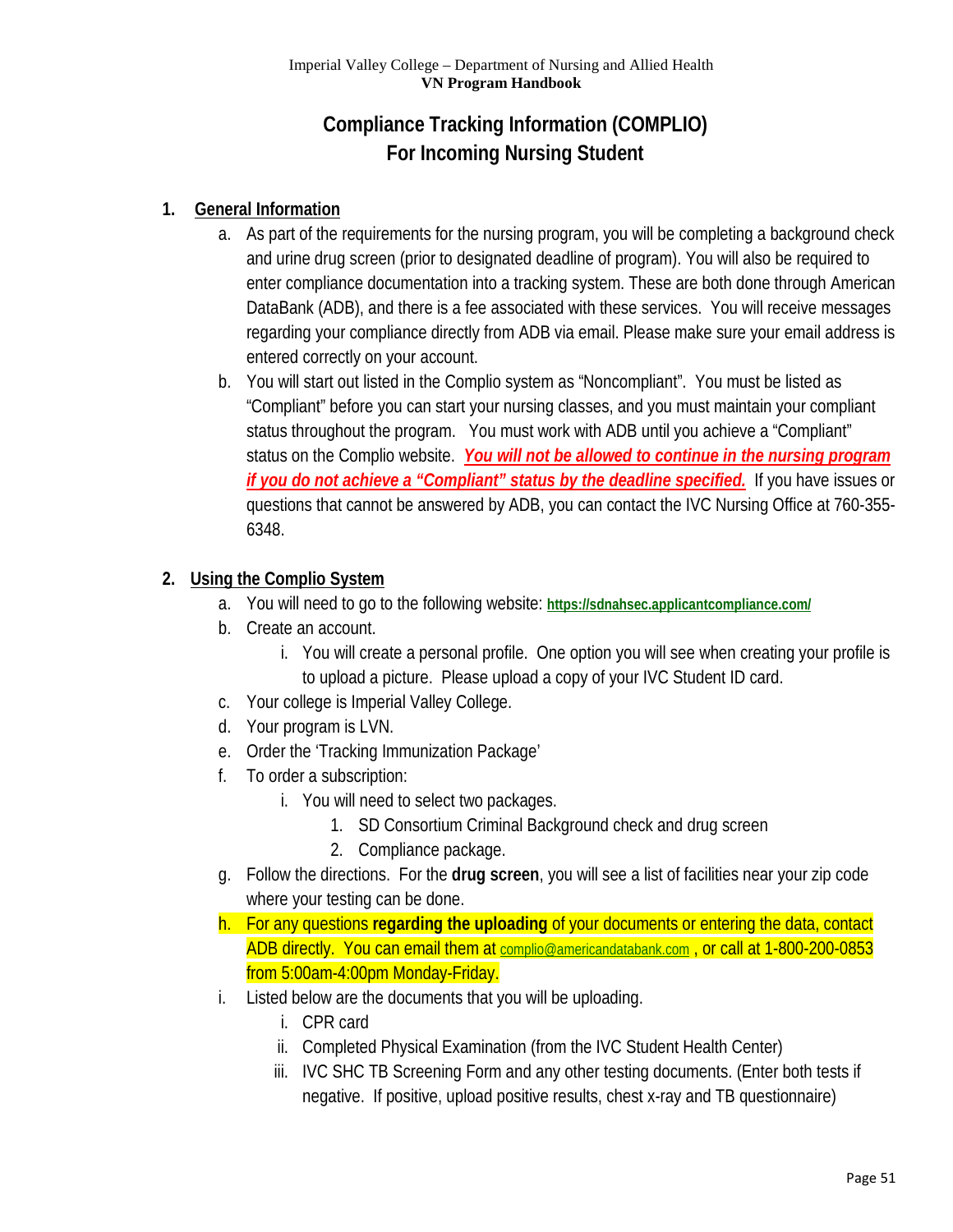- iv. Immunization information make sure your name is on all documents submitted. In addition to uploading the documents, you must enter the correct dates in order (ie, 1<sup>st</sup> shot in a series entered first, then second shot, etc.)
	- 1. Influenza (during Flu season)
	- 2. 2-step MMR
	- 3. Hep B
	- 4. Tdap
	- 5. Varicella
- j. Your background check and drug screen report will be entered automatically when complete.
- k. Helpful videos can be accessed throughout the process on the ADB/Complio site. Here are the links to a few of the more popular videos.
	- i. **Overview -** The following link is to a 3 minute video that is an overview of the process. [http://www.americandatabank.com/VideoDirectory/complio\\_overview.html](http://www.americandatabank.com/VideoDirectory/complio_overview.html)
		- ii. **Subscribe -** The following link is to a 2 minute video that is about subscribing to their compliance.

<http://www.americandatabank.com/VideoDirectory/subscribe.html>

- iii. **Uploading Documents Most Popular -** This video is viewed more times by students than any other video.<http://www.americandatabank.com/VideoDirectory/upload.html>
- iv. **Entering Data -** Entering data is another popular video. <http://www.americandatabank.com/VideoDirectory/data.html>

# **Common user issues with the compliance tracking system:**

- 1. Documents don't have a name on each page.
- 2. Documents are blurred or unclear.
- 3. Documents don't have the proper signatures or stamps.
- 4. The pertinent results are on the documents are not highlighted or marked in any way, making it very difficult for the reviewer to find the result they are looking for.
- 5. Document is scanned and uploaded, but the user does not enter the information on the website.
- 6. Document is scanned and uploaded, but there is no date attached, and/or the document is not "assigned" to the appropriate section on the Complio website.
- 7. Information is not entered correctly or is incomplete. ie: for positive TB test, need to enter the positive result, CxR report AND TB Screening Form. Need to enter serial immunizations in order. For Hep B vaccinations, need to enter immunization #1 info BEFORE immunization #2, etc.
- 8. **Exceptions** are for things such as pregnancy or allergies, which don't allow you to meet the requirements. The exception category is not to be used if you can't figure out what you are doing wrong.
- 9. Utilize the "help" videos, phone numbers, and/or emails for ADB.
- 10. For IVC: If a background check and drug screen was ordered through another allied health program using ADB, you can try and link the order if using the same username, email, and password – ADB will be the final review for compliant status. Otherwise, a new order will be required. Contact ADB for assistance.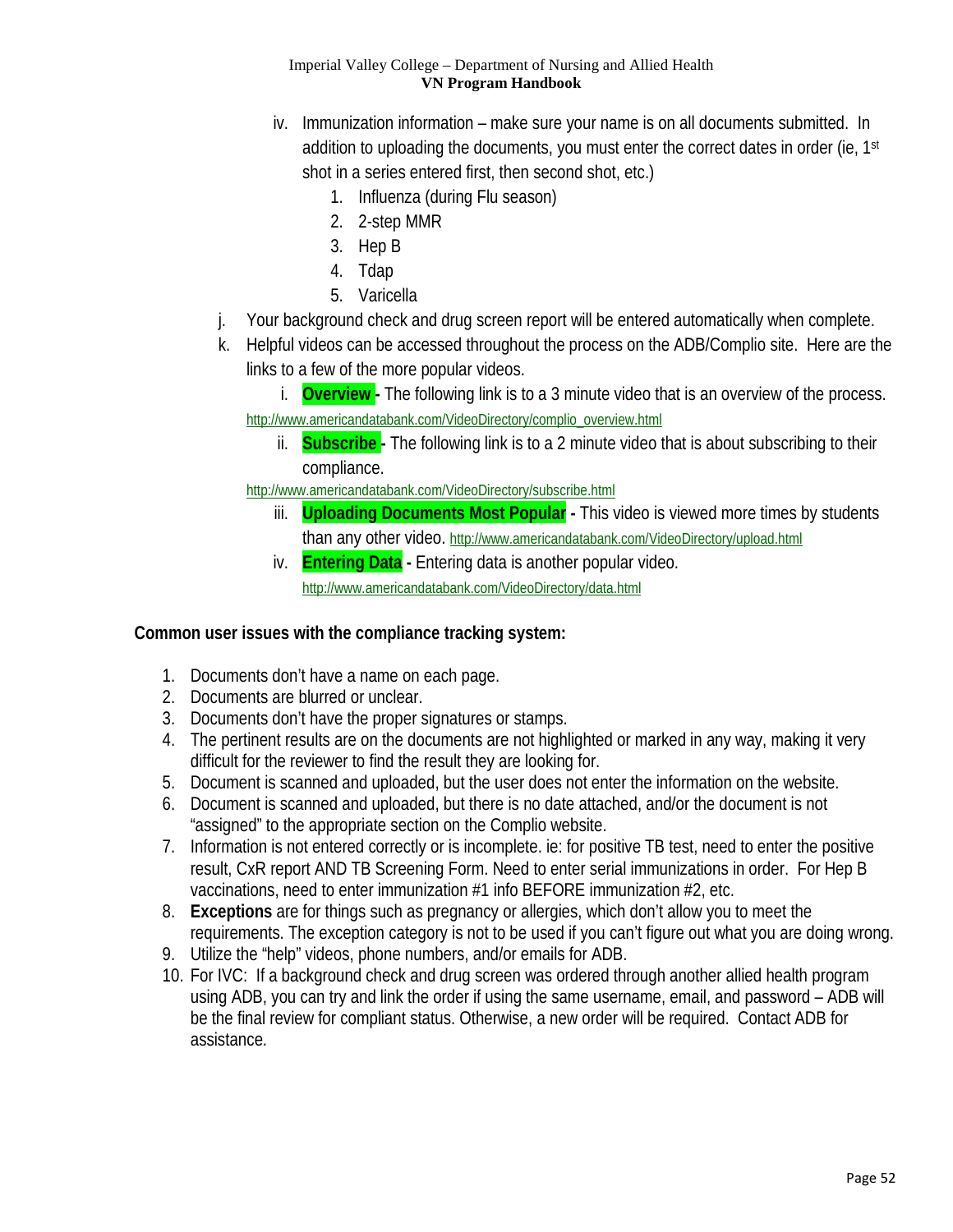# **Nursing Student Petition to Re-enter**

| Name:                                            |                 | G#                                                                                                                                                                                                                                                                                                                                    |
|--------------------------------------------------|-----------------|---------------------------------------------------------------------------------------------------------------------------------------------------------------------------------------------------------------------------------------------------------------------------------------------------------------------------------------|
| semester. The student will be notified by email. |                 | Nursing Student: This petition is required if you failed or withdrew from a nursing course and you are<br>requesting to re-enter. Complete the form, attach the required documentation, and submit to the Nursing Office<br>- submit soon after date of incident. The petition will be reviewed and a decision made at the end of the |
| <b>Reason for Submission:</b>                    | Failed Withdrew | Other <b>Communication</b>                                                                                                                                                                                                                                                                                                            |
| Nursing Course: Nursing Course:                  | Date:           |                                                                                                                                                                                                                                                                                                                                       |

- $\Box$  I am requesting to re-enter the Nursing Program in: Fall  $(Year)$  or Spring  $(Year)$
- □ **Attachment required:** I have contacted my course instructor(s) regarding their recommendations or strategies for my success and have attached a copy of their plan specific to my needs to help with my reentry.
- *Attachment required:* I have developed my own personal plan and attached a copy
- □ **Attachment required:** I have typed and attached my personal statement addressing what happened and how I have changed or plan to change the issues that impacted my prior success in the program.
- $\Box$  I have reviewed the Withdrawal Policy in the handbook and understand my options for re-entry.
- $\Box$  I understand that this petition will be reviewed by the Nursing Progressions Committee and I will be contacted after the end of the current semester regarding a decision made on my acceptance or denial of re-entry
- $\Box$  I acknowledge that this is my only opportunity for re-entry and any subsequent withdrawals or course failures will stop my progression in the program.

My signature below attests that I have read the above and understand each statement and requirement.

Signature Date G#

Email Address

 $\Box$  Copy given to student

Updated 4/2016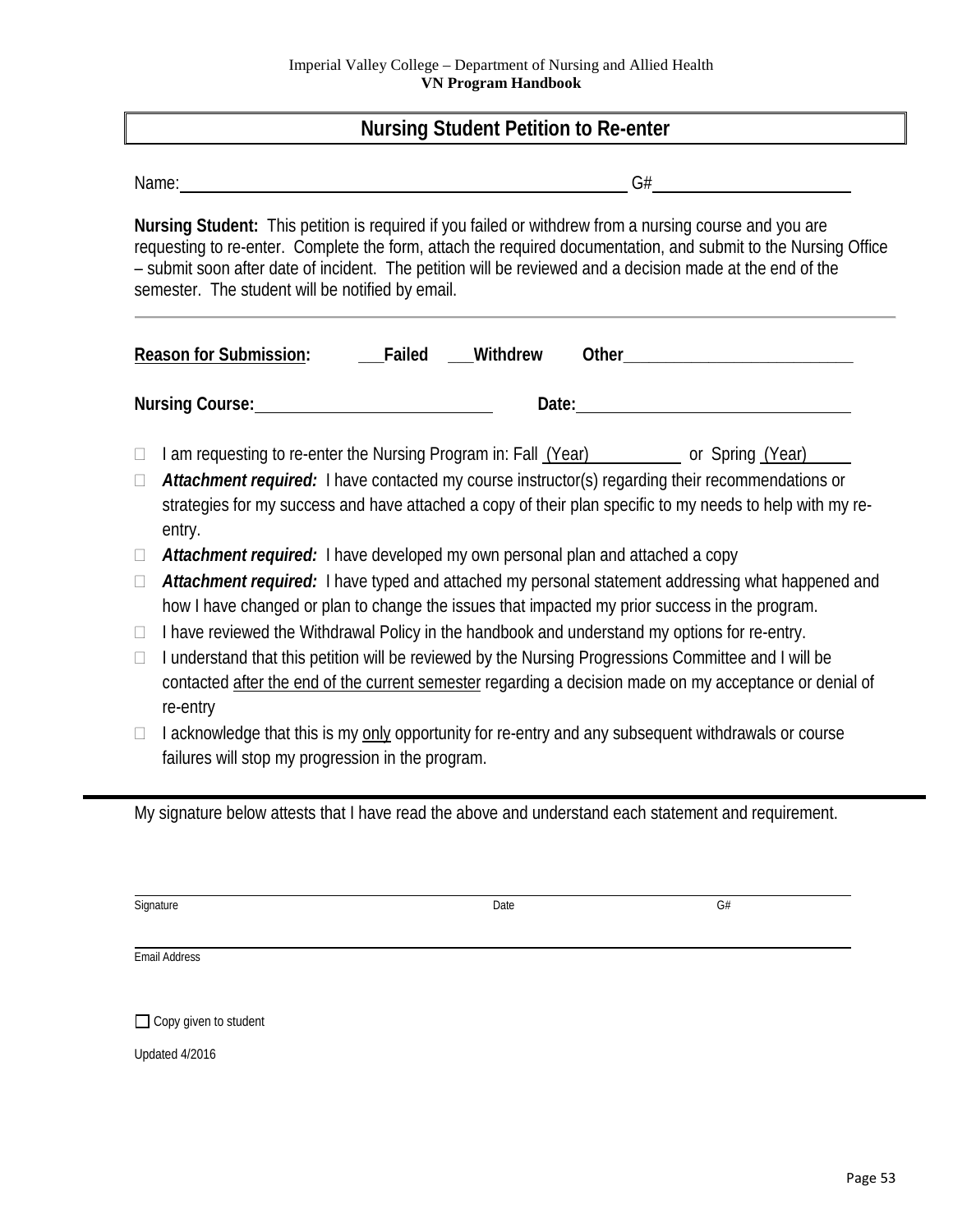# **Simulation and Skills Lab & Signature Page Signature Required – Submit to Nursing Office**

Nursing students are expected to comply with all college Standards of Conduct as well as Nursing Program standards and/or guidelines listed or referred to in this Handbook.

# **Accountability for Simulation and Skills Lab Use**

Initial

Initial

Initial

Initial

Initial

All students who enter a nursing skills lab are held accountable for their actions in the use of the skill laboratories and equipment. Any allegation of misuse or abuse will be investigated and grades may be held until final determination. If the investigation finds the student at fault for intentional damage, subsequent discipline will ensure up to including financial restitution and/or removal from the program.

The nursing skills lab provides nursing students with an additional learning resource to meet their educational goals. The labs are meant to provide students with a realistic, simulated clinical environment to practice and demonstrate competency of nursing skills. In light of the above, I will adhere to the following:

- No eating or drinking in the lab
- No children or students outside of the program in the lab
- I will clean up after my use of the lab, making sure all trash is disposed of and all supplies and materials are returned.
- Keep all beds in appropriate positions and linens and blankets straightened out
- All simulated practice materials such as needles will be disposed of in Sharps containers
- I must arrange my practice days and times with the Nursing Learning Center tutors first
- I will report incidents or malfunctions to the Nursing Learning Center tutors, or Department Office
- I will not move the manikins without my instructor being present or receiving approval

I acknowledge the policies include the need to be videotaped for learning purpose when participating in skills testing or simulations and consent to such videoing.

# **Materials and Simulation/Skills Lab Fee Verification**

As a nursing student, I attest that any required materials and simulation/skills lab fees have been paid and I am eligible to receive my nursing supply kit. I understand that I must pay these fees prior to entering the program, and that I may have similar fees for subsequent semesters while in the program. If I withdraw for any reason, the fees are **non-refundable.** 

# **Acknowledgement of Information Reviewed**

I acknowledge that the Handbook contains information pertinent to the nursing program and it is subject to change as policies evolve**. I have reviewed the Philosophy and Competencies, all program policies and standards, and grading policies.**

Initial By signing below, I acknowledge that I have read each of the statements above, have read and understand the Nursing Student Handbook, and that I am accountable for adhering to the program and college polices and their content.

Name (print): Signature: Signature: Signature: Signature: Signature: Signature: Signature: Signature: Signature: Signature: Signature: Signature: Signature: Signature: Signature: Signature: Signature: Signature: Signature:

| $G#$ : | Date: |
|--------|-------|
|        |       |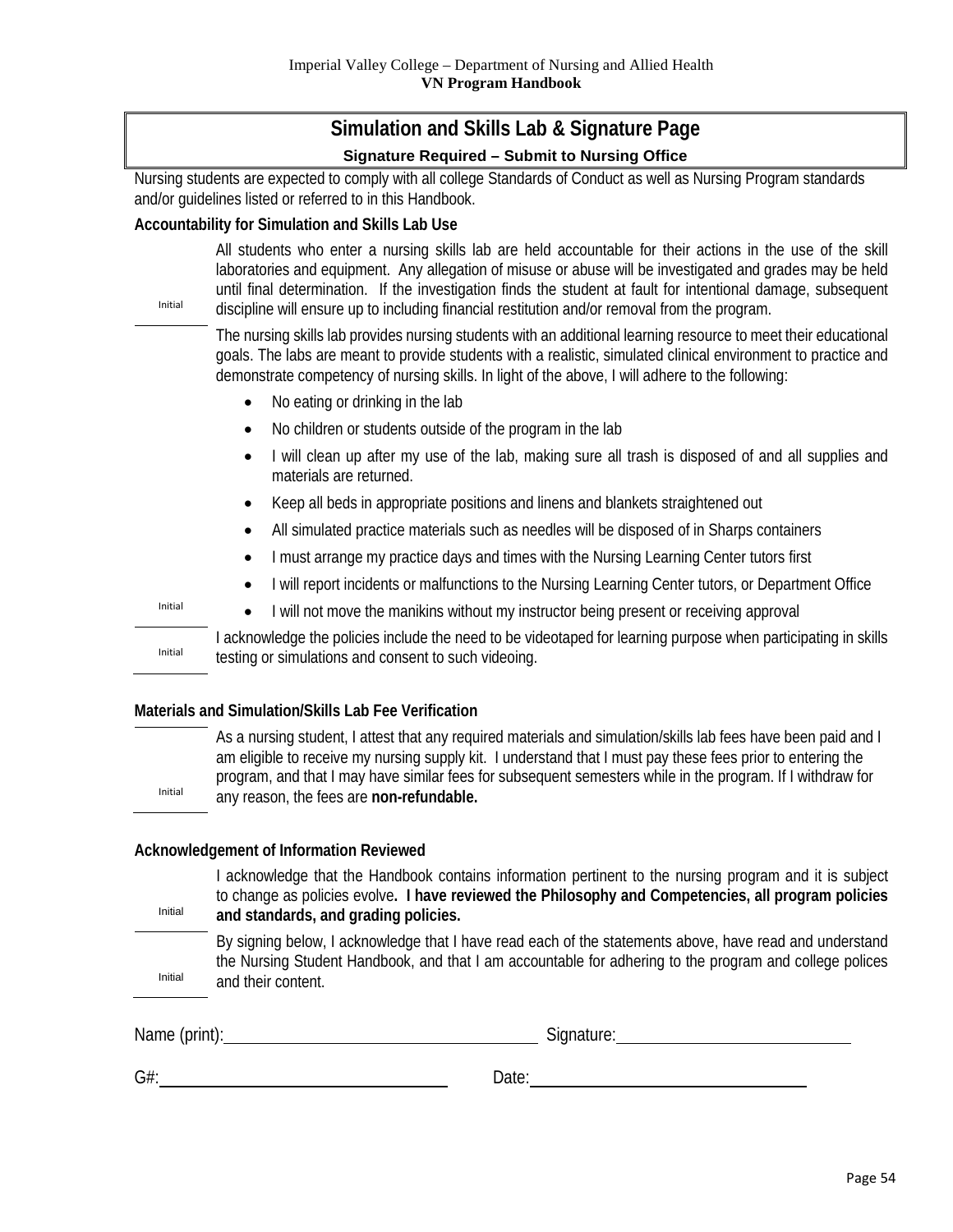# **Release of Information Signature Required – Submit to Nursing Office**

# **Release of Student Information**

My progress in the program is kept confidential by the IVC Nursing Program staff/faculty. In order to have information released to prospective employers, I give permission to Program staff/faculty to release information regarding my professional qualities, academic achievement, and clinical performance to requests for employment consideration. My personal information such as address, date of birth, social security, and email address will not be released.

Initial

To meet requirements of the clinical sites used by the Program, I give permission for Program staff/faculty to release the following information to clinical sites as needed – Student's name and contact phone # (cell and/or home), physical exam and immunization results, background check and drug screen results (flag/non-flag status only), influenza vaccination results, and CPR information. Denial of information may affect my attending these clinical sites.

Initial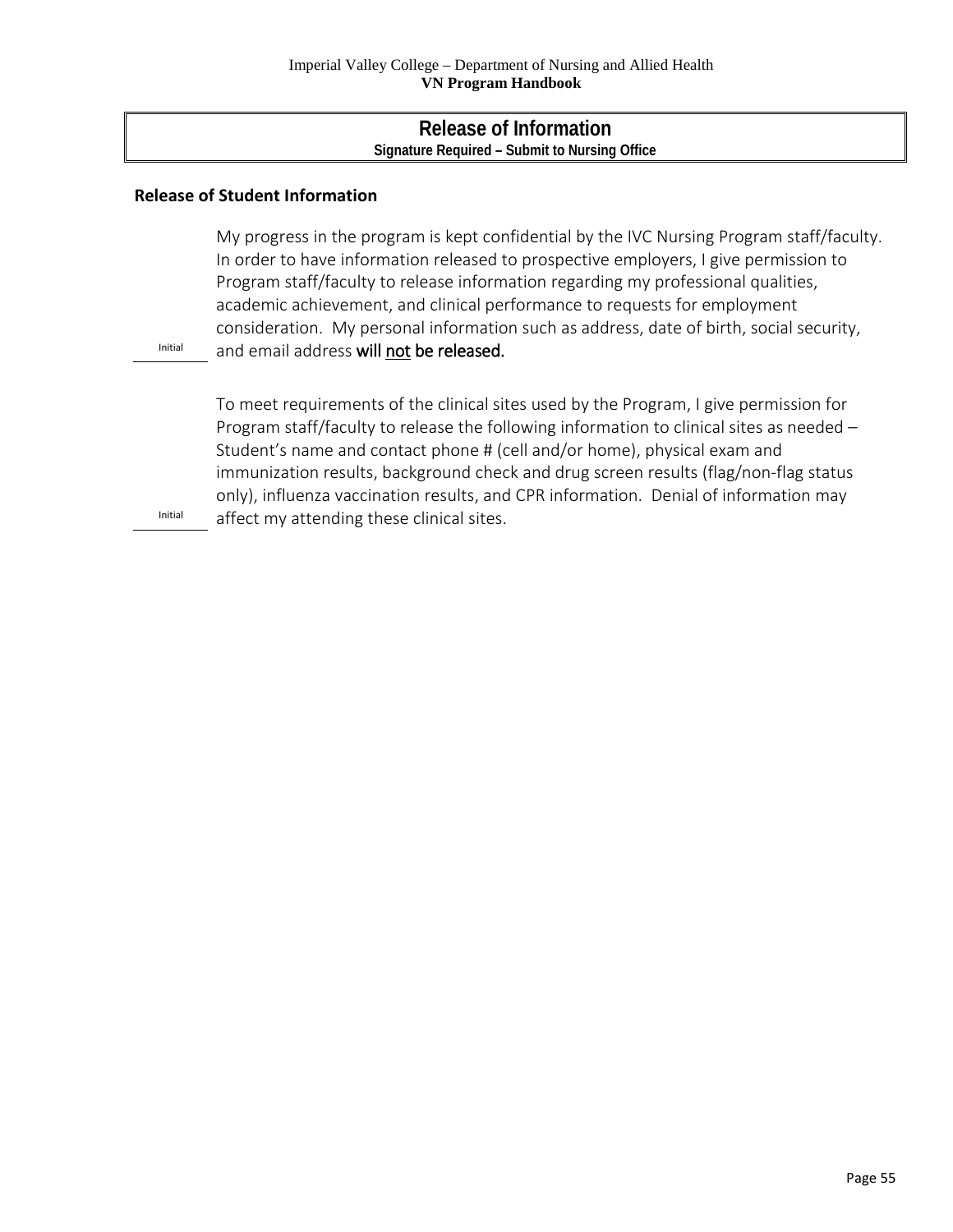# **Social Network Policy Signature Required – Submit to Nursing Office**

Course information of any kind (materials, pictures, events, etc.) including information from clinical and work sites, *cannot* be shared or discussed on any social network or electronic account outside of those required by the instructor for class participation. Violation of this policy could result in dismissal from the program.

Log on to 'A Nurse's Guide to the Use of Social Medial' from the National Council of State Boards of Nursing (NCSBN) [https://www.ncsbn.org/NCSBN\\_SocialMedia.pdf](https://www.ncsbn.org/NCSBN_SocialMedia.pdf) and review it thoroughly.

By signing below, you confirm you have understood the impact of social media as it relates to patient safety and care and policy of the IVC Nursing Program.

| Name (print): | Signature: |
|---------------|------------|
|               |            |
| G#:           | Date:      |

Page 56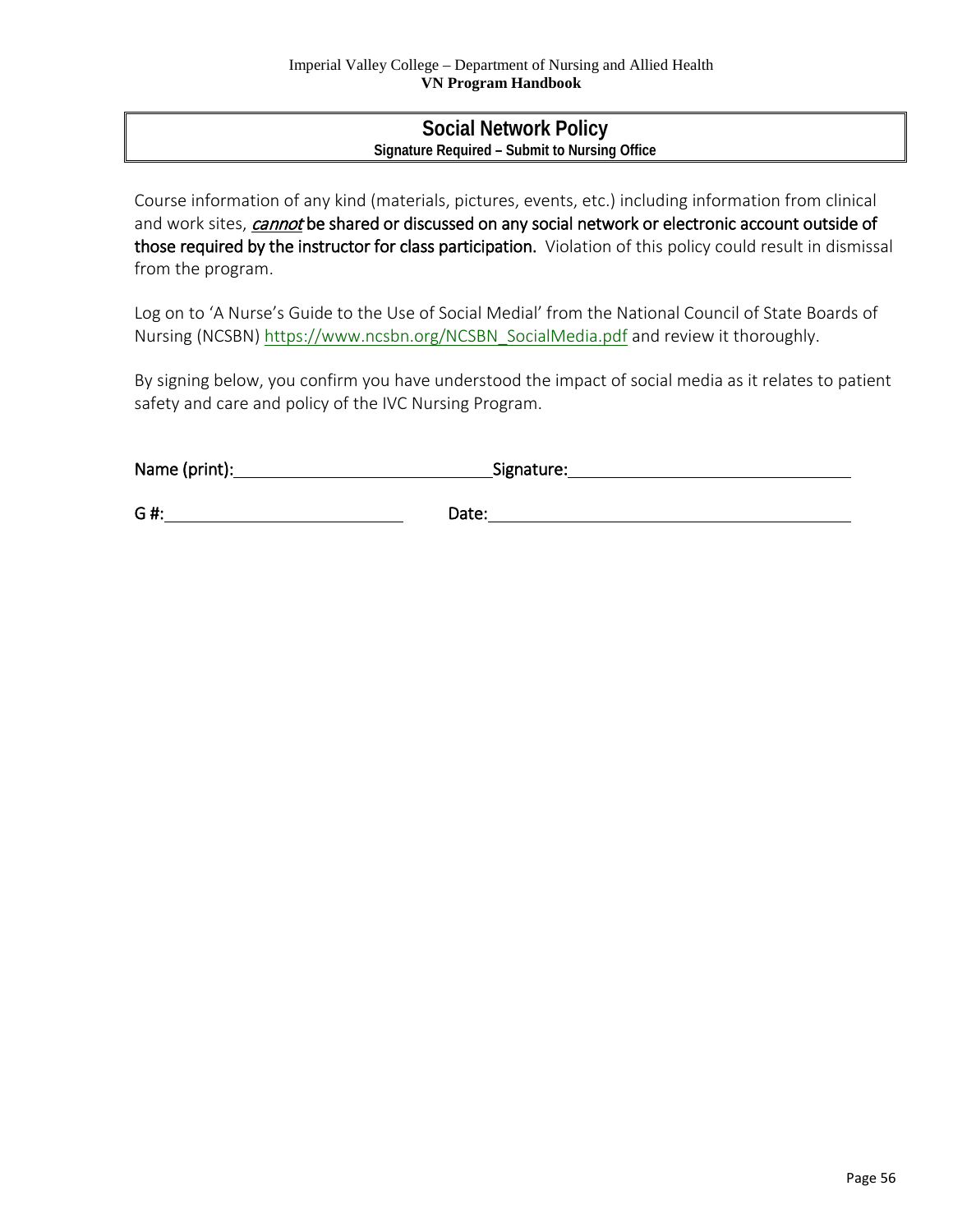**IVC Nursing Program TEACHER – STUDENT CONFERENCE (Warning)**

| Student:                                                                                                                                                                        | Date: |
|---------------------------------------------------------------------------------------------------------------------------------------------------------------------------------|-------|
| <b>Issue/Problem related to:</b><br>Grades     Class Objectives     Program Outcomes     Practice Standards     Patient Safety<br>Program Policies □ Academic Integrity/Honesty |       |
| Setting:<br>$Clinical$ Skills Lab Classroom/Theory Other                                                                                                                        |       |
| <b>Describe Background and Situation in detail:</b>                                                                                                                             |       |
|                                                                                                                                                                                 |       |
|                                                                                                                                                                                 |       |

**List Instructor's Recommendation(s):**

**Timeframe - Deadline for Completion and Review with Instructor:**

| <b>Additional Recommendations:</b> |                            |
|------------------------------------|----------------------------|
| No further tardiness               | No further absences        |
| Submit assignments timely          | Appointment with Counselor |

**Other** 

Appointment with NLC Tutor  $\Box$  Weekly conference with faculty

Appointment with DSPS  $\Box$  Appointment with Program Director

**Consequences –** If the above recommendations are **not** met, it will result in the following: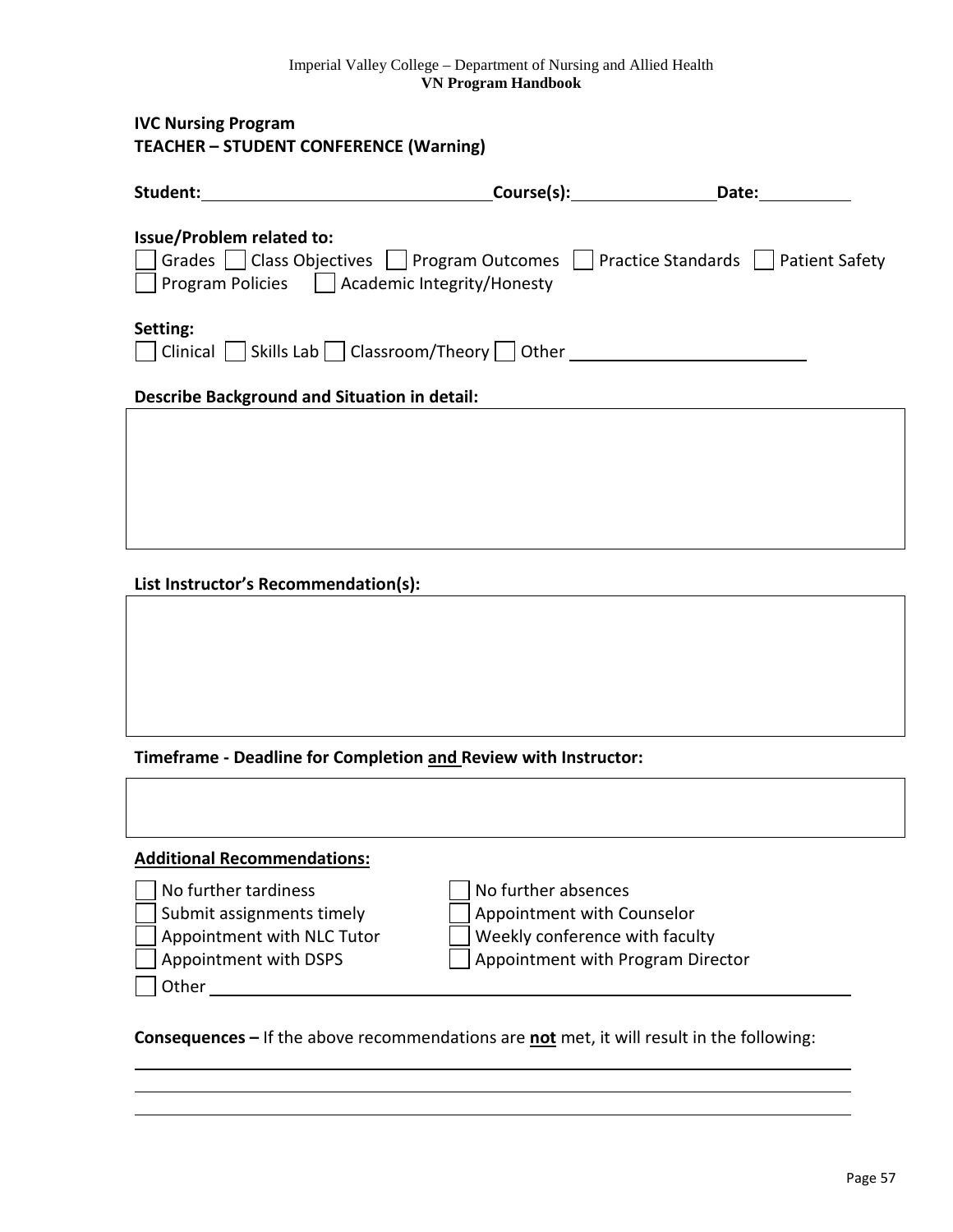# **TEACHER – STUDENT CONFERENCE (page 2)**

# Signatures:

| Student          | Date |  |
|------------------|------|--|
|                  |      |  |
| Instructor       | Date |  |
|                  |      |  |
| Program Director | Date |  |
|                  |      |  |

<span id="page-57-0"></span> $\square$  Copy given to student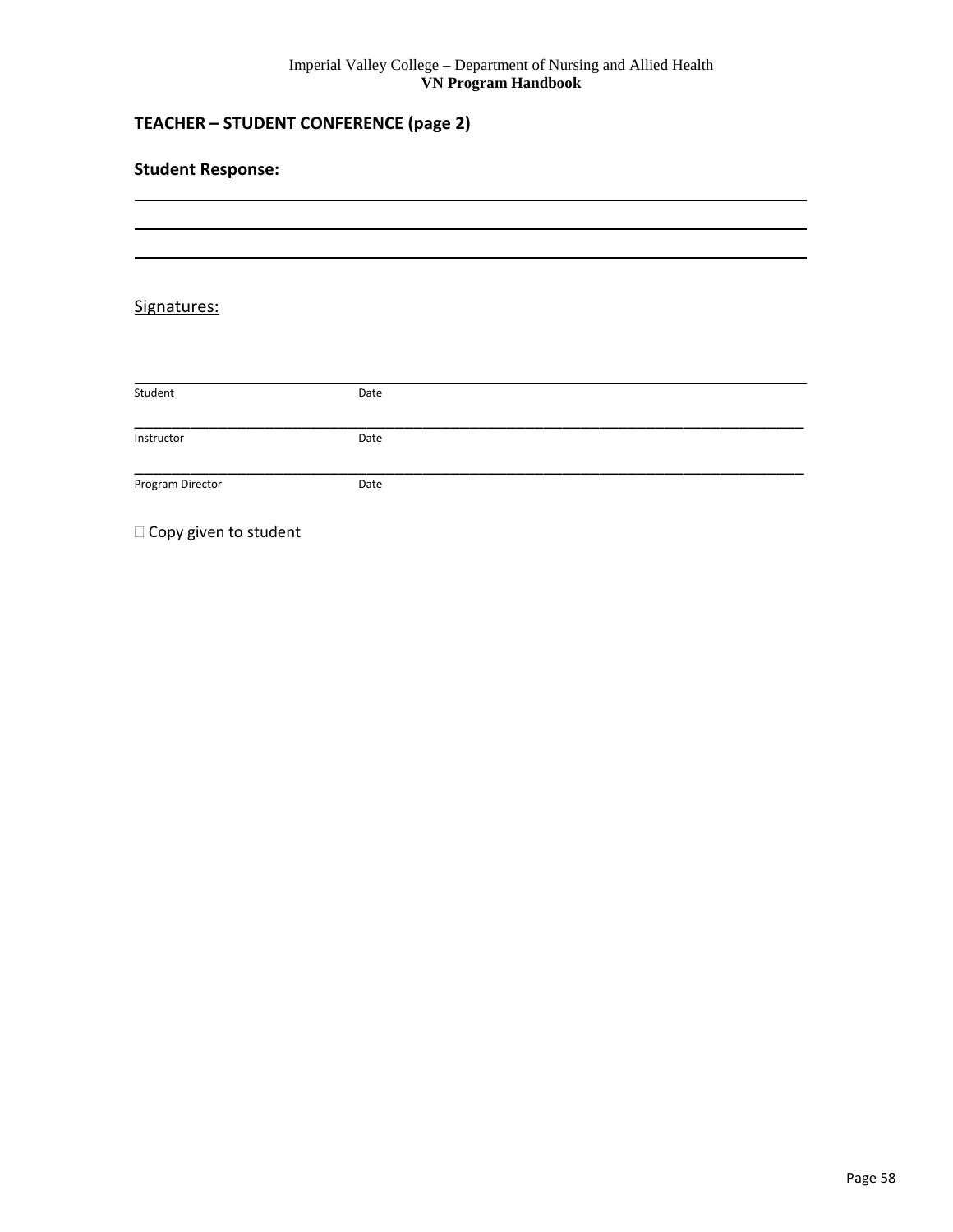# **STUDENT COMPLAINT FORM**

|                   | Please print or type on this form and return it to (check one)                                                                                                                                                                |                     |                                                                                                                                                                                                |        |  |  |  |
|-------------------|-------------------------------------------------------------------------------------------------------------------------------------------------------------------------------------------------------------------------------|---------------------|------------------------------------------------------------------------------------------------------------------------------------------------------------------------------------------------|--------|--|--|--|
|                   | □ Academic Matter                                                                                                                                                                                                             |                     | □ Submit to V.P. for Academic Services<br>□ Submit to Dean of Student Affairs<br>Name: 1.0.#: Student I.D.#: 1.0.#: 1.0.#: 1.0.#: 1.0.#: 1.0.#: 1.0.#: 1.0.#: 1.0.#: 1.0.#: 1.0.#: 1.0.#: 1.0. |        |  |  |  |
|                   | □ Non-Academic Matter                                                                                                                                                                                                         |                     |                                                                                                                                                                                                |        |  |  |  |
|                   |                                                                                                                                                                                                                               |                     |                                                                                                                                                                                                |        |  |  |  |
|                   |                                                                                                                                                                                                                               |                     |                                                                                                                                                                                                |        |  |  |  |
|                   | Telephone $\#$ ( $\qquad$ ) Telephone $\#$ ( $\qquad$ )<br>Residential                                                                                                                                                        |                     | Work or Other                                                                                                                                                                                  |        |  |  |  |
| <u>1.</u>         | My complaint is about: (Please circle only one.)                                                                                                                                                                              |                     |                                                                                                                                                                                                |        |  |  |  |
|                   | $\square$ Faculty                                                                                                                                                                                                             |                     | □ Classified Staff Department Chairperson                                                                                                                                                      |        |  |  |  |
|                   | $\Box$ Another student $\Box$ Administrator $\Box$ Other (please specify)                                                                                                                                                     |                     |                                                                                                                                                                                                |        |  |  |  |
| 2.                |                                                                                                                                                                                                                               |                     |                                                                                                                                                                                                |        |  |  |  |
| $\underline{3}$ . | Have you discussed this with the person involved? $\Box$ Yes $\Box$ No                                                                                                                                                        |                     |                                                                                                                                                                                                |        |  |  |  |
| 4.                | Statement of allegation/complaint: (Attach additional sheets if necessary)                                                                                                                                                    |                     |                                                                                                                                                                                                |        |  |  |  |
|                   |                                                                                                                                                                                                                               |                     |                                                                                                                                                                                                |        |  |  |  |
|                   |                                                                                                                                                                                                                               |                     |                                                                                                                                                                                                |        |  |  |  |
| 5.                | Date allegation/complaint occurred: entertainment of the state of the state of the state of the state of the state of the state of the state of the state of the state of the state of the state of the state of the state of |                     |                                                                                                                                                                                                |        |  |  |  |
| 6.                | What resolution(s) do you propose?                                                                                                                                                                                            |                     |                                                                                                                                                                                                |        |  |  |  |
|                   |                                                                                                                                                                                                                               |                     |                                                                                                                                                                                                |        |  |  |  |
|                   |                                                                                                                                                                                                                               |                     |                                                                                                                                                                                                |        |  |  |  |
|                   |                                                                                                                                                                                                                               |                     |                                                                                                                                                                                                |        |  |  |  |
|                   | I certify that the above information is correct.                                                                                                                                                                              |                     |                                                                                                                                                                                                |        |  |  |  |
|                   |                                                                                                                                                                                                                               |                     |                                                                                                                                                                                                |        |  |  |  |
|                   | Signature of Complainant / Date                                                                                                                                                                                               |                     | Signature of District Person Receiving Complaint                                                                                                                                               | / Date |  |  |  |
|                   |                                                                                                                                                                                                                               |                     |                                                                                                                                                                                                |        |  |  |  |
|                   |                                                                                                                                                                                                                               | FOR OFFICE USE ONLY |                                                                                                                                                                                                |        |  |  |  |
|                   | Resolved: □ Yes<br>$\Box$ No                                                                                                                                                                                                  |                     | Date Resolved: _______________                                                                                                                                                                 |        |  |  |  |
|                   |                                                                                                                                                                                                                               |                     | Request for Hearing: □ Yes<br>$\Box$ No                                                                                                                                                        |        |  |  |  |
|                   |                                                                                                                                                                                                                               |                     |                                                                                                                                                                                                |        |  |  |  |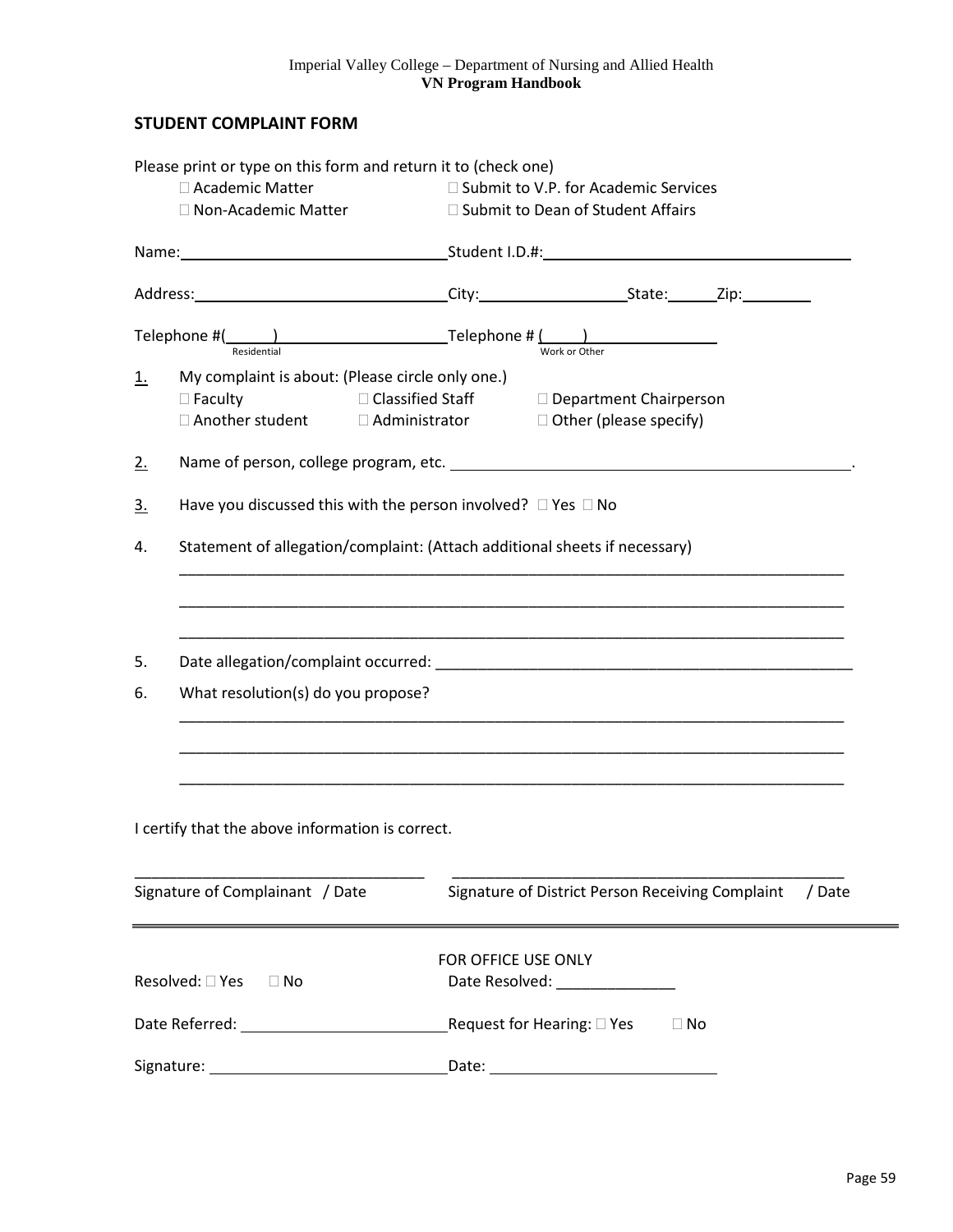# <span id="page-59-0"></span>**REQUEST FOR A HEARING FORM**

| Please print or type this form and return it to (check one)                                                                                                                      |                                        |  |
|----------------------------------------------------------------------------------------------------------------------------------------------------------------------------------|----------------------------------------|--|
| □ Academic Matter                                                                                                                                                                | □ Submit to V.P. for Academic Services |  |
| $\Box$ Non-Academic Matter                                                                                                                                                       | □ Submit to Dean of Student Affairs    |  |
| Name: 1.0.4: Student I.D.4: Student I.D.4: Student I.D.4: Student I.D.4: Student I.D.4: Student I.D.4: Student I                                                                 |                                        |  |
|                                                                                                                                                                                  |                                        |  |
|                                                                                                                                                                                  |                                        |  |
| Person(s) making decision giving rise to complaint:                                                                                                                              |                                        |  |
|                                                                                                                                                                                  |                                        |  |
|                                                                                                                                                                                  |                                        |  |
|                                                                                                                                                                                  |                                        |  |
|                                                                                                                                                                                  |                                        |  |
| Nature of decision giving rise to complaint. (Provide complete details and dates. Attach any materials you<br>want to support your grievance).                                   |                                        |  |
|                                                                                                                                                                                  |                                        |  |
| Resolution sought:                                                                                                                                                               |                                        |  |
|                                                                                                                                                                                  |                                        |  |
| Please attach a copy of the written response to complaint made by the Vice President of Instruction or the<br>Vice President of Student Services or the Dean of Student Affairs. |                                        |  |
| I certify that the above information is correct.                                                                                                                                 |                                        |  |
| Signature of Complainant                                                                                                                                                         | Date                                   |  |
| Signature of District Person Receiving Complaint                                                                                                                                 | Date                                   |  |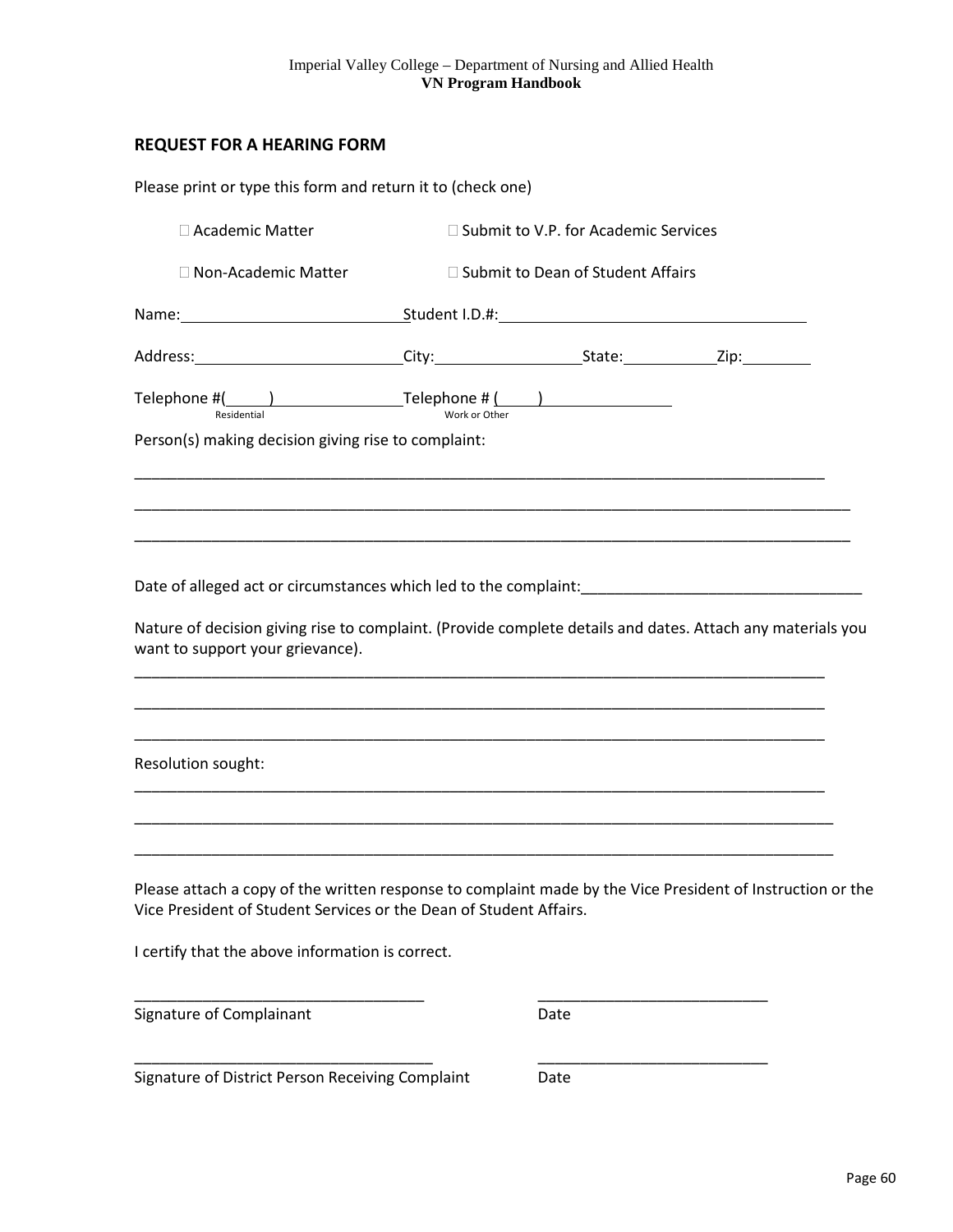# **Leave of Absence Form**

| <b>Student Name</b> | G# |  |
|---------------------|----|--|
|                     |    |  |

Email Address **Contact Phone #** Contact Phone #

This process applies to students requesting a leave of absence for one (1) semester only. Students requesting more than one semester of leave will be considered separately and will have additional guidelines.

[ ] I am requesting leave from to to to to to the result of the set of the set of the set of the set of the set of the set of the set of the set of the set of the set of the set of the set of the set of the set of the set

[ ] I have attached a formal written/typed/emailed request with the reasons for requesting leave.

[ ] I am aware that my file will be placed tentatively in the semester I anticipate returning.

[ ] I am aware that my leave will allow for re-entry based on space availability and the submittal of the documents verifying the following:

[ ] Updated background check and drug screen (cannot be done sooner than 5 months prior to return)

- [ ] Updated copy of CPR
- [ ] Updated TB Clearance and other required vaccinations (Refer to Student Handbook)
- [ ] Updated Student File Information

[ ] I am aware of my responsibility to follow up in a timely manner with the Nursing Department for any changes, updates, and dates or times that may impact my re-entry into a course or semester.

My signature below attests that I have read the above and understand each statement and requirement.

Student Communication of the Communication of the Communication of Date Communication of the Communication of the Communication of the Communication of the Communication of the Communication of the Communication of the Com

Created: 2/11, Revised 8/11, 9/15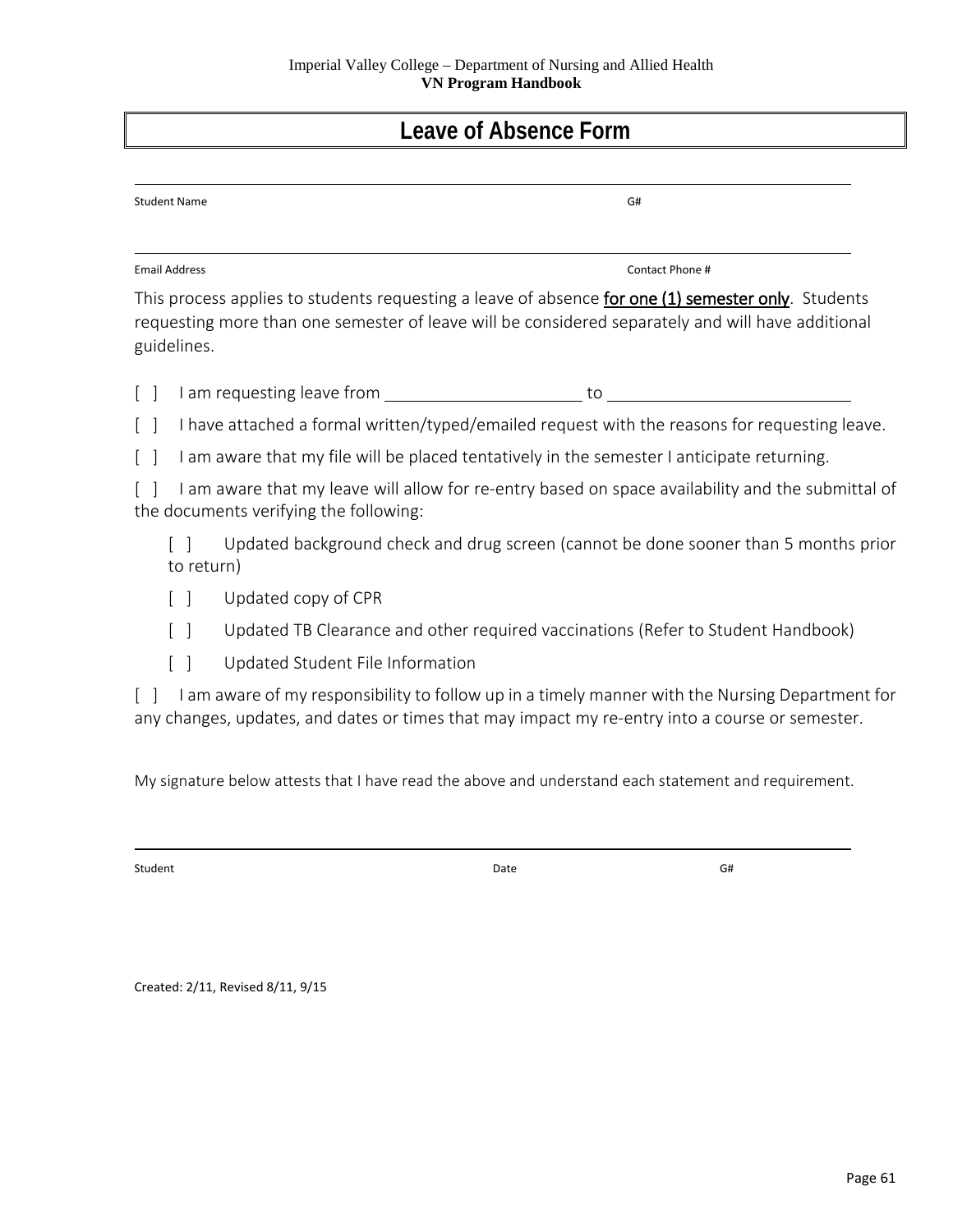# **Nursing Pinning Ceremony/ Graduation – Guidelines**

- All arrangements are made with the Nurse faculty advisor(s)/ pinning ceremony coordinator.
- The location, date and time are arranged by the Department in conjunction with the College calendar.
- Costs include the Nursing Pin, Nursing Stole, and Nurse cap (if used). Additional costs include College graduation, cap and gown, and any other costs the students prefer to incur (ie, refreshments, goodies, drinks, flowers for families, etc).
- Pinning attire is based on the Pinning Ceremony policy (see below).
- Students prepare 'thank you' notes to read during the ceremony.
- Rehearsal is mandatory for participating students and is conducted by Nurse faculty advisors.
- Students vote upon the class and keynote speakers, music, and slideshow.
- Invitations/announcements, decorations, and photographer are arranged by the Department.

# **COMPLETION/PINNING CEREMONY POLICY**

# **POLICY:**

The Nursing Student Completion Ceremony shall be professional and accessible to all students, faculty, staff, administration and district personnel.

# **PROCEDURE:**

A completion ceremony may be conducted at the end of the second year of the nursing program (ADRN or VN), indicating that each student has met the necessary program requirements. At this time, students will receive the designated school pin as a symbol of their accomplishment.(Please note that pins are purchased by the division of nursing).

The completion ceremony represents the culmination of an educational program that requires individuals to enter the profession of nursing.

**ALL** students who have satisfactorily met the curricular requirements are eligible to participate in this significant event.

The ceremony will be held on the campus of Imperial Valley College and all students are expected to attend. Families and friends of the graduates are invited as well.

The students with the assistance of the Director of Nursing and the faculty advisors will work together to plan and organize the celebration. The students should meet with the Director of the Nursing program at least **one month** in advance of the ceremony date. A standard protocol must be followed. The Protocol for Nursing Student Completion may be found in the Nursing Student Handbook. **The Director of the Nursing Program must approve all details and final arrangements pertaining to the completion ceremony.** 

In addition, student attire for the completion ceremony will be as follows.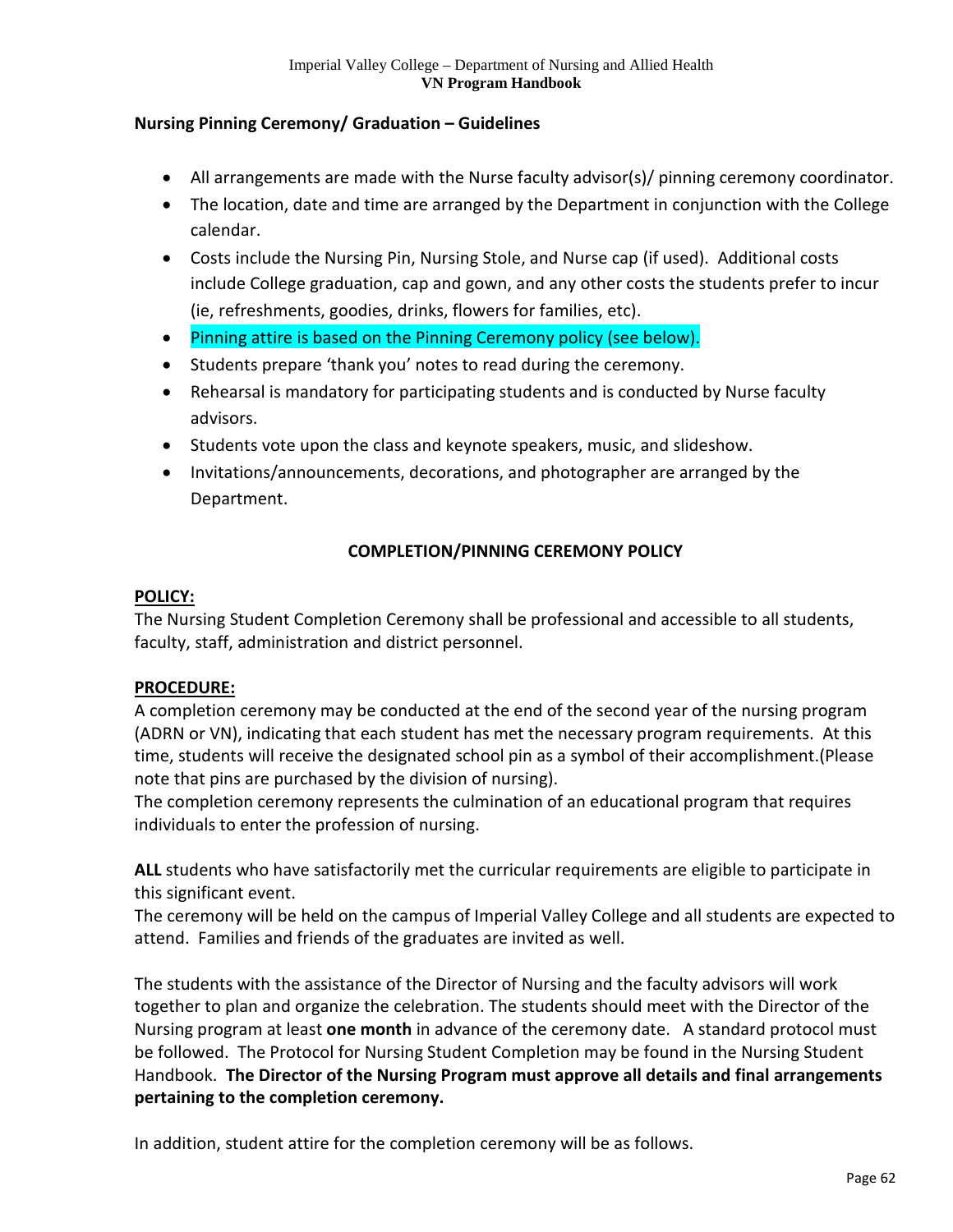Option 1

Students (female) will wear white nurses uniforms and a nurses cap and white nurses shoes.

( High heels are not appropriate and are unprofessional to wear with a nurses uniform)

Students (male) will wear white scrub pants and white scrub top and white professional shoes.

# Option 2

Students (male or female) will wear the designated student uniform without the IVC patch.

The class may choose either option 1 or 2 for their completion ceremony.

All students must wear the same attire. No mixing of options.

# **Rounding Guidelines**

When calculating medication dosages, always review the rounding guidelines for any applicable and specific patient care area.

1. Read all calculation problems carefully and answer what the question is asking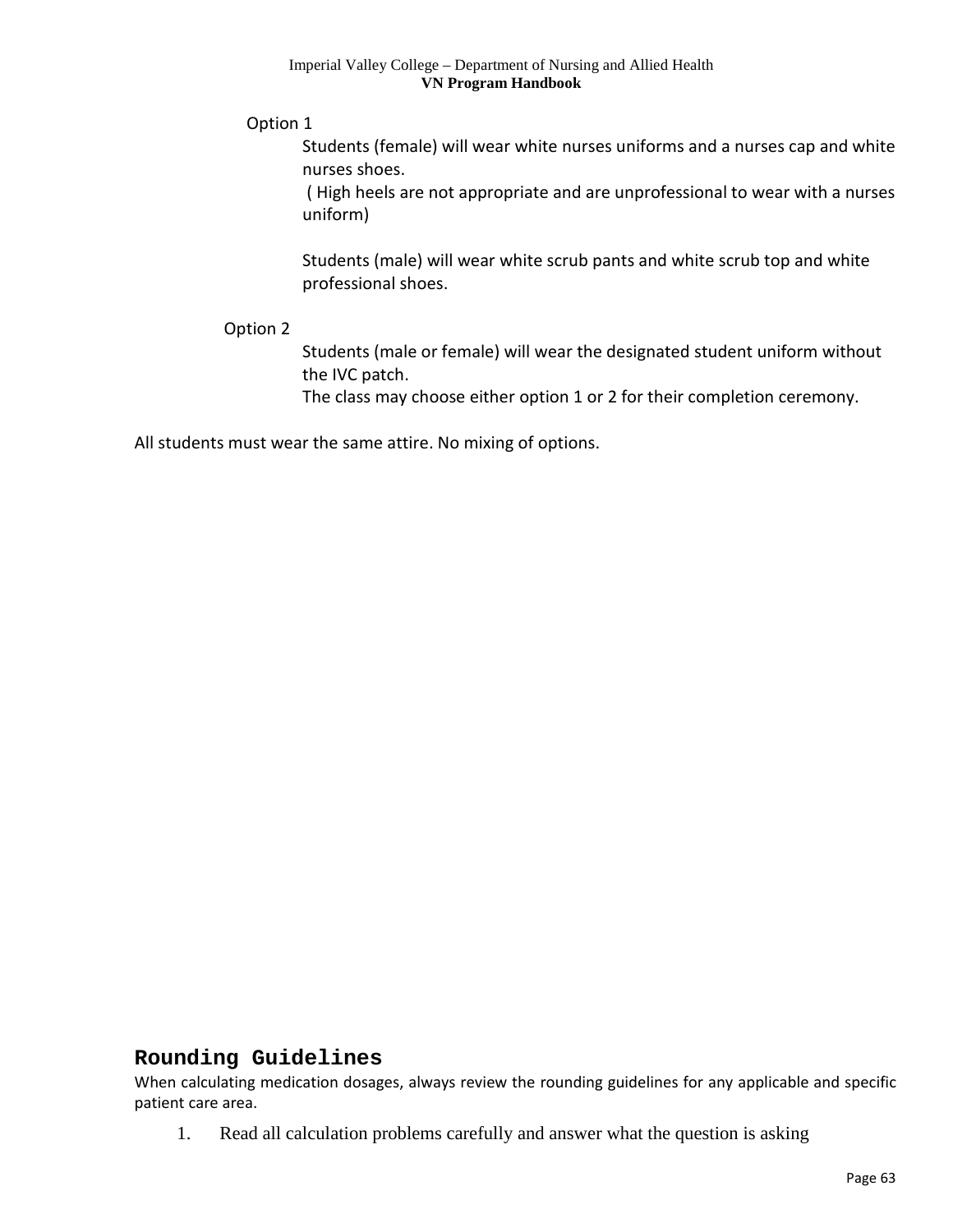- 2. Accuracy is maximized by rounding only one, at the **end of the dosage calculation**
- 3. Basic rules for rounding with decimals:
	- **i. NO trailing zeros and NO naked decimals** 
		- Correct: 4 Incorrect: 4.0
	- ii. NO naked decimals
		- Correct: 0.12 Incorrect: .12
	- iii. Rounding to the nearest tenth
		- If the last digit is equal to  $(=)$ , or greater than  $(>)$  5, round up.

**Example**: 1.57 should be rounded to 1.6

• If the last digit is less than  $\left\langle \epsilon \right\rangle$  5, round down.

**Example**: 1.54 should be rounded to 1.5

- 4. Rounding any number (unless otherwise instructed)
	- i. If the volume is greater than  $(>) 1$  mL (milliliter), use a syringe calibrated in tenths of milliliters and round to the tenths place.
		- If the digit in the hundredths place is equal to  $(=)$  or greater than  $(>)$  5, round up.

**Example**: 1.674 should be rounded to 1.7

• If the digit in the hundredths place is less than  $\left\langle \epsilon \right\rangle$  5, round down.

**Example**: 1.837 should be rounded to 1.8

- ii. If the volume is less than  $\left\langle \cdot \right\rangle$  1 mL (milliliter), use a syringe calibrated in hundredths (tuberculin syringe) and round to the hundredths place.
	- If the digit in the thousandths place is equal to  $(=)$  or greater than  $(>)$  5, round up.

**Example**: 0.837 should be rounded to 0.84

• If the digit in the thousandths place is less than  $\left\langle \epsilon \right\rangle$  5, round down.

**Example:** 0.674 should be rounded to 0.67

- 5. Calculating Intravenous Flow Rates:
	- i. Round all flow rates to the whole number
		- Drops per minute: Round to the whole number according to the above rounding guidelines (note: drops cannot be dissected)